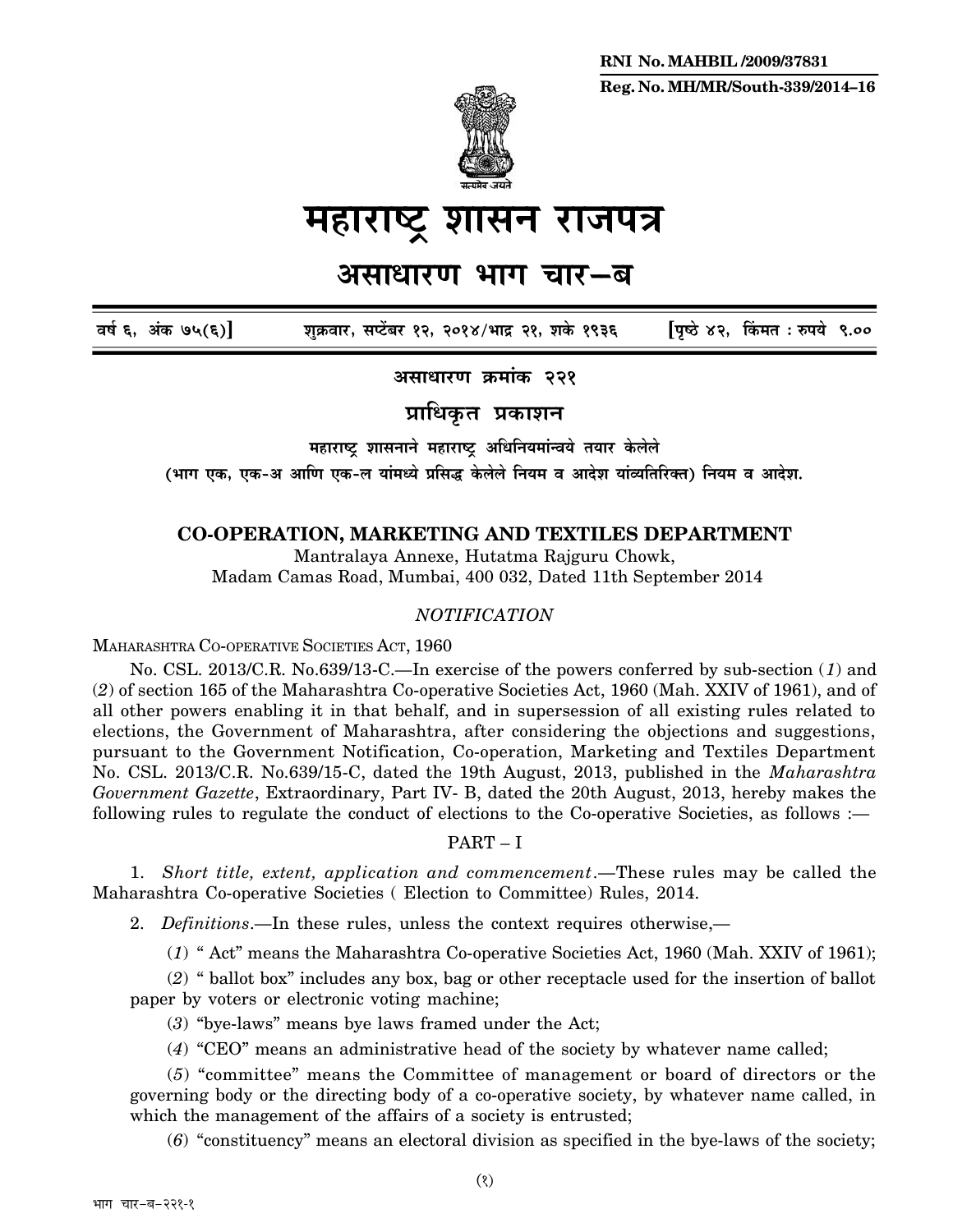(*7*) "corrupt practice" means any of the practices specified in the Rule 79 ;

(*8*) "District Co-operative Election Officer" means an officer or officers approved by the SCEA, not below the rank of the Deputy Registrar, Co-operative Societies of the district to assist the SCEA in performance of its functions for the conduct of elections of societies in the District under the supervision and control of the SCEA ;

(*9*) "election" means an election to elect a committee or committee member and office bearer of a Co-operative Society ;

(*10*) "list of voters" means the list of voters as finalized in accordance with Rules 8 and 11 ;

(*11*) "observer" means a Government officer nominated to watch the conduct of election or elections and perform any such other functions as may be entrusted to him by the SCEA ;

(*12*) "Polling Officer" means any person appointed by the Returning Officer to assist the Presiding Officer ;

(*13*) "Presiding Officer" means any person appointed by the Returning Officer for the conduct of the election ;

(*14*) "public holiday" means any day which is a public holiday for the purposes of section 25 of the Negotiable Instruments Act, 1881 (26 of 1881), and includes any other day which is notified by the State Government to be a holiday for Government offices in the State or by the Collector to be a local holiday for the District ;

(*15*) "Reserved seat" means a seat reserved for the members belonging to the Scheduled Castes or Scheduled Tribes, Women, De-notified Tribes (Vimukta Jatis) or Nomadic Tribes or Special Backward Classes, Other Backward Classes ;

(*16*) "Returning Officer" means any person appointed by the SCEA or by an officer authorized by SCEA in this behalf for the conduct of the election of Societies ;

(*17*) "SCEA" means the State Cooperative Election Authority constituted by the State Government under section 73 CB ;

(*18*) "Section" means a section of the Act ;

(*19*) "Society" means a society as specified in the Act ;

(*20*) "Taluka or Ward Co-operative Election Officer" means officer approved by the SCEA who shall perform all the functions for the conduct of elections of societies in the Taluka under the supervision and control of the SCEA and District Co-operative Election Officer.

3. *Powers of State Co-operative Election Authority (SCEA)*.—In order to conduct the elections of the co-operative societies, the SCEA shall have the following powers, namely :—

(*i*) to appoint any officer or employee of the State Government, or any Co-operative Society, or any Local Body on any post with such designation and duties for the purpose of conducting the elections; and it shall be obligatory on every officer or employee so appointed, to perform the duties assigned to him, failing which he shall be liable for prosecution for having committed contempt of the lawful authority of the public servant within the meaning of Chapter 'X' of the Indian Penal Code, 1860 :

Provided that, the State Co-operative Election Authority may by general or special order direct any officer or employee of the State Government not below the rank of District Deputy Registrar to exercise its powers under this clause :

Provided further that, such officer or employee shall work under the general superintendence and control of the State Co-operative Election Authority ;

(*ii*) to requisition any public or private premises, vehicles, services or any other material required for holding the election, from any office of the State Government, Local Body, Cooperative Societies as he may deem necessary. On service of such requisition, it shall be obligatory on the authority to whom such requisition is made, to forthwith hand over the possession of premises, vehicles or any other material, as the case may be, to the Requisitioning Authority or any person authorized by him in that behalf ;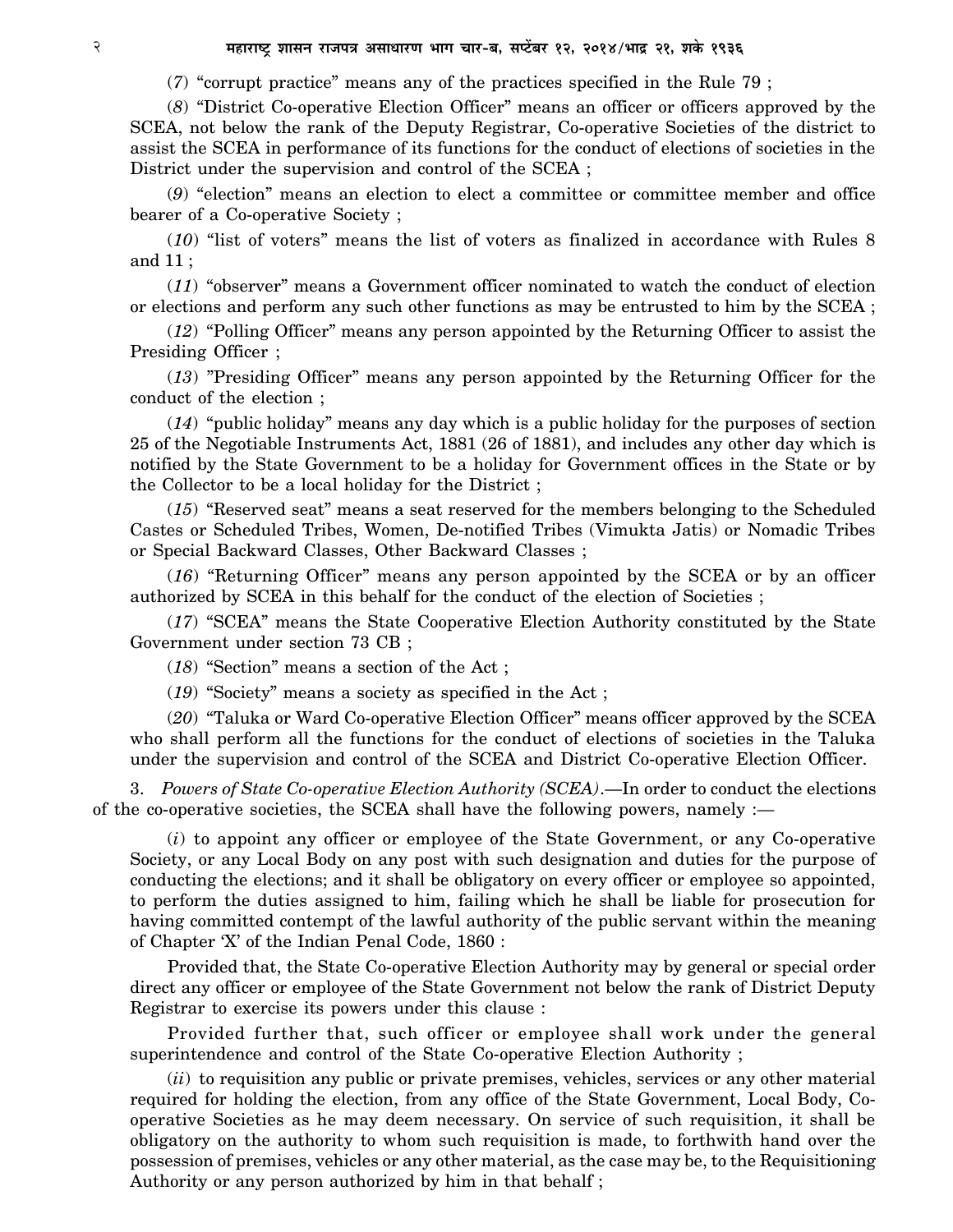(*iii*) to prescribe the code of conduct to be implemented in the area of operation of the society according to the nature of business or class of societies;

(*iv*) to appoint Observers and Zonal officers, who shall be appointed with a view to keep watch for smooth and fair conduct of elections as and when required.

(*v*) to issue such special or general orders or directions for fair and free elections, which shall not be inconsistent with the provisions of the Act and the Rules.

(*vi*) to issue general or special orders, from time to time, regarding the estimated amount of election expenditure for societies or class of societies to be deposited in the 'Election Fund' in advance by the society as required by sub-section (*13*) of section 73 CB of the Act. The State Co-operative Election Authority may consider to determine estimated amount of expenditure based on criteria's such as number of voters, number of candidates, number of polling stations, number of constituencies, area of operation, class of the societies, etc. for the conduct of the free and fair elections of the societies, including the election of the office bearers.

### PART – II

### **TYPES OF SOCIETIES**

4. *Types of the societies*.—For the purpose of conduct of elections to societies under the Act, the societies shall be classified as follows, namely:-

The election of the members of the committees and officers of the committees of the societies of the categories mentioned below shall be subject to the provisions of sub-section (*11*) of section 73CB of the Act.

(*I*) Type "A" societies.—

- (*1*) State Level Apex or Federal Co-operative Societies;
- (*2*) Maharashtra State Co-operative Bank;
- (*3*) Maharashtra State Co-operative Agriculture and Rural Multipurpose Development Bank;
	- (*4*) Maharashtra State Co-operative Housing Finance Corporation;
	- (*5*) Maharashtra State Co-operative Tribal Development Corporation;
	- (*6*) Maharashtra State Cotton Growers' Co-operative Marketing Federation;
	- (*7*) All Co-operative Sugar Factories;
	- (*8*) All District Central Co-operative Banks;
	- (*9*) All Co-operative Spinning Mills;

(*10*) All Co-operative Milk Federations or Unions having average per day milk collection 1,00,000 or more than 1,00,000 liters during the preceding financial year.

(*II*) Type "B" societies.—

(*1*) All Co-operative Urban banks;

(*2*) All Salary Earners' Co-operative Banks;

(*3*) Primary Agriculture Co-operative Credit Societies and Adiwasi Co-op Credit Societies having paid up share capital Rs. 10 lacs and more;

(*4*) Co-operative Credit Societies having deposits of Rs.100 lacs or more, paid up share capital of Rs. 10 Lacs and more, as on the 31st March of the preceding year;

(*5*) Salary Earners' Co-operative Credit Societies having paid up share capital of Rs. 1 Crore and more, as on the 31st March of the preceding year;

(*6*) All Government aided Co-operative Processing Societies excluding Sugar Factories;

- (*7*) All Government aided Co-operative Industrial Societies or Industrial Estates;
- (*8*) All District or Taluka Co-operative Sale-Purchase Unions;
- (*9*) All District Central Co-operative Consumer Societies;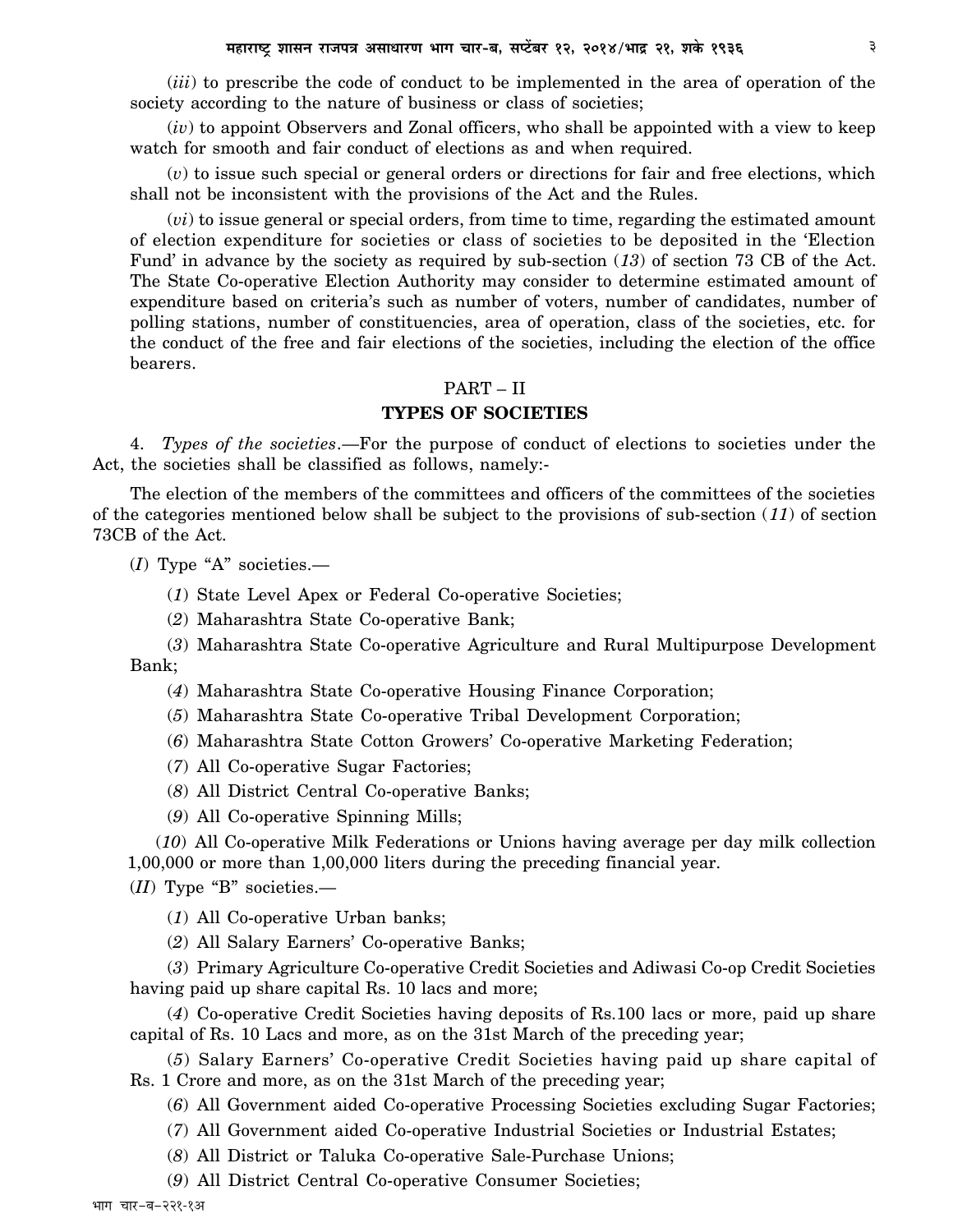(*10*) All Divisional and District Co-operative Boards;

(*11*) All Co-operative Milk Federations / Unions having average per day milk collection less than 1,00,000 liters during the preceding financial year;

(*12*) Any other District or Taluka Co-operative Federations or Unions, which are not included in Type "A" Societies.

### **(III) Type "C" Societies.—**

(*1*) All Primary Agriculture Co-operative Credit Societies and Adiwasi Co-operative Credit Societies, having paid up share capital less than Rs. 10 lacs;

(*2*) All Co-operative Credit Societies having deposits not more than Rs. 100 lacs or paid up share capital less than Rs. 10 Lacs, as on the 31st March of the preceding year;

(*3*) Salary Earners Co-operative Credit Societies having paid up share Capital of less than Rs. 100 lacs, as on the 31st March of the preceding year;

(*4*) Housing Societies having 200 or more than 200 members as on the 31st March of the preceding year;

(*5*) All Primary Consumer Co-operative Societies;

(*6*) All Primary Co-operative Dairy, Poultry, Fishery, Piggery and Livestock Societies;

(*7*) All non aided Co-operative Industrial Societies / Industrial Estates;

(*8*) All non aided Co-operative processing societies excluding Sugar Factories;

(*9*) All types of Primary Co-operative Marketing Societies;

(*10*) All types of primary weavers (Handloom and Power loom) Co-operative Societies;

(*11*) Other Agricultural Co-operative societies;

(*12*) Co-operative Lift Irrigation and Water users Societies having than 200 members or more than 200 members as on the 31st March of the preceding year;

(*13*) Any other society or class of societies not falling under Type "A", "B" above or Type "D" below.

### **(IV) Type "D" Societies.—**

(1) All Co-operative Housing societies having less than 200 members as on the 31st March of the preceding year.

(2) All Co-operative Lift Irrigation and Water Users Societies having less than 200 members.

(3) All Labour / Forest Labour Co-operative Societies:

Provided that, if any dispute arises regarding determination of classification of type of society, the decision of the SCEA thereon shall be final and shall be binding on all the parties to the dispute.

5. Annual report of names of societies in which elections are to be held.—(1) The SCEA shall maintain a register in Form 'E-1' in its office showing the names of all societies due for election in the subsequent calendar year with details thereof.

(2) The committee of the society shall deliver a report in Form 'E-2' to the District Cooperative Election Officer or Taluka or Ward Co-operative Election Officer, as the case may be, six months before the expiry of the period of the Committee of the society:

Provided that, the society having area of operation more than one district shall deliver a report to the District Co-operative Election Officer of the District in which the head office of the society is situated.

Provided further that, if the committee of the society fails to report as per clause (a) of subsection 14 of section 73 CB, the District Co-operative Election Officer /Taluka or Ward Cooperative Election Officer shall proceed to enlist the name of such society or societies for the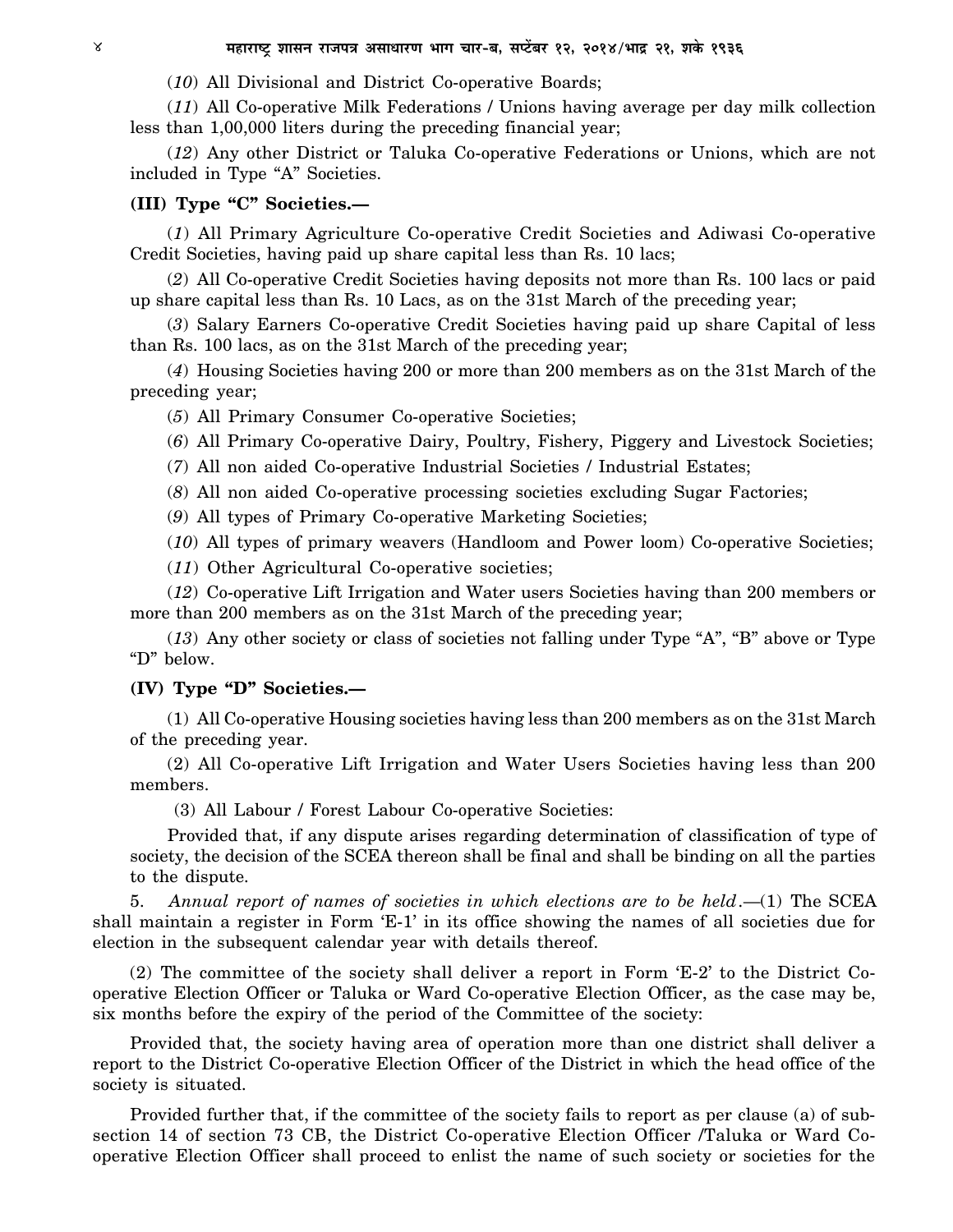purpose of this rules on the basis of information available in the register and such enlisting the names shall be *prima facie* evidence that the election of the society is due to be held, unless proved to be contrary.

### PART – III

### **Preparation of Electoral Roll**

6. *Provisional list of voters for co-operative societies having individuals as members* :— (1) A provisional list of voters shall be prepared by every society in the year in which the election of such society is due to be held. The member who has completed minimum two years as member from the date of his enrolment and who is an active member shall be included in the provisional list as laid down in sections 26 and 27 of the Act. If different constituencies are provided in the bye-laws, the names of voters shall be arranged constituency wise, if required, as laid down in the bye-laws.

(2) The period of two years as provided in sub-section (3A) of section 27 of the Act is to be counted from the date of enrolment of member to the date when election of the managing committee of the society becomes due:

Provided that, the period of two years shall not be counted in respect of a co-operative housing society and a co-operative premises society as provided in the proviso to sub-section (3A) of section 27 of the Act:

Provided further that, in case of societies where the elections could not been held before the expiry of the term of the committee due to unforeseen situations or any other reason, a provisional list of the voter shall be prepared on the basis of the date fixed by the SCEA:

 Provided also that, provisional list of voters of the society having its first elections due after term of expiry of the provisional committee under clause (a) of sub-section (1A) of section 73 shall comprise of all the members as on the date of election when due:

Provided also that , the provisional list of the voters of the society on which an authorized officer is appointed under section 77A or an administrator is appointed under section 78A, shall be prepared on the basis of the date fixed by the SCEA.

(3) Four copies of the authenticated provisional lists of voters in print as well as preferably in digital form shall be delivered by the committee of the society to the District Co-operative Election Officer or Taluka or Ward Co-operative Election Officer, or as directed by the SCEA, one hundred and twenty days before the date of expiry of the term of Committee. Copies of such lists shall be displayed on the notice board of the society. The District Co-operative Election Officer or Taluka or Ward Co-operative Election Officer within ten days from its receipt shall invite claims and objections from the members of the society.

(4) If any committee fails to deliver copies of the provisional lists of voters to the District Co-operative Election Officer or Taluka or Ward Co-operative Election Officer on or before the due date, the District Co-operative Election Officer or concerned Taluka Co-operative Election Officer shall himself or through any person authorized by him in this behalf, prepare such provisional list of voters and the expenditure incurred therefore shall be recovered from the committee or other persons responsible therefore, as arrears of land revenue.

(5) In the event of the District Co-operative Election Officer or Taluka or Ward Co-operative Election Officer taking action under the last preceding sub-rule, he shall also cause copies of the provisional list of voters to be displayed on his notice board and notice board of the society within ten days from the date of receipt of such list from the society for inviting claims and objections from the members of the society:

Provided that, such list may be published on the official website of SCEA and the Co-operation Department.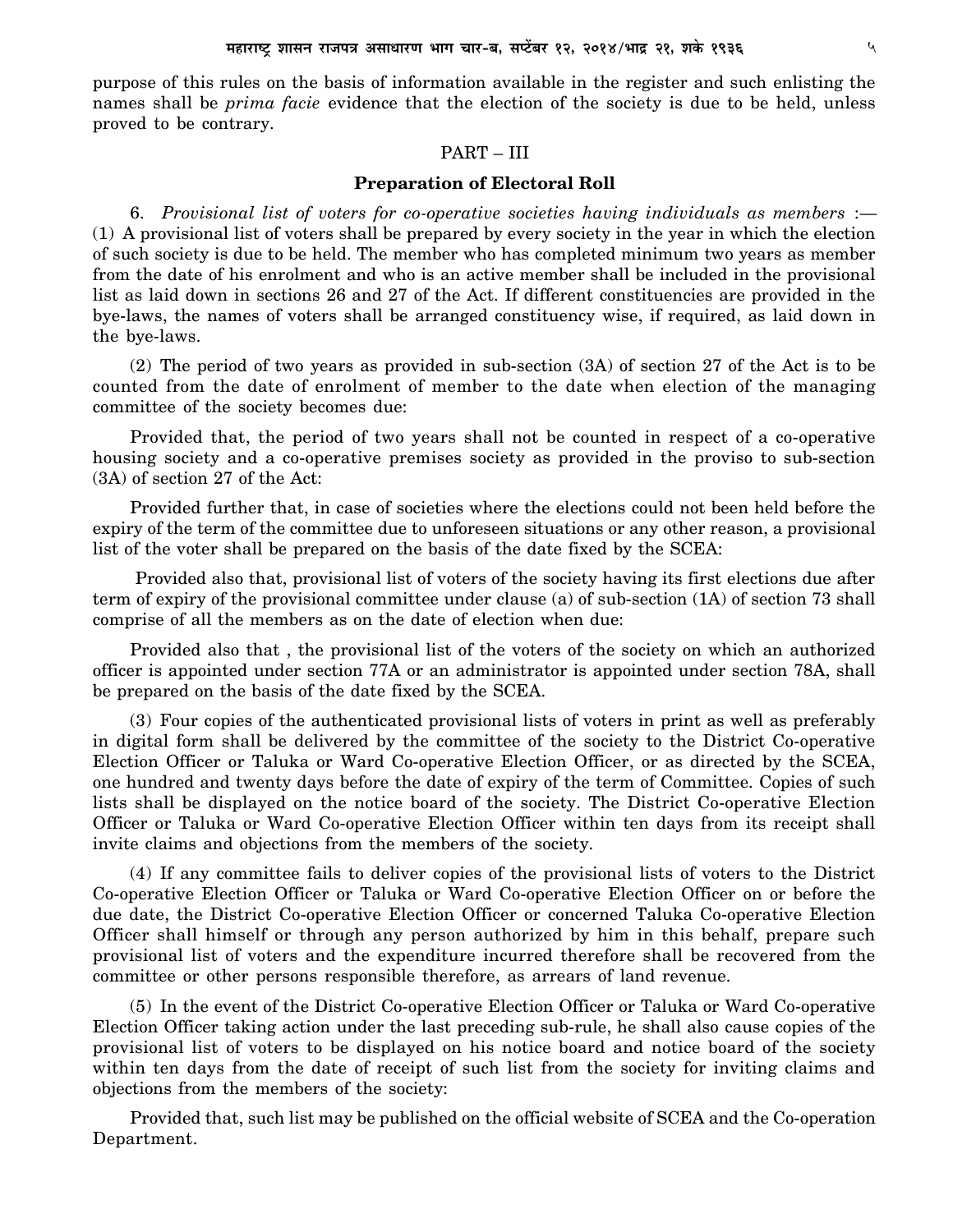7. *Particulars to be included in the provisional list of voters for co-operative societies having individuals as members*.—The provisional list of voters in case of individual shareholders, shall contain the surname, name, father's or husband's name (in alphabetical order), if any, with address as recorded in the register of members in Form 'E-3' of every person entitled to be registered as voter with such other particulars as may be necessary to identify him.

8. *Claims and objections to the provisional list of voters and the final list of voters for cooperative societies having individuals as members*.—(1) When the provisional list of voters is published for inviting claims and objections, any omission or error in respect of name or address or other particulars in the list may be brought to the notice of the concerned District Co-operative Election officer or Taluka or Ward Co-operative Election Officer in writing by any member of the society during office hours within ten days from the date of publication of the provisional list of voters.

(2) Every claim or objection shall be in writing and state the grounds on which the claim is based or the objection is raised, as the case may be.

(3) The District Co-operative Election Officer or Taluka or Ward Co-operative Election Officer shall, or as directed by the SCEA, after making such enquiries as deem necessary in this behalf, consider each claim or objection, and give his decision thereon in writing to the persons concerned within ten days from the last date prescribed for receiving the claims and objections. Thereafter final voters list should be published within the period of fifteen days from the last date prescribed for receiving the claims and objections. The list finalized by the election officer after deciding all claims and objection shall be final list of voters.

(4) The copies of the final list of voters shall be displayed on the notice board of the District Co-operative Election Officer and also on the notice board of the society at least ten days before the declaration of the election programme and in no case later than fifteen days from the finalization of claims and objections. The District Co-operative Election Officer may also cause it to be published on the official website of the SCEA, if any.

9. *Provisional list of voters for the societies having society or society and individuals as members*.—(1) A provisional list of voters shall be prepared by every society in the year in which the elections of such society are due to be held. The active members who have completed minimum two years as members from the date of their enrolment and in case of society being a active member who has completed minimum three years from the date of enrolment on or before the date of expiry of period of existing managing committee; shall be included in the provisional list as laid down in section of 27. If different constituencies are provided in the bye-laws, the names of voters shall be arranged constituency wise as laid down in the bye-laws.

(2) The period of three years provided in sub-section (3) of section 27 of the Act is to be counted from the date of enrolment of member to the date when election of the managing committee of the society becomes due:

Provided that, in case of societies where the elections could not be held before the expiry of the term of the committee due to unforeseen conditions or any other reason, provisional list of the voter shall be prepared on the basis of the date fixed by the SCEA:

 Provided further that, provisional list of voters of the society having its first elections due after term of expiry of the provisional committee under section 73 (1A) (a) shall comprise of all the members as on the date of election when due:

Provided also that, the provisional list of the voters of the society on which an authorized officer is appointed under section 77A or an administrator is appointed under section 78A shall be prepared on the basis of the date fixed by the SCEA.

(3) Four copies of the authenticated provisional lists of voters shall be delivered in print as well as preferably in digital form by the committee of the society to the District Co-operative Election Officer or Taluka or Ward Co-operative Election Officer, or as directed by the SCEA one hundred and twenty days before the date of expiry of the term of Committee. Copies of such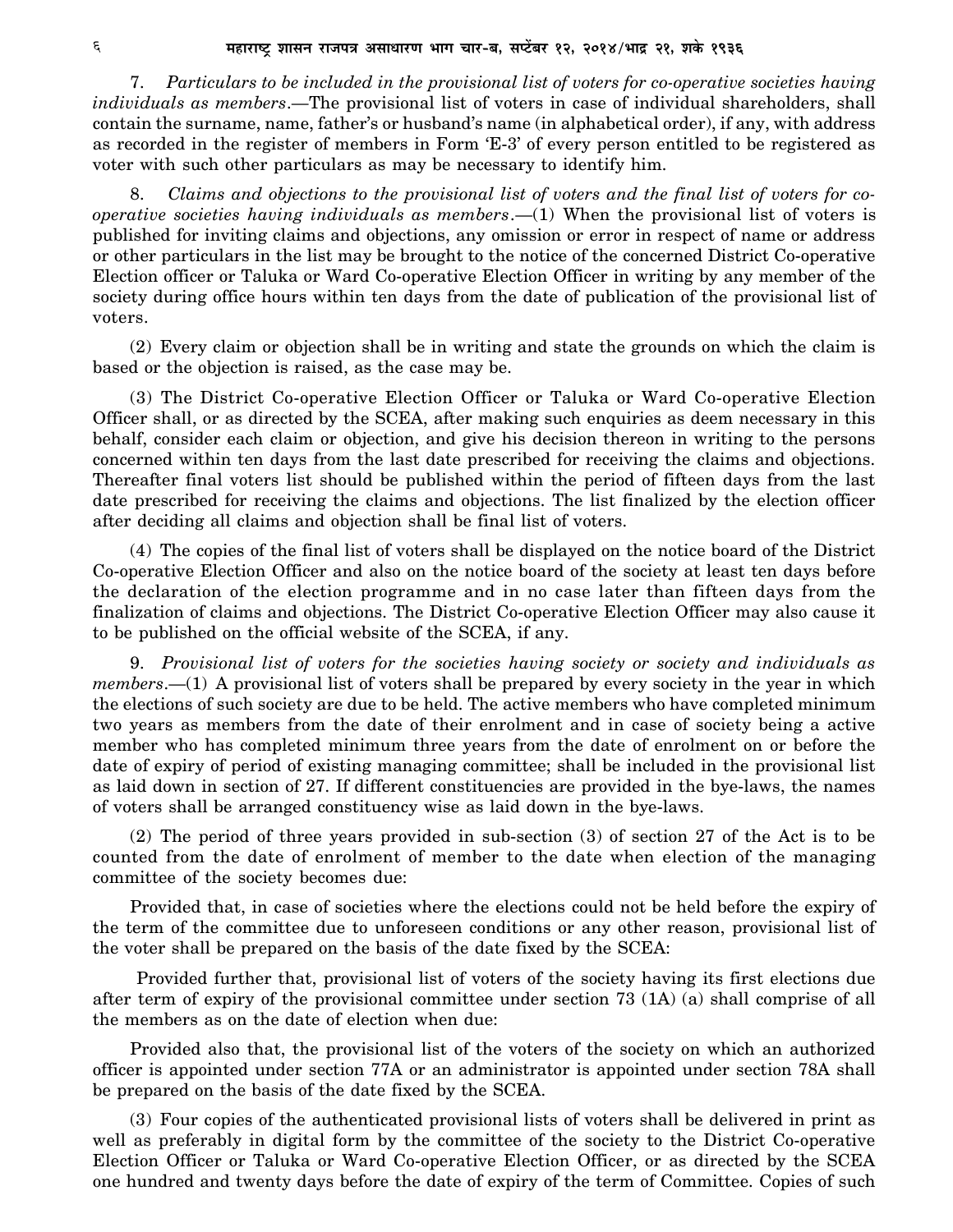lists shall be displayed on the notice board of the society. The District Co-operative Election Officer or Taluka or Ward Co-operative Election Officer shall, within ten days from its receipt, call for inviting claims and objections from the members of the society.

(*4*) If any committee fails to deliver copies of the provisional lists of voters to the election officer on or before the due date, the District Co-operative Election Officer or Taluka or Ward Co-operative Election Officer shall himself or through any person authorized by him in this behalf, prepare such provisional list of voters and the expenditure incurred therefor shall be recovered from the committee responsible therefore, as arrears of land revenue.

(*5*) In the event of the District Co-operative Election Officer or Taluka or Ward Cooperative Election Officer taking action under the last preceding sub-rule, he shall also cause copies of the provisional list of voters to be displayed on his notice board and on the notice board of the District Co-operative Election Officer or Taluka or Ward Co-operative Election Officer and of the society within 10 days from the date of receipt of such list from the society for inviting claims and objections from the members of the society :

Provided that, such list may be published on the official website of SCEA and the Co-operation Department.

10. *Particulars to be included in the provisional list of voters for the societies having society or society and individuals as members*.—(*1*) The provisional list of voters in case of individual Active members shall contain the surname, name, father's or husband's name, age, gender (in alphabetical order) if any, with address recorded in the register of members in Form 'E-3' of every person entitled to be registered as voter with such other particulars as may be necessary to identify him.

(*2*) Where a society or firm is the member of Society, the District Co-operative Election Officer or the Taluka or Ward Co-operative Election Officer shall publish a date for calling the name of representative, one hundred and fifty days prior to the date of expiry of term of office of the Committee. And such society shall send the name of representative duly authorized to vote at the election on behalf of the society or firm, so as to reach it to the office of the District Cooperative Election Officer or Taluka or Ward Co-operative Election Officer at least one hundred and twenty days prior to the date of expiry of term of office of the Committee. The representative authorized by the member society shall be an active member of the member society.

(*3*) While communicating the name of the representative to the society the affiliated society shall enclose a copy of the resolution of the annual general body meeting of the society or its committee as provided under its by-laws, where the representative is so authorized. The society shall include in the list of voters the names of all such representatives as have been communicated to it before the date fixed for publication of the provisional list of voters by the District Cooperative Election officer or Taluka or Ward Co-operative Election Officer. In addition to the names of representatives, the list shall contain the name of the affiliated societies, their registration numbers and addresses with names of the constituency, if any, to which they belong.

(*4*) A society which has communicated the name of its representative shall, by like resolution, be permitted to change the name of its representative only in case of death of the representative or where there is newly elected committee of the member society not later than five days before the last date for making nominations.

11. *Claims and objections to the provisional list of voters and the final list of voters for the societies having society or societies and individuals as members.*—(*1*) When any provisional list of voters is published for inviting claims and objections, any omission or error in respect of name or address or other particulars in the list may be brought to the notice of the District Co-operative Election Officer or Taluka or Ward Co-operative Election Officer in writing by any member of the society concerned who is a voter or any representative authorized to vote on behalf of such society during office hours within ten days from the date of publication of the provisional list of voters.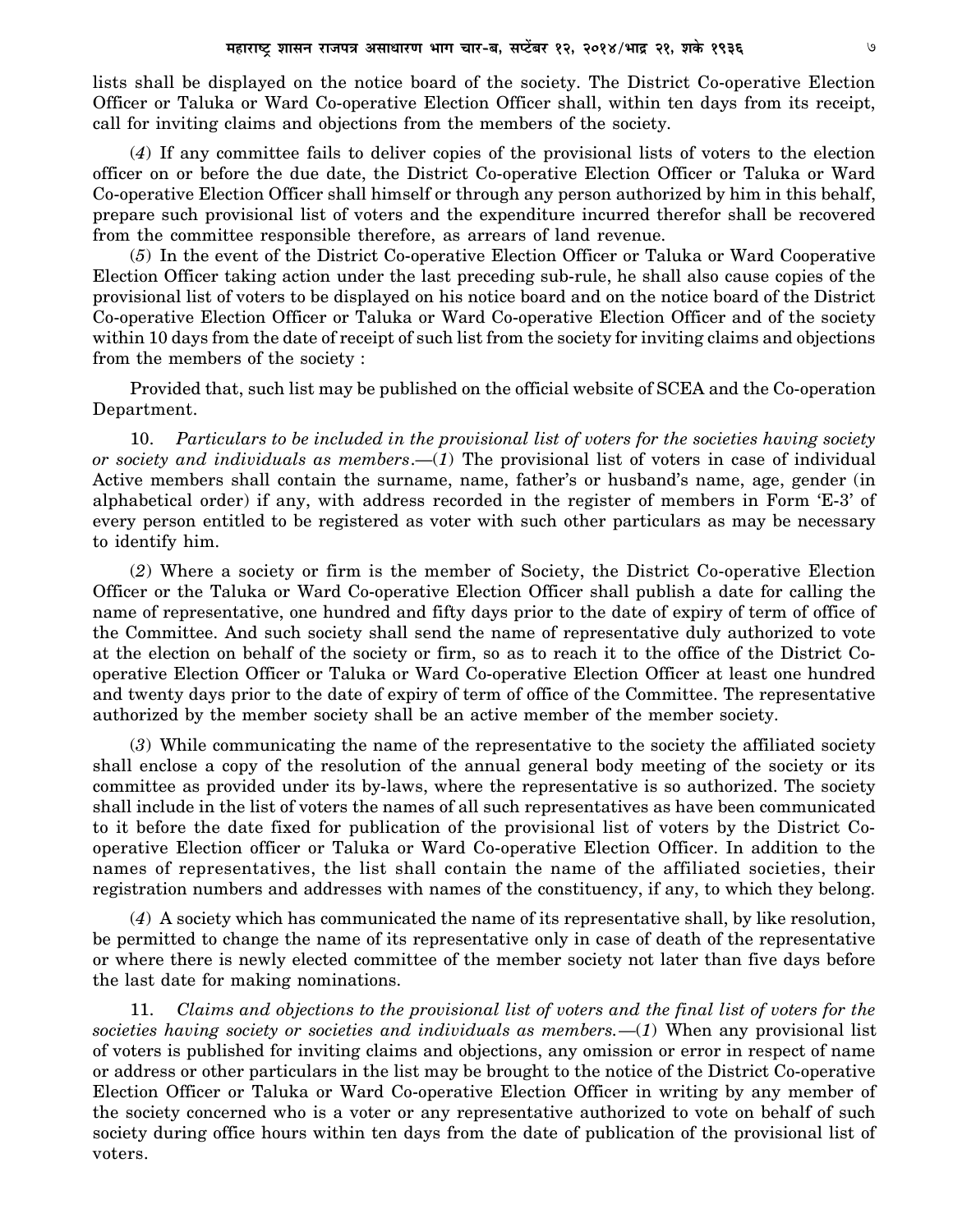(*2*) Any member of the society concerned making a claim or raising objection shall do so by a separate petition, which shall be presented to the District Co-operative Election Officer or Taluka or Ward Co-operative Election Officer during office hours, before the last date published for inviting claims and objections. Such claims or objections shall be preferred in writing and state the grounds on which the claim is based or the objection is raised, as the case may be.

(*3*) The District Co-operative Election Officer or Taluka or Ward Co-operative Election Officer shall, after making such enquiries as deemed necessary in this regard, consider each claim or objection, and give his decision thereon in writing to the persons concerned within ten days from the last date prescribed for receiving the claims and objections and final voters list should be published within the period of fifteen days from the last date prescribed for receiving the claims and objections. The list as finalized by the District Co-operative Election Officer or Taluka or Ward Co-operative Election Officer after deciding all claims and objection shall be final list of voters.

(*4*) The copies of the final list of voters shall be displayed on the notice board of the District Co-operative Election Officer and also on the notice board of the society at least ten days before the declaration of the election programme and in no case later than fifteen days from the finalization of claims and objections .The District Co-operative Election Officer may also cause it to be published on the official website of the SCEA, if any.

(*5*) If any change in the final voters list in accordance with sub-rule (4) of rule 10 is required, the District Co-operative Election Officer or the person authorized by him, after making such inquiry as he deems fit, make necessary changes in the final voter list.

### PART – IV

### **ADMINISTRATIVE MACHINERY FOR THE CONDUCT OF ELECTIONS**

12. *Appointment of Returning Officers, Assistant Returning Officers and such other Officers required to conduct the elections*.—(*1*) The SCEA or the officer authorized in this behalf shall appoint the Returning Officer and may also appoint one or more persons to be called as the Assistant Returning Officer to assist the Returning Officer.

(*2*) Every Assistant Returning Officer, shall, subject to the control of the Returning Officer and general control of SCEA, be competent to perform all or any of the functions of the Returning Officer :

Provided that, no Assistant Returning Officer shall perform any of the functions of the Returning Officer which relate to the scrutiny of nominations unless the Returning Officer is unavoidably prevented from performing the said function :

Provided further that, the SCEA may change Returning Officer, if required.

13. *Appointment of an Observer*.—The SCEA may nominate an observer who shall be an officer the of Government to watch the conduct of elections of a co-operative society and to perform such other functions may be entrusted to him by the SCEA.

14. *General duty of Returning Officer*. —It shall be the general duty of the Returning Officer at any election to do all such acts and things as may be necessary for effectually conducting the election in the manner provided in these rules and bye-laws made by the society or societies.

15. *Polling stations*.—The Returning Officer shall, if necessary, provide sufficient number of polling stations for any constituency for which election is to be held and shall publish on the notice board of the society and in such other manner as he deems fit, a list showing the polling stations so provided and the polling areas for which they have respectively been provided.

16. *Appointment of Presiding Officers and Polling Officers*.—(*1*) The Returning Officer shall appoint a Presiding Officer for each polling station and such polling Officer or Officers as he thinks necessary, but shall not appoint any person who has been employed by the concerned society or on behalf of, or has been otherwise working for a candidate in or about the election: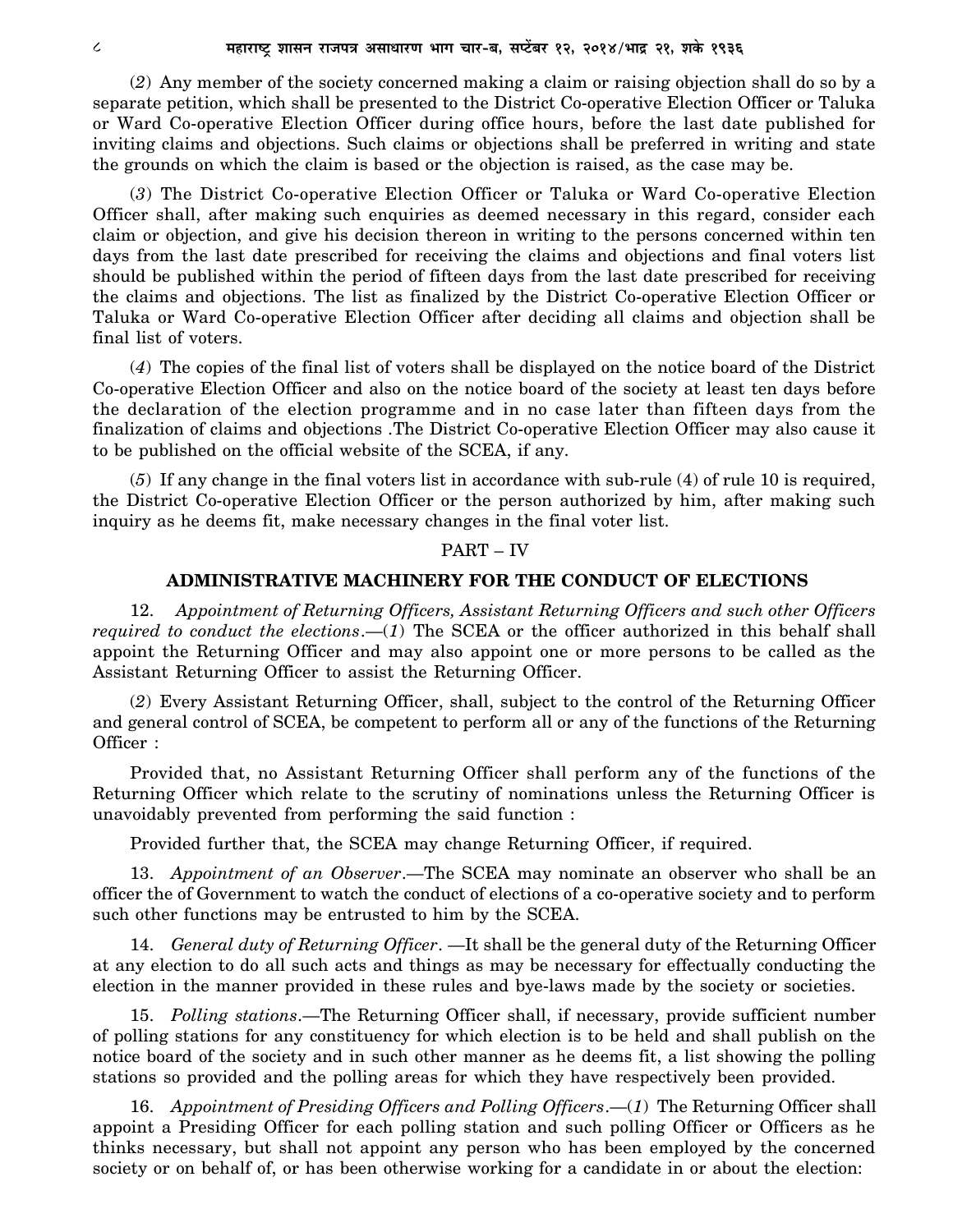Provided that, if a polling Officer is absent from the polling station, the Presiding Officer may appoint any person who is present at the polling station, other than a person who has been employed by the concerned society or on behalf of, or who has been otherwise working for a candidate in or about the election, to be the Polling Officer during the absence of such officer, and shall inform the Returning Officer accordingly.

(*2*) A Polling Officer shall, if so directed by the Presiding Officer, perform all or any of the functions of a Presiding Officer under the Act or these rules and bye-laws made there under.

(*3*) If the Presiding Officer, owing to illness or otherwise or due to unavoidable cause, is absent from the polling station, his functions shall be performed by such Polling Officer as has been previously authorized by the Presiding Officer, to perform such functions during his absence.

17. General duty of Presiding Officer and Polling Officer.—(*1*) It shall be the general duty of the Presiding Officer at a polling station to keep law and order and to see that the poll is taken fairly.

(*2*) It shall be the duty of the Polling Officers at a polling station to assist the Presiding Officer for such station in the performance of his functions.

(*3*) The Returning Officer, Assistant Returning Officer, Presiding Officer, Polling Officer, and other persons appointed for any of the purposes of these rules shall work under the general guidance, superintendence and control the SCEA or the officer authorized by it in this behalf.

#### PART – V

### **CONDUCT OF ELECTIONS**

18. *Declaration of election programme*.—(*1*) The Returning Officer, with prior approval of the SCEA, shall draw and declare a programme of various stages of election, within ten days of the display of final list of voters of the society, which shall be as follows :—

- (*i*) Date of declaration of election programme Date to be announced at the time of
- (*ii*) Last date for making nominations. 5 days from the date of declaration of
- nominations received. **fixed for making nominations.**
- 
- nominations after scrutiny. Scrutiny.
- withdrawn.  $\qquad \qquad$  of list of valid nominations after
- (*vii*) Date of publication of final list of The day next succeeding the last day fixed contesting candidates and allotment for withdrawal of candidatures. of election symbols
- 
- 

भाग चार-ब-२२१-२

- declaration of programme.
- election programme.
- (*iii*) The date of publication of list of As and when received till the last date
- (*iv*) Date of scrutiny of nominations. Next day of the last date for making nominations.

(*v*) Date of publication of list of valid Next day after the date of completion of

- (*vi*) Date by which candidature may be Within 15 days from the date of publication scrutiny.
	-
- *(viii)* Date and time during which and Not earlier than 7 days but not later than the place/ places at which the poll 15 days from the date of publication of shall be taken, if necessary final list of contesting candidate (time and place to be fixed by the Returning Officer)
- $(ix)$  Date, time and place for counting  $x^2 + 1$  Not later than 3rd day from the date of of votes. which the poll shall be taken (Time and place to be fixed by the Returning Officer).
- (*x*) Date of declaration of results of voting. Immediately after the counting of votes.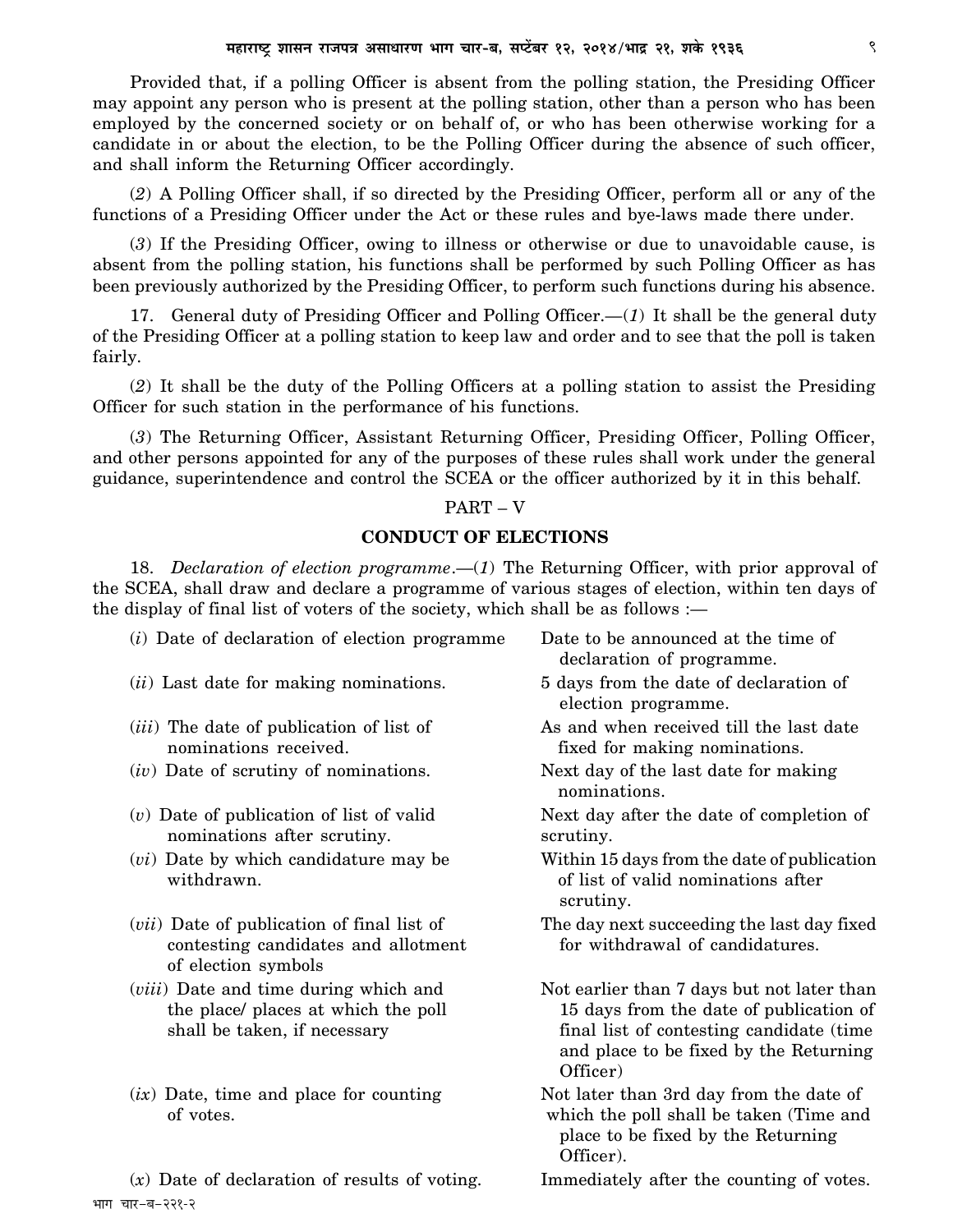*Explanation.*  $-(a)$  If the date in reckoning dates as specified in the above cases is a public holiday, the next succeeding working day shall be fixed for the respective events;

(*b*) The proportion of polling station to number of voters at each polling stations and the place of polling stations shall be fixed in consultation with the SCEA or District Co-operative Election Officer. Where the polling Stations are spread over entire district, town or village in the District, the Returning Officer shall make arrangement to get all the ballot boxes or Electronic Voting machines to the office of the Returning Officer or to the concerned Registrar's office or to the societies' or to such other safe place as he may deem fit.

19. *Manner of publication of election programme*.—(*1*) The District Co-operative Election Officer shall send a copy of the order made under Rule 18 in FORM 'E-4' to the society either personally or by special messenger or by registered post to the society at the registered address with instruction to display the copy of the program on the notice board or website of the society in addition the said election program may be displayed on his notice board or website on behalf of the SCEA.

(*2*) The time during which poll shall be taken should be mentioned in the election programme.

(*3*) Wherever it is necessary to fix time, date and place for any stage in the election programme, it shall be fixed by the Returning Officer and shall be mentioned in the election programme declared by him.

(*4*) The Election Programme shall also be published at least in one local daily newspaper for a society or class of societies by the Returning Officer or SCEA, as the case may be:

Provided that, in case of societies of 'C' and 'D' types election program may be published on the notice board of the society and local body situated in the area of operation, as the case may be.

(*5*) Except with the previous approval of the SCEA, the dates fixed under this rule shall not be changed within seven days of the date fixed for the poll.

20. *Nomination of candidates.*— (*1*) Any member whose name appears in the final list of voters may be nominated as the candidate for the election to fill a seat, if he is qualified to be chosen under the provision of the Act, rules and the bye-laws of concerned society:

Provided that, where the seats are reserved on the committee of any society as provided under section 73B and 73C of the Act, any individual member of the society, or any member of the committee of a member society, whether elected, co-opted or nominated shall be eligible for being nominated as candidate.

Provided further that, in case of associate members of co-operative housing society and cooperative premises society, the member whose name stands first in the share certificate shall be eligible to be nominated as candidate for the election. In absence of such person whose name stands second as associate member and in the absence of both, the person whose name stands next and likewise in the absence of the preceding persons the person whose name is next on the share certificate, who is not a minor shall be eligible to be nominated as candidate for the election.

(*2*) Every nomination paper presented under rule 21 shall be completed in FORM 'E-5':

Provided that, a failure to complete or defect in completing the declaration as to symbols in a nomination paper, shall not be deemed to be a defect of a substantial character within the meaning of these rules.

(*3*) Any person whose name is entered in the final list of voters may be a proposer or seconder for nominating a candidate for election:

Provided that, in the case of election from constituency of societies, the proposer and the seconder shall be from the same constituency except reservation falling under section 73 B and 73C.

(*4*) A nomination paper shall be supplied by the Returning Officer to any voter on demand and on payment of such fees as mentioned in rule 23 and subject to change by the SCEA.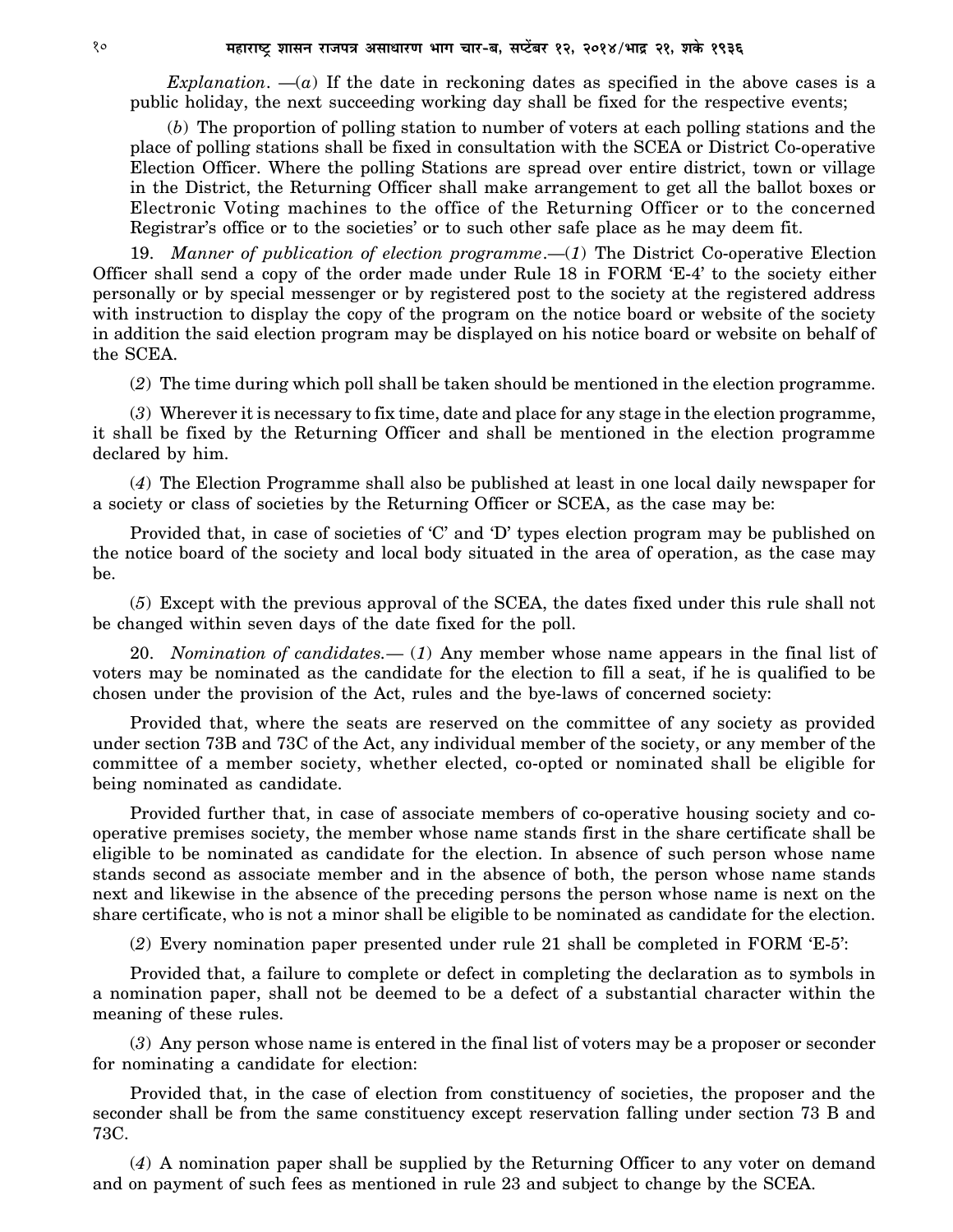21. *Presentation of nomination paper and requirements for valid nominations*.—(*1*) On or before the last date for making nominations appointed under rule 18, each candidate shall either in person or by his proposer, deliver to the Returning Officer during the time and at the place specified in the programme declared under the said rule, a nomination paper completed as provided by rule 20, and signed by the candidate and by two voters of his constituency, one of whom shall be a proposer and the other seconder.

(*2*) On the presentation of a nomination paper, the Returning Officer shall satisfy himself that the names and the numbers of the candidates and his proposer and seconder as are entered in the nomination paper are the same as those entered in the list of voters excepting in the case of nomination paper presented under the provisions of sub-section (*3*) of section 73B for reserved constituency, the candidate shall attach the attested copy of the list of existing committee members to which he represents. If a nomination paper is rejected under this rule, the Returning Officer shall record thereon his reasons for rejecting the same :

Provided that, the Returning Officer shall permit any clerical or technical error in the nomination paper in regard to the said names or numbers to be corrected in order to bring them into conformity with the corresponding entries in the list of voters and where necessary, any clerical or printing error in the said entries shall be overlooked.

(*3*) Any person who is not subject to any disqualification as a voter under the Act, these rules or bye-laws and whose name is entered in the list of voters for the constituency, for which the candidate is nominated, may subscribe as proposer and seconder :

Provided that, the nomination paper shall be accompanied by an affidavit , specified by SCEA, mentioning the candidate is not disqualified under section 73CA of the Act and the attested copies of caste certificates.

(*4*) In the case of a reserved seat under the provisions of section 73B, a candidate shall not be deemed to be qualified to be chosen to fill the seats unless the nomination paper is accompanied with a declaration required under section 73B.

(*5*) On receiving nomination paper under sub-rule (*1*), the Returning Officer shall write or cause to be written on the nomination paper its serial number, and shall sign or cause to be signed thereon a certificate stating the date on which and exact time at which the application was delivered to him.

22. *Symbols for elections*.—(*1*) The Returning Officer shall specify the symbols that may be chosen by the candidates at the election from among those specified by the SCEA but he shall not allot any symbols which are associated with recognized political parties. (*2*)Where at any such election, more than one nomination papers are delivered by or on behalf of a candidate, the declarations as to symbols made the nomination paper first delivered and no other declarations, as symbols, shall be taken into consideration under sub-rule (*3*) of rule 28, even if that nomination paper has been rejected.

| Sr.<br>No.<br>(1) | Type of Society<br>(2)                                                                            | Deposit for<br>Candidate other<br>than SC / ST<br>Category<br>(3) | Deposit for<br>Candidate<br>SC/ST<br>Category<br>(4) | Nomination<br>Form Fee<br>(5) |
|-------------------|---------------------------------------------------------------------------------------------------|-------------------------------------------------------------------|------------------------------------------------------|-------------------------------|
|                   | 1. Apex Society                                                                                   | Rs. 5000                                                          | Rs. 1000                                             | <b>200</b>                    |
|                   | 2. The society having an area of operation<br>is district or more than district                   | Rs. 2000                                                          | Rs. 500                                              | 100                           |
|                   | 3. Society having an area of operation is<br>taluka or more than one taluka but not<br>a district | Rs. 1000                                                          | Rs. 300                                              | 100                           |
|                   | 4. Society having an area of operation not<br>more than village or ward                           | Rs. 500                                                           | Rs. 200                                              | 50                            |

23. Deposit and Fees.—(*1*) A Candidate shall not be deemed to be duly nominated for election from a constituency unless he deposits or causes to be deposited with the Returning Officer the nomination fee specified hereunder,—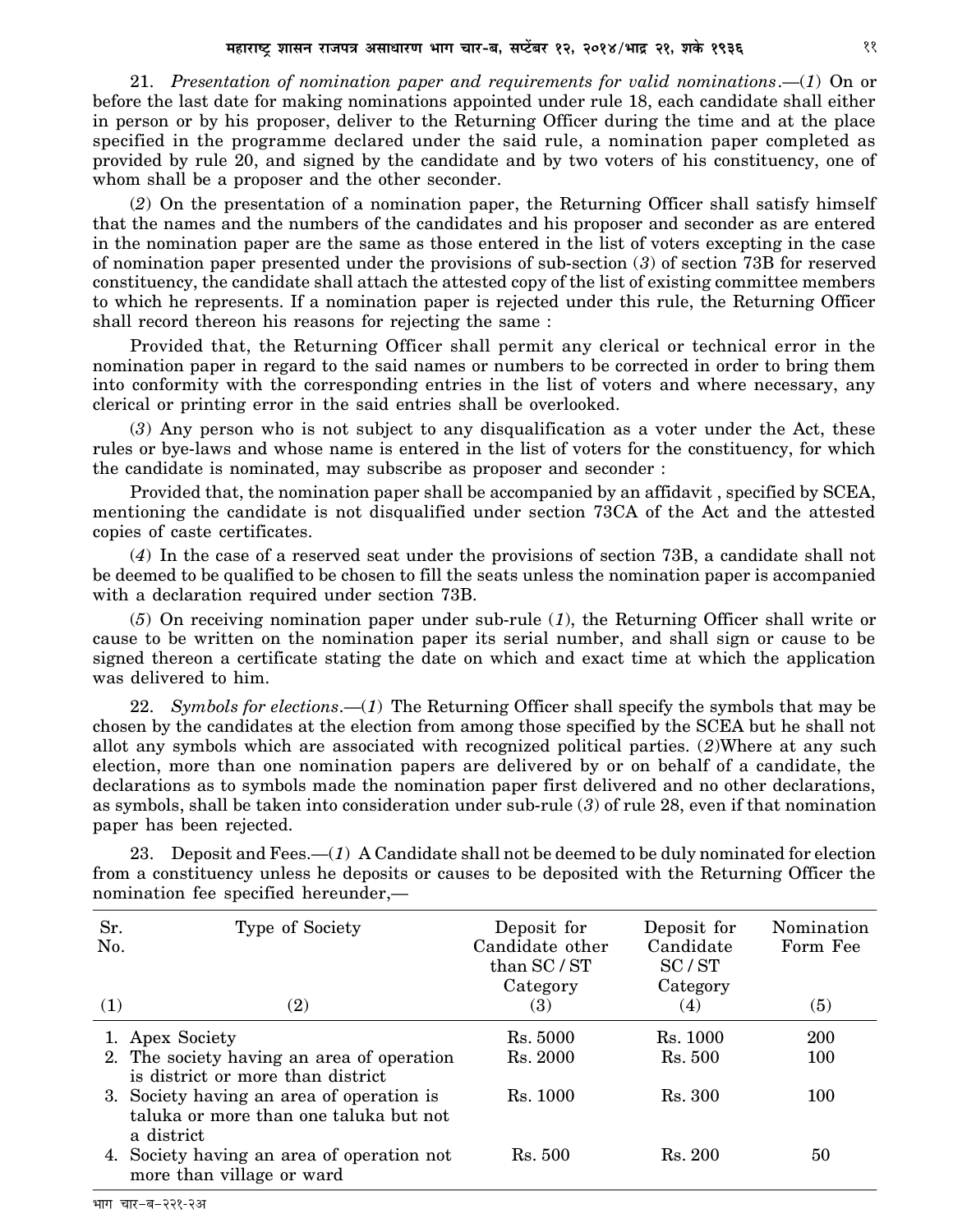Provided that, where a candidate has filed by more than one nomination paper for election in the same constituency, not more than one deposit shall be required to be paid by him under this rule. However, the SCEA shall be competent to fix amount, from time to time, towards deposits as per aforesaid rule by a candidate in the case of any society or class of societies in consideration of the financial standing membership etc. by general or special order :

Provided further that, if a candidate withdraws his nomination, the deposit will be refunded within fifteen days of his withdrawal.

24. *Notice of nomination and time and place for the scrutiny*.—The Returning Officer shall on receiving the nomination paper under rule 21, inform the person or persons delivering the same, of the day, time and place fixed for the scrutiny of nominations and shall enter on the nomination paper, its serial number and shall acknowledge the receipt thereof and shall sign thereon a certificate stating the date on which and the hour at which the nomination paper has been delivered to him and shall, as soon as may be therefore, cause to be affixed on the notice board in his office, a notice of the nomination containing description similar to those contained in the nomination papers, both the candidates and of the proposes.

25. *Scrutiny of nomination papers*.—(*1*) On the date fixed, for the scrutiny of nomination papers under rule 18, the candidates, one proposer of each candidate duly authorized in writing by each candidate, may attend at the time and place appointed in this behalf, and the Returning Officer shall give or cause to give them all reasonable facilities for examining the nomination papers of all candidates which have been delivered as required by rule 20. No other person shall be allowed to attend the scrutiny of nomination.

(*2*) The Returning Officer shall then examine the nomination papers and shall decide all objections which may be made to any nomination and may, either on such objection or on his own motion, after such summary inquiry, if any, as he thinks necessary reject any nomination on any of the following grounds, that is to say :—

(*a*) that the candidate is disqualified for being chosen to fill the seat by or under the Act, the Rules and the bye-laws ;

(*b*) that the proposer or seconder is disqualified from subscribing a nomination paper ;

(*c*) that there has been a failure to comply with any of the provisions of rule 21 or 23 ;

(*d*) that the signature of the candidate or the proposer or the seconder on the nomination paper is not genuine.

(*3*) Nothing contained in clause (*c*) or (*d*) of sub-rule (2) shall be deemed to authorize the rejection of the nomination of any candidate on the ground of any irregularity in respect of a nomination paper, if the candidate has been duly nominated by means of another nomination paper in respect of which no irregularity has been committed.

(*4*) The Returning Officer shall not reject any nomination paper on the ground of any defect which is not of a substantial character.

(*5*) The Returning Officer shall hold the scrutiny on the date appointed in this behalf under rule 18, and shall not allow any adjournment of the proceedings, except when such proceedings are interrupted or obstructed by riot or open violence or by causes beyond his control :

Provided that, in case any objection is raised by the Returning Officer or is made by any other person, the candidate concerned may be allowed time to rebut it, not later than the next day before the publication of list of valid nomination and the Returning Officer shall record his decision on the date to which the proceedings have been adjourned.

(*6*) The Returning Officer shall endorse on each nomination paper his decision accepting or rejecting the same and, if the nomination paper is rejected, he shall record in writing, a brief statement of his reasons for such rejection, and a copy of such statement shall be immediately supplied on demand to the candidate or to the proposer concerned. The copy of such statement shall be sent invariably to the SCEA or District Co-operative Election Officer, as the case may be.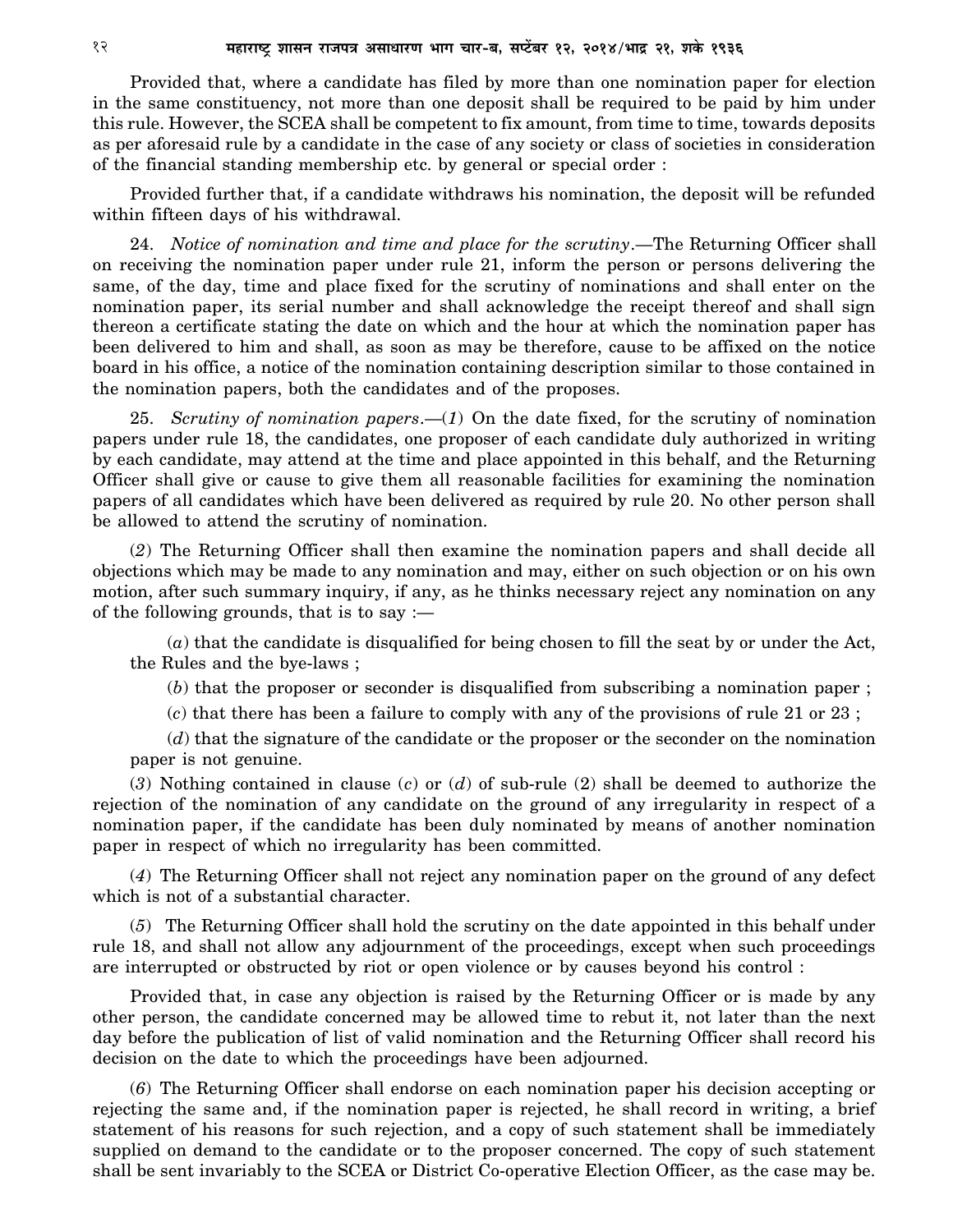26 . *Publication of list of valid nomination*.—Immediately after all the nomination papers have been scrutinized and the decisions accepting or rejecting the same have been recorded, the Returning Officer shall prepare a list of candidates whose nominations have been accepted. Immediately on the next day after the scrutiny is over, the Returning Officer shall affix the list on his notice board and shall record the date on which and the time at which the list was so affixed :

Provided that, the Returning Officer shall be competent to include the names of candidates whose nominations are subsequently held valid in appeal before Registrar or the Officer specified by the SCEA.

27. *Withdrawal of candidature*.—(*1*) Any candidate may withdraw his candidature by notice in writing subscribed by him and delivered to the Returning Officer in FORM 'E-6'.

(*2*) The notice shall be delivered to the Returning Officer before 3-00 O'clock in the afternoon on the last date fixed under rule 18 for the withdrawal of candidature as specified in the election programme.

(*3*) The notice shall be given either by the candidate or by his proposer in person in writing.

(*4*) No person who has given a notice of withdrawal of his candidature under sub-rule (1) shall be allowed to cancel his notice.

(*5*) The Returning Officer shall, on being satisfied as to the genuineness of a notice of withdrawal and the identity of person delivering it under sub-rule (*1*), cause a notice to be affixed on the notice-board in his office.

28. *Preparation of list of contesting candidates and allotment of symbols.*—(*1*) On the day next succeeding the last date fixed for withdrawal of candidature, the Returning Officer shall prepare and publish in FORM 'E-7', a list of contesting candidates, that is to say, the candidates whose names have been finally accepted and who has not withdrawn their candidatures within the prescribed time on the notice board of his office.

(*2*) The said list shall contain the names in alphabetical order with reference in the names of candidates having surnames and the names proper of other candidates, in the language and manner in which the list of voters is prepared and the addresses of the contesting candidates as given in the nomination papers.

(*3*) Where a poll becomes necessary, the Returning Officer shall consider the choice of symbols expressed by the contesting candidates in their nomination papers and shall—

(*a*) allot a different symbol to each contesting candidate in conformity as far as practicable, with his choice ; and

(*b*) if more than one contesting candidates have indicated their preference for the same symbol, then symbols shall be allotted on the basis of ' first come first serve' and such allotment shall be final.

(*c*) If more than 30% of candidates of the total contesting seats come together and form the group and demand a common symbol by common written application signed by all the concerned candidates, then the Returning Officer may allot them a common symbol.

(*4*) Every candidate shall forthwith be informed of the symbol allotted to him and be supplied with a specimen provided by the SCEA thereof by the Returning Officer.

 29. *Appointment of Election Agents.—*(*1*) If a candidate desires to appoint any person to be his election agent, such appointment shall, subject to the provisions of sub-rule (*3*), be made by him in FORM 'E-8'. The candidate shall give notice of such appointment to the Returning Officer by delivering or forwarding the letter of appointment to the Returning Officer at the time of presentation of the nomination paper or at any time thereafter before or at the time of allotment of the symbols.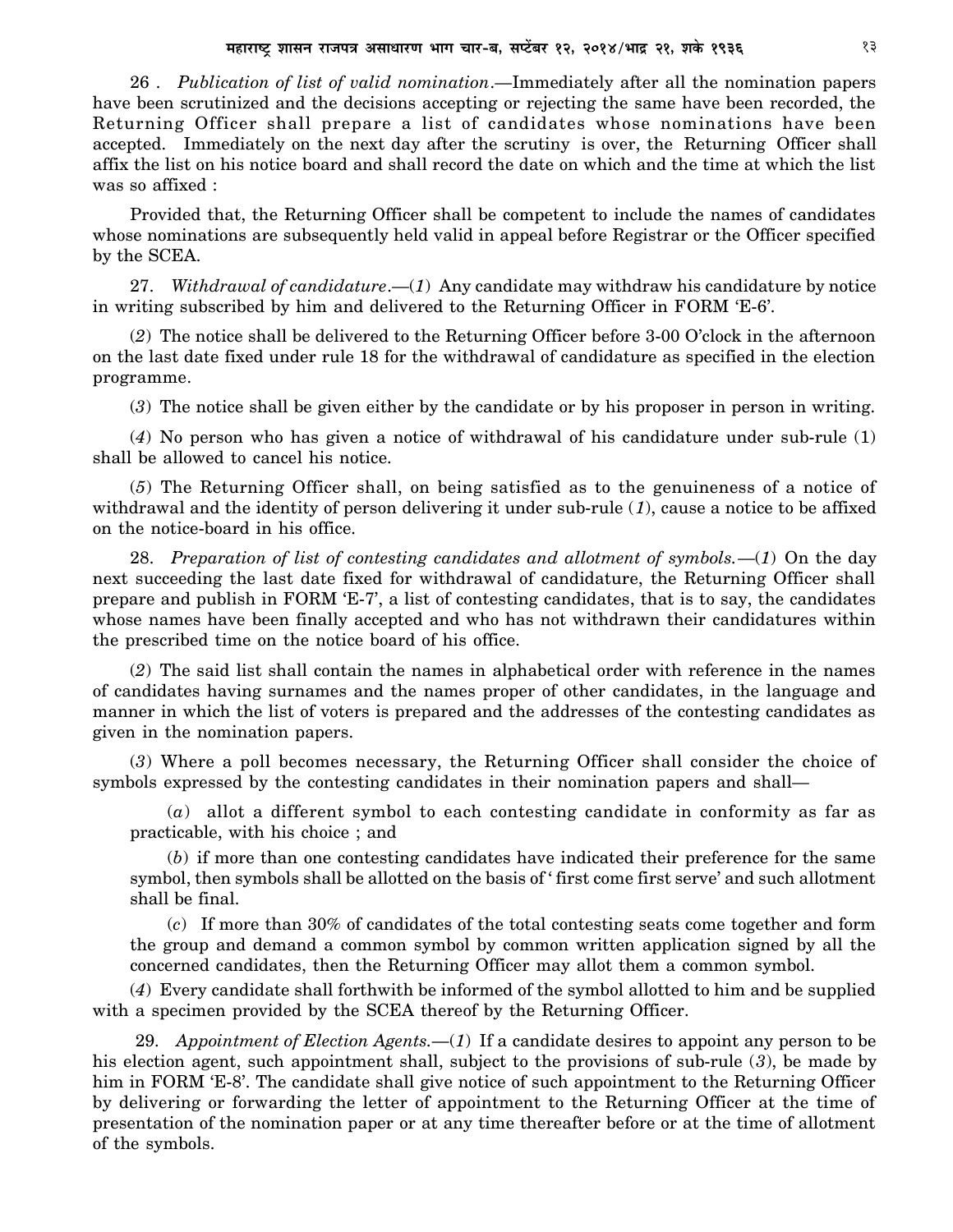(*2*) The appointment of the Election agent may be revoked by the candidate at any time by a declaration in writing signed by him and lodged with the Returning Officer. Such revocation shall take effect from the date on which it is so lodged. In the event of such a revocation or on the death of an election agent, whether that event occurs before or during the election, or after the election but before the account of the candidate election expenses has been lodged with the Returning Officer in prescribed manner the candidate may appoint another person to be his election agent, and notice thereof shall be given to the Retuning Officer, in the same manner as in the case of the first election agent.

(*3*) The candidate may appoint a person as election agent whose name appears in list of voters.

(*4*) No person, who is subject to any disqualification as a voter under the Act, rules or byelaws, so long as the disqualification subsists, or whose name is not entered in the list of voters for the constituency for which the candidate is nominated, shall be appointed as an election agent.

30. *Appointment of Polling Agents and Counting Agents*.—(*1*) At an election at which a poll is to be taken, any contesting candidate may appoint one agent and one relief agent to act as Polling Agents and Counting Agents of such candidate, whose name appears in the list of voter, at each polling station. Such appointment shall be made by a letter in writing in FORM 'E-8A', signed by the candidate.

(*2*) The candidate shall deliver the letter of appointment to Polling Agent who shall, on the date fixed for the poll, present it to and sign the declaration contained therein, before the Presiding Officer. The Presiding Officer shall retain a letter presented to him in his custody. Polling Agent shall not be allowed to perform any duty at the Polling Stations unless he has complied with the provisions of this rule.

(*3*) The Polling Agent may work as Counting Agent as per the authority given by the candidate in Form 'E-8A'

(*4*) Each contesting candidate may appoint not more than two agents to act as Counting Agents of such candidate by a letter in writing in duplicate in FORM 'E-8A' signed by the candidates. Before the commencement of the counting of votes, the candidate shall give notice of the appointment of such Counting Agents to the Returning Officer by forwarding to such officer the letter of appointment. The candidate shall also deliver the duplicate copy of the letter of appointment to the Counting Agent who shall, on the date fixed for the counting of votes, present it to, and sign the declaration contained therein before the Returning Officer. The Returning Officer shall retain the duplicate copy presented to him in his custody. No Counting Agent shall be allowed to perform any duty at the place fixed for the counting of votes, unless he has complied with these provisions.

31. *Death of candidate before poll*.—If a contesting candidate dies and a report of his death is received by the Returning Officer before the commencement of the poll, the Returning Officer shall, upon being satisfied of the fact of the death of candidate, countermand the poll and inform the SCEA or District Co-operative Election Officer along with the proceedings with reference to the election, and the election shall be commenced in all respect, as if for a new election:

Provided that, no further nomination shall be necessary in the case of a person who was a contesting candidate at the time of the countermanding of the poll:

Provided further that, no person who has given a notice of withdrawal of his candidature under rule 27 before the countermanding of the poll shall be eligible for being nominated as a candidate for the election after such countermanding:

Provided also that, no fresh notice of withdrawal by the candidate whose nomination is accepted before the countermanding shall be accepted by the returning officer for the election after such countermanding.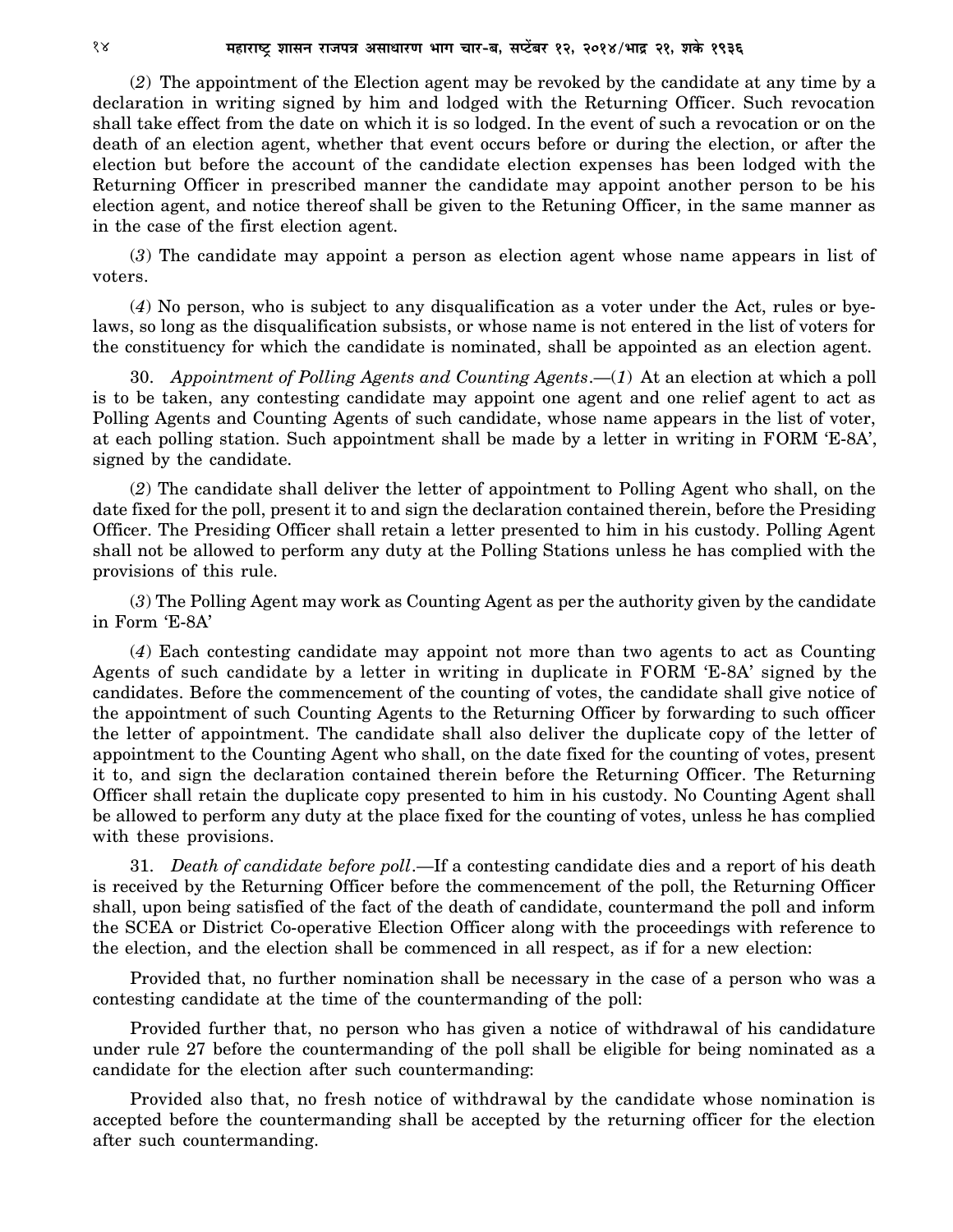32. *Uncontested election*.—If after the expiry of the period within which candidatures may be withdrawn under rule 27, the number of candidates in the constituency whose nominations have been accepted is equal to or less than the number of seats to be filled, the Returning Officer shall forthwith declare such candidate or all such candidates to be duly elected to fill the seat or the relevant number of seats, as the case may be, and shall complete and certify the declaration in FORM 'E-9' and inform the SCEA or the District Co-operative Election Officer or Taluka or Ward Co-operative Election Officer, as the case may be.

### PART – VI

### **THE POLL**

33. *Manner of voting at elections*.—At every election where poll is taken, votes shall be given by secret ballot or Electronic Voting Machine in the manner hereinafter provided and no votes shall be allowed by proxy.

34. *Ballot Box or Electronic voting machine*.—Every Ballot Box or Electronic voting machine shall be of such design as may be approved by the SCEA.

35. *Form of ballot paper*.—Every ballot paper shall be in Form 'E-10' and the names of candidates shall be arranged in the same order in which they appear in the list of contesting candidates. If candidate having any Alias / Nick name it may be inserted. However, if two or more candidates bear the same name, they shall be distinguished by addition of their occupation or residence or in some other manner which should be determined by the Returning Officer.

36. *Arrangement at Polling Stations*.—(*1*) Outside each polling station, there shall be displayed,—

(*a*) a notice specifying the polling area, the voters of which are entitled to vote at the polling station and where the polling station has more than one polling booth, at each of such booth, the description of the voters allotted to such booth, and

(*b*) a copy of the list of contesting candidates with their allotted symbols.

(*2*) At each polling station, there shall be set-up, one or more voting compartments in which voters can record their votes screened from observation.

(*3*) The Returning Officer shall provide at each polling station a sufficient number of ballot boxes or Electronic Voting Machine, ballot papers, copies of the list of voters in respect of the polling area or areas, the voters of which are entitled to vote at such polling station, instruments for stamping the distinguishing mark on ballot papers and articles necessary for voters to mark the ballot papers. The Returning Officer shall also provide at each polling station such other equipments and accessories as may be required for taking the poll at such polling station.

37. *Admission to Polling Station*.—The Presiding Officer shall regulate the number of voters to be admitted at any one time inside the polling station and shall exclude there from all persons other than,—

(*a*) Polling Officers ;

(*b*) Public servants on duty in connection with the election ;

(*c*) Persons authorized by the Election Officer or the Returning Officer ;

(*d*) Candidates, their Election agents, and subject to the provisions of rule 30, one Polling Agent of each candidate ;

(*e*) a child in arms accompanying a voter ;

(*f*) a person accompanying a blind or inform voter who cannot move without help ;

(*g*) such other persons as the Returning Officer or the Presiding Officer may employ for the purpose of identifying the voter.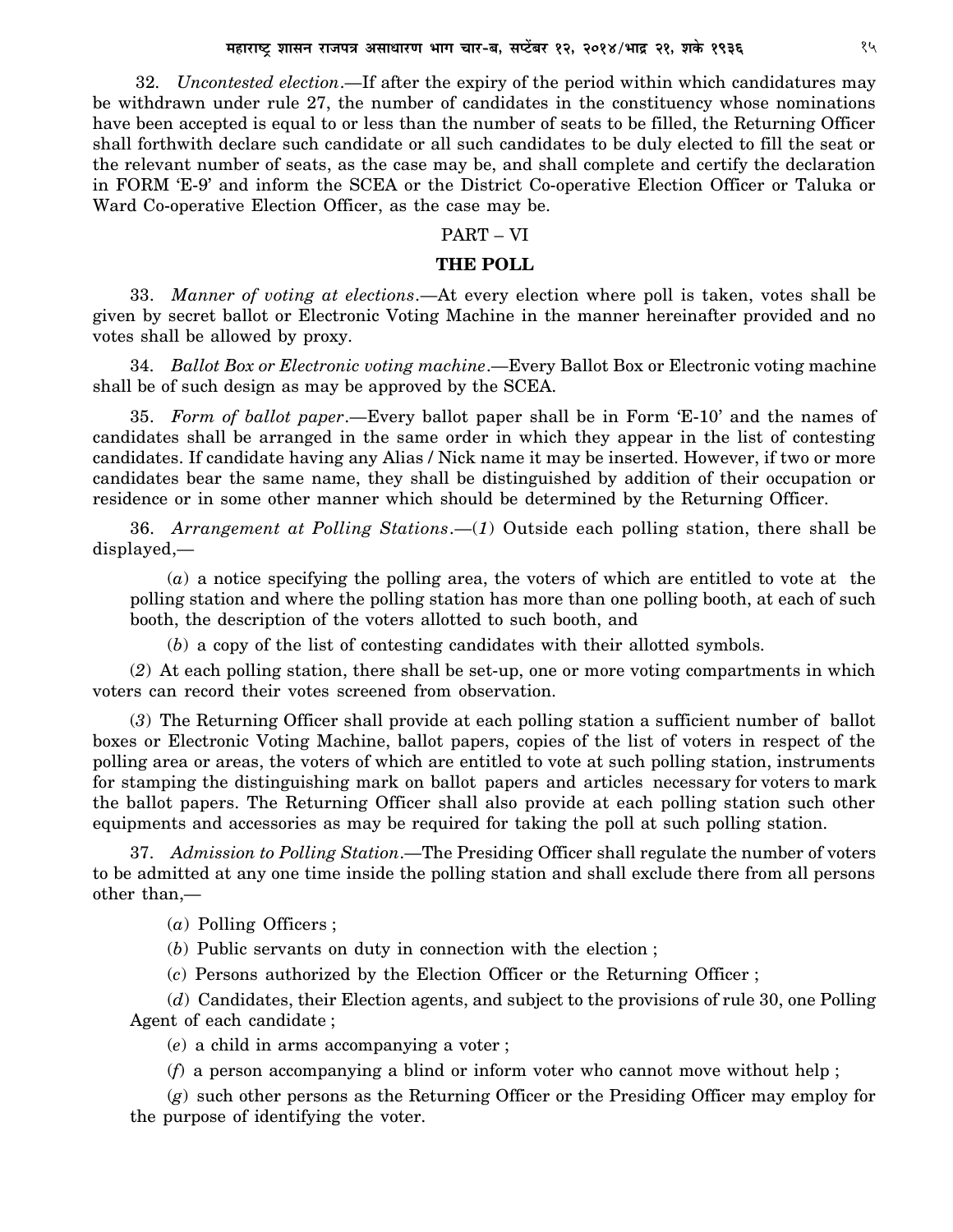38. *The preparation of ballot boxes for poll*.—(*1*) Where a paper seal is used for securing a ballot box, the Presiding Officer shall affix his own signature on the paper seal and obtain thereon the signatures of such of the polling agents present and are desirous of affixing the same.

(*2*) The Presiding Officer shall thereafter fix the paper seal so signed in the space meant therefore in the ballot box and shall then secure and seal the box in such manner that the slit for the insertion of ballot paper there into remains open.

(*3*) The seal used for securing a ballot box shall be affixed in such manner that after the box has been closed, it is not possible to open it without breaking the seals.

(*4*) Where it is not necessary to use paper seals for securing the ballot box, the Presiding Officer shall secure and seal the ballot box in such a manner that the slit for the insertion of ballot papers, remains open and shall allow the Polling Agents present to affix, if they so desire, their seals.

(*5*) Every ballot box used at a polling station shall bear the seal both inside and outside marked with—

(*a*) the serial number, if any, and the name of constituency ;

(*b*) the serial number and name of the polling station ;

(*c*) the serial number of the ballot box to be filled in at the end of the poll on the label outside the ballot box only, and

(*d*) the date of poll.

(*6*) Immediately before the commencement of the poll, the Presiding Officers shall demonstrate to the polling agents and other persons present that the ballot box is empty and bears the labels referred to in sub-rule (5) of this rule.

(*7*) The ballot box shall then be closed, sealed and secured and placed in full view of the Presiding Officer and the Polling Agents.

39. *The preparation of Electronic Voting Machines for poll*.—If it is decided to use the electronic voting machine for the poll, the procedure thereof shall be specified by the SCEA, which shall, as far as is technically feasible be in accordance with these rules.

40. *Identification of voters*.—(*1*) The Presiding Officer may employ at the polling station such persons as he thinks fit to help in the identification of the voters or to assist him at the time of taking poll.

(*2*) Each voter entering the polling station shall carry with him his Photo Identity proof as prescribed by the Election Commission of India, Central or State Government or Photo Identity Card issued by society as per provisions in bye-laws of that society.

(*3*) As each voter enters the polling station, the Presiding Officer or the Polling Officer authorized by him in this behalf, shall check the voter's name and other particulars with the relevant entry in the list of voters and then call out the serial number, name and other particulars of the voter.

(*4*) In deciding the right of a person to obtain a ballot paper, the Presiding Officer or the Polling Officer, as the case may be, shall overlook clerical or printing errors, in any entry in the list of voters, if he is satisfied that such person is the same voter whom that entry relates.

41. *Challenging of identity*.—(*1*) Any Polling Agent may challenge the identity of a person claiming to be a particular voter by depositing a sum of Rs. 50 in cash with the Presiding Officer for each such challenge.

(*2*) On such deposit being made, by that person, the Presiding Officer shall—

(*a*) warn the person challenged of the penalty for personation;

(*b*) read the relevant entry in the list of voters in full and ask him whether he is the person referred to in that entry;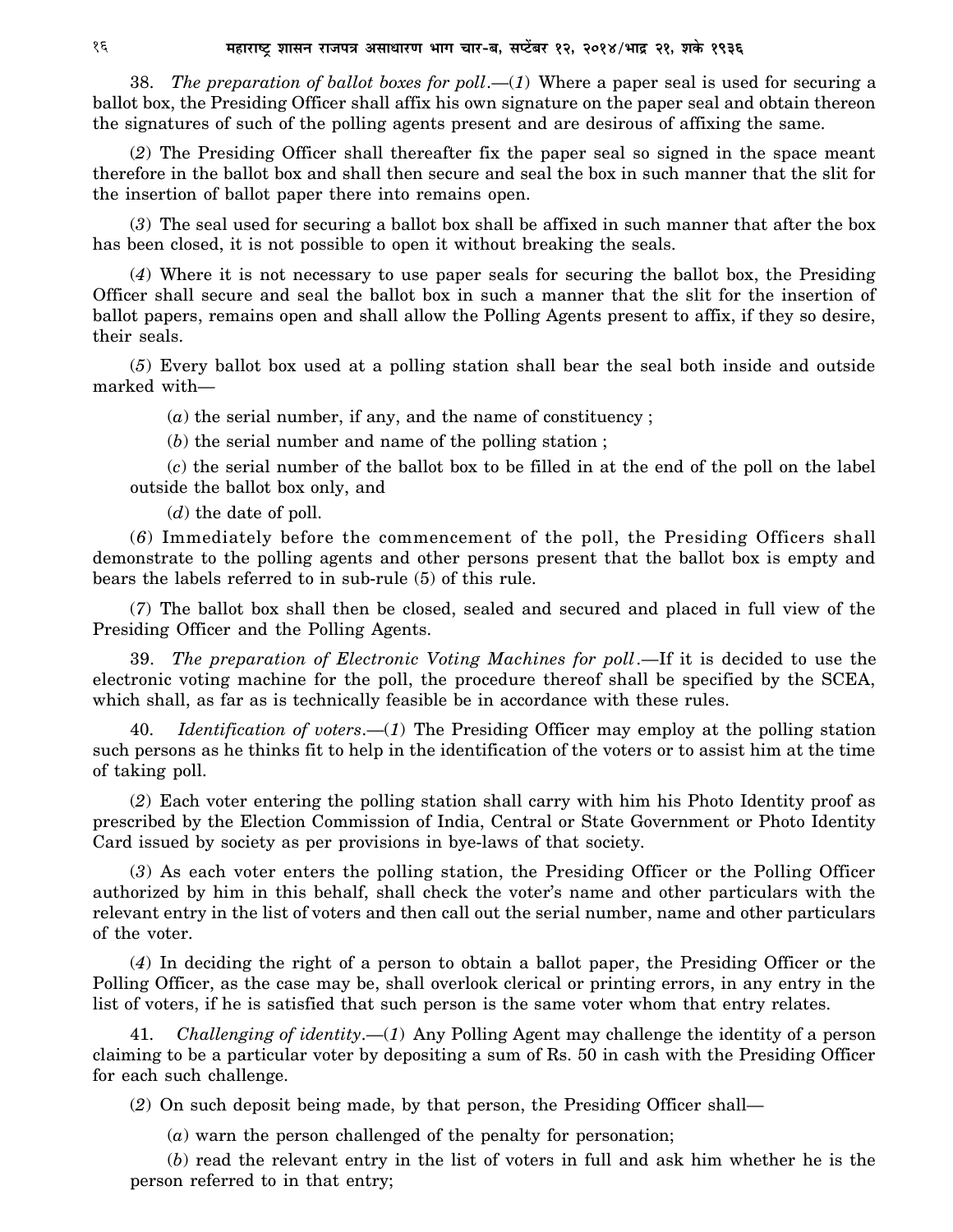(*c*) enter his name and address in the list of challenged voters in FORM 'E-11', and

(*d*) require him to affix his signature in the said list.

(*3*) The Presiding Officer shall, thereafter, hold a summary inquiry into the allegations and may for that purpose ;

(*a*) require the challenger to adduce evidence in proof of the challenge and the person challenged to adduce evidence in proof of his identity ;

(*b*) put to the person challenged any question necessary for the purpose of establishing his identity and require him to answer them on oath ; and

(*c*) administer an oath to the person challenged and any other person offering to give evidence.

(*4*) If, after the enquiry, the Presiding Officer considers that the challenge has not been established, he shall allow the person challenged to vote, and if he considers that the challenge has been established, he shall debar the person challenged from voting.

(*5*) If the Presiding Officer is of the opinion that the challenge is frivolous or has not been made in good faith, he shall direct that deposit made under sub-rule (*1*) be forfeited to the Election Fund and in the other case, he shall return it to the challenger at the conclusion of the inquiry.

42. *Safeguard against personation*.—(*1*) With a view to prevent the personation of voters, every voter about whose identity the Presiding Officer or the Polling Officer, as the case may be, is satisfied shall, allow his left thumb to be inspected by the Presiding Officer or the Polling Officer and an indelible ink mark to be put on it.

(*2*) If any voter refuses to allow his left thumb to be inspected or marked in accordance with sub-rule (1) or has already such a mark on his left thumb or does any act with a view to removing the ink mark, he shall not be supplied with any ballot paper or allowed vote.

(*3*) Any reference in this rule to the left thumb of a voter, shall, in the case, where the voter has his left thumb missing, be construed as a reference to any other finger, or his left hand and shall, in the case where all the fingers of his left hand are missing be construed as a reference to the thumb or any other finger of his right hand, and shall in the case where all his fingers of both the hands are missing, be construed as reference to such extremity of his left or right arms as he possesses.

43. *Issue of ballot paper.*—(*1*) No ballot paper shall be issued to any voter before the hour fixed for the commencement of the poll.

(*2*) No ballot paper shall be issued to any voter after the hour fixed for the closing of the poll, except to those voters, who are present at the polling station at the time of the closing of the poll. Such voters shall be allowed to record their votes even after the poll hour's close.

(*3*) Every ballot paper shall before issue to a voter be—

(*a*) Stamped with such distinguishing mark as the District Co-operative Election Officer may direct ; and

(*b*) Signed in full on its back by the Presiding Officer.

(*4*) At the time of issuing a ballot paper to a voter, the Polling Officer shall record the serial number thereof against the entry relating to the voter in the copy of the list of voters set apart for the purpose.

(*5*) Save as provided in sub-rule (*4*) no person in the polling station shall note down the serial numbers of the ballot papers issued to particular voters.

44. *Voting procedure*.—(*1*) The voter on receiving the ballot paper shall forthwith :

(*i*) Proceed to one of the polling compartments ;

(*ii*) there make a mark on the ballot paper with the instrument supplied for the purpose on or near the symbols of the candidate for whom he intends to vote ;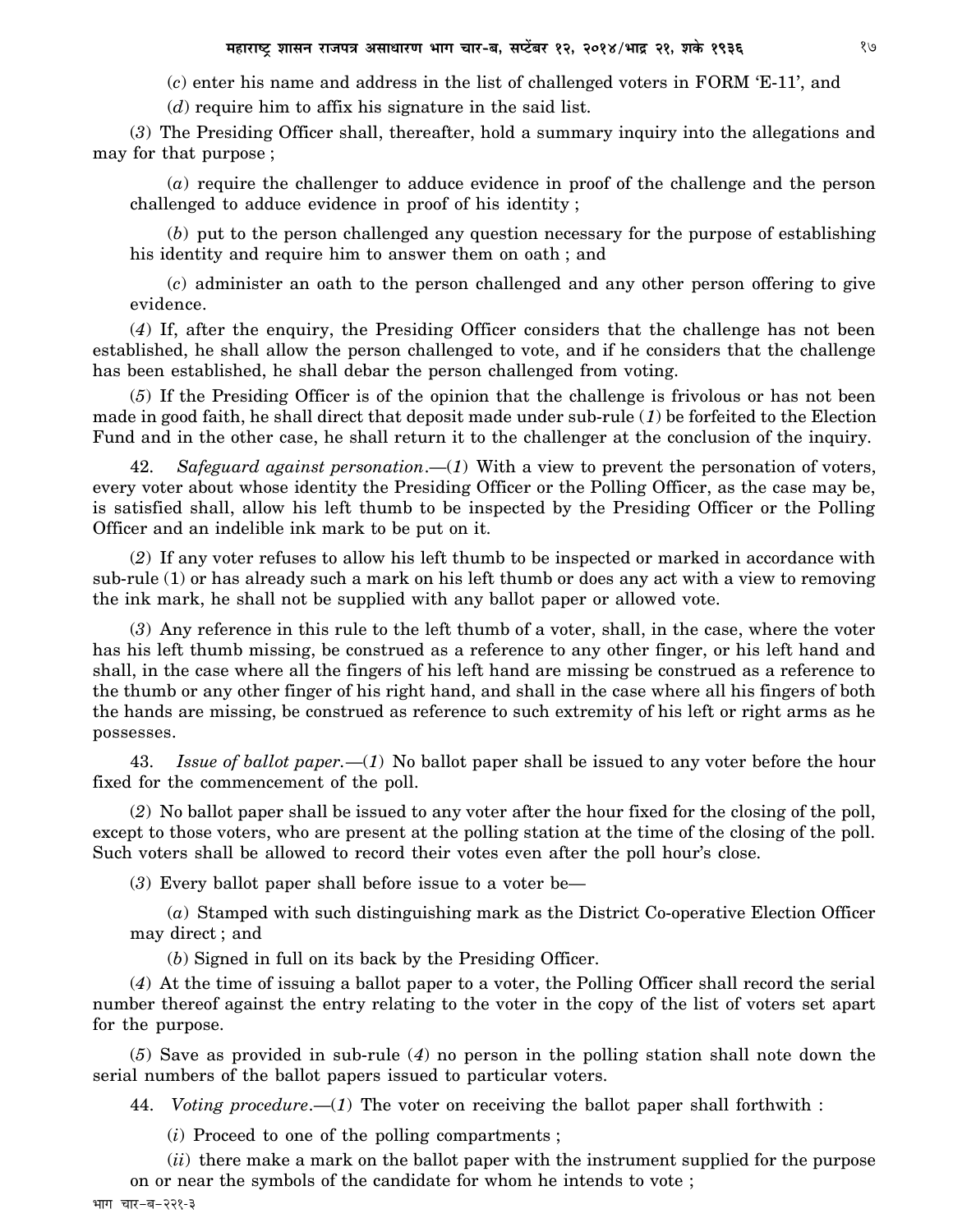- (*iii*) fold the ballot paper, so as to conceal his vote ;
- (*iv*) if required, show the Presiding Officer the distinguished mark on the ballot paper ;
- (*v*) insert the folded ballot paper into the ballot box ;
- (*vi*) quit the polling station.

(*2*) No voter shall be allowed to enter a polling compartment when another voter is inside it.

45. *Procedure for voting where there are no separate constituencies or more than one seat to be filled in one constituency*.—In cases where there are no constituencies defined in the bye-laws or where more than one seat is authorized in the bye-laws for a constituency, voting in so far as these seats are concerned shall be recorded in accordance with the following provisions, namely :—

(*a*) every voter shall be entitled to give as many votes as there are seats for filling, which votes are to be taken but no voter shall give more than one vote to any one candidate;

(*b*) the voter shall make a mark on the ballot paper with the instrument supplied for the purpose on or near the symbols of the candidate or candidates for whom he intends to vote, so, however, that no part of any mark so made shall appear in the space provided for other candidates. The voter shall thereafter fold the marked ballot paper, so as to conceal his vote and insert the folded ballot paper into the ballot box and without undue delay leave the polling station.

46. *Recording of vote of blind or infirm voter.*—(*1*) If the Presiding Officer is satisfied that, owing to blindness or other physical infirmity, a voter is unable to recognize the symbols on the ballot paper or to make a mark thereon without assistance, the Presiding Officer shall permit the voter to take with him a companion of not less than eighteen years of age to the voting compartment for recording the vote on the ballot paper on his behalf and in accordance with his wishes, and, if necessary, for holding the ballot paper so as to conceal the vote and inserting it into the ballot box :

Provided that, no person shall be permitted to act as the companion of more than one voter at any polling station, on the same day:

Provided further that, before any person is permitted to act as the companion of voter on any day under this rule, he shall be required to declare in FORM 'E-12' that he shall keep the vote recorded by him on behalf of the voter secret and that he has not already acted as the companion of any other voter at any polling station on that day.

(*2*) The Presiding Officer shall keep a record in FORM E-13 of all such cases under this rule.

47. *Spoilt and Returned ballot papers*.—(*1*) A voter who has inadvertently dealt with his ballot paper in such manner that it cannot be conveniently used as a ballot paper may, on returning it to the Presiding Officer and on satisfying him of the inadvertence, be given another ballot paper and the ballot paper so returned shall be marked 'Spoilt, cancelled' by the Presiding Officer.

(*2*) If a voter after obtaining a ballot paper decides not to use it, he shall return it to the Presiding Officer and the ballot paper so returned shall be marked as 'Returned cancelled' by the Presiding Officer.

(*3*) All ballot papers cancelled under sub-rule (*1*) or sub-rule (*2*) shall be kept in a separate packet.

48. *Tendered votes*.—(*1*) If a person representing himself to be a voter applies for a ballot paper after another person has already voted as such voter, he shall, on satisfactorily answering such questions relating to his identity as the Presiding Officer may ask, be entitled to the following provisions of this rule, to mark a ballot paper (hereinafter referred to as a 'Tendered Ballot Paper') in the same manner as any other voter.

(*2*) Every such person shall, before being supplied with a tendered ballot paper, sing his name against the entry relating to him in a list in FORM E-14.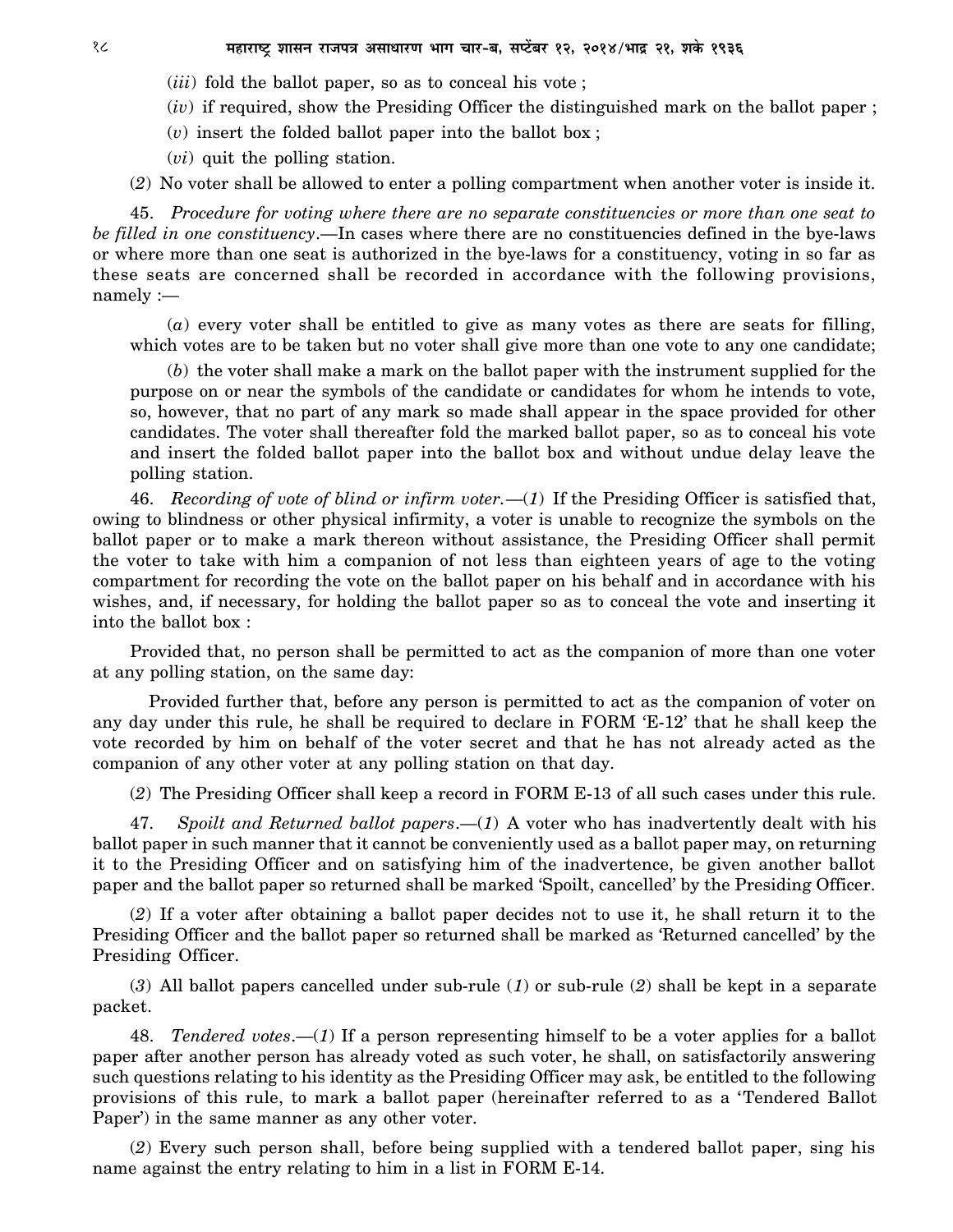(*3*) Tendered ballot paper shall be the same as the other ballot papers used at the polling station, except that it shall be,—

(*a*) serially the last in the bundle of the ballot papers issued for use at the polling station; and

(*b*) endorsed on the back with the 'Tendered Ballot Paper' by the Presiding Officer in his own handwriting and signed by him.

(*4*) The voter after marking a tendered ballot paper in the polling compartment, and folding it, shall instead of putting it into the ballot box, give it to the Presiding Officer who shall place it in a cover specially kept for the purpose.

49. *Closing of poll*.—(*1*) The Presiding Officer shall close a polling station at the hour fixed in that behalf under rule 18 and shall not thereafter admit any voter into the polling station:

Provided that, all voters present at the polling station before it is closed shall be allowed to cast their votes.

(*2*) If any question arises whether a voter was present at the polling station before, it was closed, it shall be decided by the Presiding Officer and his decision shall be final.

50. *Sealing of ballot boxes after poll*.—(*1*) As soon as practicable after closing of the poll, the Presiding Officer shall, in the presence of any candidates or their polling agents, close the slit of the ballot box and where the ballot box does not contain any mechanical device for closing the slip, he shall seal up the slit and also show any polling agents present to affix his seal.

(*2*) The ballot box shall thereafter be sealed and secured.

(*3*) Where it becomes necessary to use a second ballot box by reason of the first box getting full, the first box shall be closed, sealed and secured as provided in sub-rules (*1*) and (*2*) before another ballot box is put into the use.

51. *Account of ballot papers*.—(*1*) The Presiding Officer shall at the close of the poll prepare a ballot paper account in FORM E-15 and enclose it in a separate cover with the words 'Ballot Paper Account' super scribed thereon.

(*2*) The Presiding Officer shall permit a polling agent, who so desires to take a true copy of the entries made in the ballot paper account and shall attest it as true copy.

52. *Sealing of other packets*.—(*1*) The Presiding Officer shall then make into separate packets,—

(*a*) the Marked copy of the list of voters;

(*b*) the unused ballot papers;

(*c*) the spoilt and returned ballot paper;

(*d*) the covers containing the tendered ballot papers and the list of the tendered ballot papers;

(*e*) the list of challenged votes ; and

(*f*) Any other papers directed by the Returning Officer to be kept in a sealed packet.

(*2*) Each such packet shall be sealed with the seals of the Presiding Officer and those polling agents present, who may desire to affix their seals thereon.

53. *Transmission of ballot boxes, packets, etc. to the Returning Officer*.—(*1*) The Presiding Officer shall then deliver or cause to be delivered the following to the Returning Officer at such places as the Returning Officer may direct,—

- (*a*) the ballot boxes ;
- (*b*) the ballot paper account ;
- (*c*) the sealed packets referred to in Rule 49 ; and
- (*d*) all other papers used at the poll.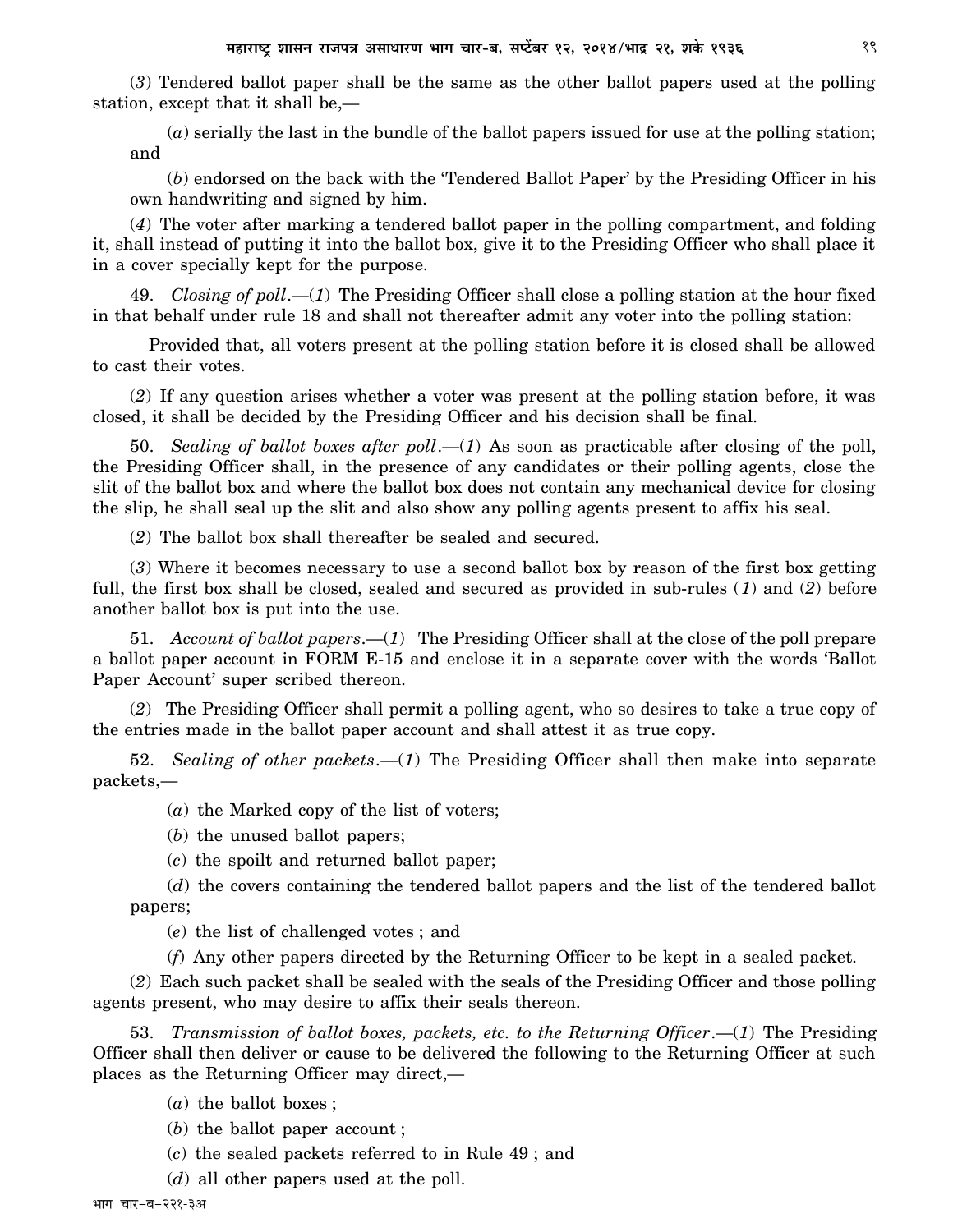(*2*) The Returning Officer shall make adequate arrangements for the safe transport of all ballot boxes, packets and other papers and for their safe custody until the commencement of the counting of votes.

54. *Fresh poll in case of destruction etc. of ballot boxes*.—(*1*) If at any election,—

(*a*) any ballot box used at a polling station is unlawfully taken out of the custody of the Presiding Officer or the Returning Officer or is accidentally or intentionally destroyed or lost, or is damaged or tampered with, to such an extent, that the result of the poll at the polling station cannot be ascertained, or

(*b*) any such error or irregularity in the procedure as it likely to vitiate poll is committed at a polling station, the Returning Officer shall forthwith report the matter to the District Co-operative Election Officer.

(*2*) The District Co-operative Election Officer upon receipt of such report, or of his own motion in the circumstances stated in sub-rule (*1*) of this rule, after taking into consideration all material circumstances, and subject to any general or special orders issued by the SCEA, either.—

(*a*) declare the poll at the polling station to be void, appoint a day and fix the hours, for taking a fresh poll at that polling station and notify the day, so appointed and the hours, so fixed in such manner as may deem fit ; or

(*b*) if satisfied that, the result of a fresh poll at that polling station will not, in any way, affect the result of the election or that the error or irregularity in procedure is not material, then he may issue such directions to the Returning Officer or take such action as he may deem proper for the election.

(3) The provisions of the Act and the rules or bye-laws made thereunder, shall apply to every such poll as they apply to the original poll.

### PART – VII

### **COUNTING OF VOTES AND DECLARATION OF RESULTS**

55. *Counting of votes*.—At every election where a poll is taken, votes shall be counted by, or under the supervision and direction of the Returning Officer and each contesting candidate and his counting agent shall have a right to be present at the time of counting. The Returning Officer may allow such number of counting agents per candidates so as to conduct the counting process in free, fair and transparent manner.

56. *Admission to the place fixed for counting.*—(*1*) The Returning Officer shall exclude from place fixed for counting of votes all persons except,—

(*a*) such persons as he may appoint to assist him in the counting ;

(*b*) persons authorized by the District Co-operative Election Officer ;

(*c*) public servants on duty in connection with the election ; and

(*d*) candidates and their counting agents.

(*2*) No person, who has been employed by the society or has been otherwise working for a candidate in the election, shall be appointed under clause (*a*) of sub-rule (*1*).

(*3*) The Returning Officer shall decide which Counting Agent or Agents shall watch the counting at any particular counting table or group of counting tables.

(*4*) Any person, who during the counting of votes misconducts himself or fails to obey the lawful directions of the Returning Officer, may be removed from the place where the votes are being counted by the Returning Officer, or by any police on duty or by any person authorized in this behalf by the Returning Officer.

57. *Scrutiny and opening of ballot boxes.*—(*1*) The Returning Officer may have the ballot boxes used at more than one polling station opened and their contents counted simultaneously.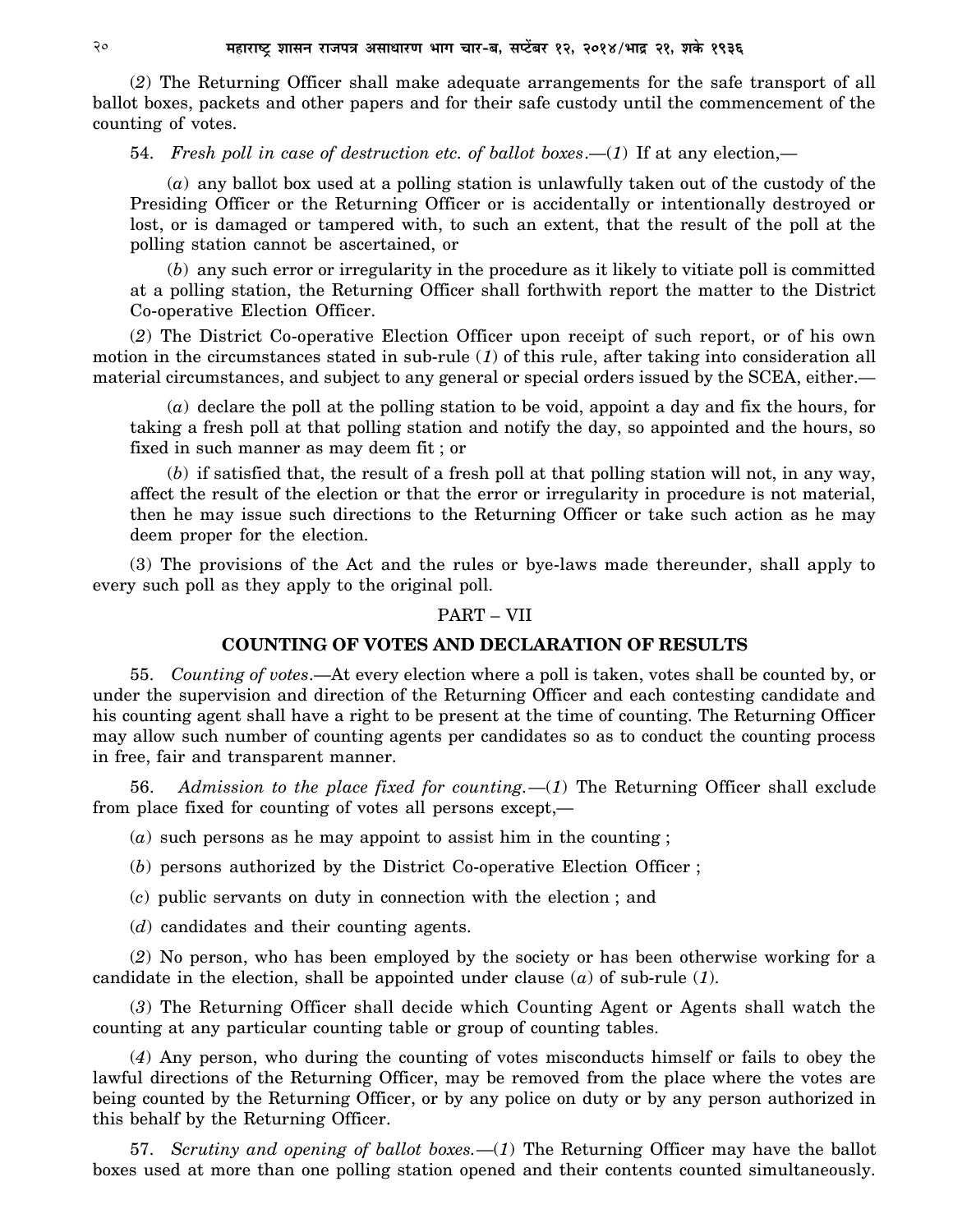(*2*) Before any ballot box is opened at a counting table the Counting Agent present at that table shall be allowed to inspect the paper seal or such other seal as might have been affixed thereon and to satisfy them that it is intact.

(*3*) The Returning Officer shall satisfy himself that none of the ballot boxes has in fact been tampered with. He shall not count the ballot papers contained in tampered box and shall follow the procedure laid down in Rule 51 in respect of that polling station.

58. *Scrutiny and rejection of ballot papers*.—(*1*) The ballot papers taken out of each ballot box shall be arranged in convenient bundles and scrutinized.

(*2*) The Returning Officer shall reject a ballot paper,—

(*a*) it if bears any mark or writing by which the voter can be identified, or

(*b*) if no vote is recorded thereon, or

(*c*) if votes are given on it in favour of more than one candidate, where only one candidate is to be elected, or

(*d*) where more than one candidate is to be elected, if the voter has recorded on the ballot paper more votes than he is entitled to give, or

(*e*) if the mark indicating the vote thereon is placed in such manner as to make it doubtful to which candidate the vote has been given, or

(*f*) if it is a spurious ballot paper, or

(*g*) if it is so damaged or mutilated that its identity as a genuine ballot paper cannot be established, or

(*h*) if it bears a serial number, or is of a design different from the serial number or, as the case may be, design of the ballot papers authorized for use at the polling station.

(*i*) if it does not bear the mark which it have borne under the provisions of sub-rule (*3*) of rule 43 :

Provided that,-—

(*a*) where the Returning Officer is satisfied that any such defects as is mentioned in clause (*h*) or (*i*) of this sub-rule has been caused by any mistake or failure on the part of the Presiding Officer or the Polling Officer, the ballot paper shall not be rejected merely on the ground of such defect ;

(*b*) a ballot paper shall not be rejected merely on the ground that the mark indicating the vote is indistinct or made more than once, if the intention that the vote shall be for a particular candidate clearly appears from the way the paper is marked ;

(*3*) Before rejecting any ballot paper under sub-rule (*2*), the Returning Officer shall allow each Counting Agent present a reasonable opportunity to inspect the ballot paper.

(*4*) The Returning Officer shall record on every ballot paper which he rejects the Letter 'R' and the grounds of rejection in abbreviated form by means of a rubber stamp.

(*5*) All ballot papers rejected under this rule shall be bundled together.

59. *Procedure for counting of votes*.—(*1*) Every ballot paper which is not rejected under Rule 58 shall be counted as one valid vote :

Provided that, no cover containing tendered ballot papers shall be opened and no such paper shall be counted.

(*2*) After the counting of all ballot papers contained in all the ballot boxes used at a polling station has been completed, the Returning Officer shall make the entries in a result-sheet in FORM E-16 and announce the particulars.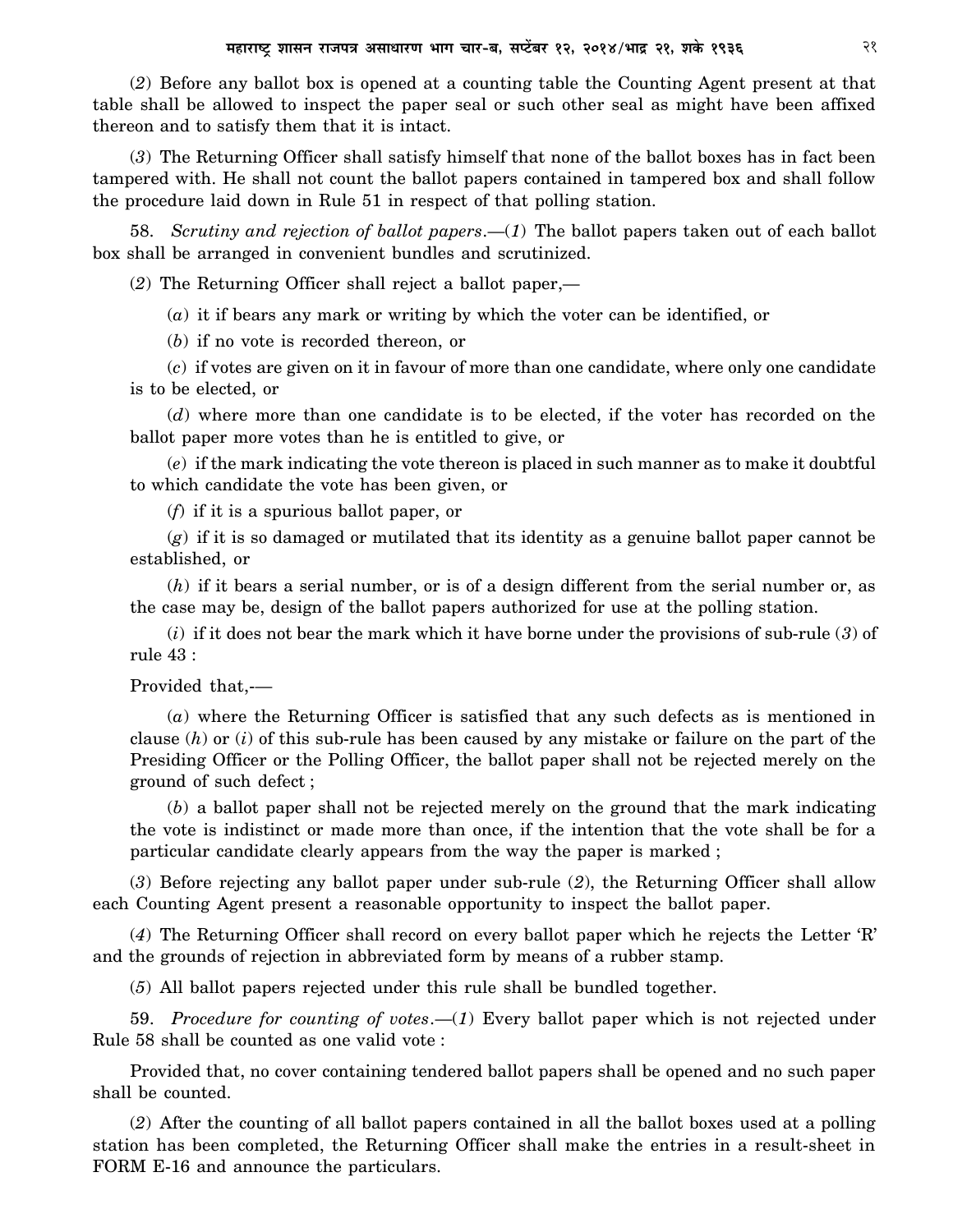(*3*) The valid ballot papers shall thereafter be bundled together and kept alongwith the bundle of rejected ballot papers in a separate packet which shall be sealed and on which the following particulars shall be recorded, namely  $:=$ 

(*a*) the name of the constituency ;

(*b*) the particulars of the polling station where the ballot papers have been used ; and ,

(*c*) the date of counting.

60. *Counting to be continuous*.—The Returning Officer shall, as far as possible proceed continuously with the counting of votes and shall, during any intervals when the counting has to be suspended, keep the ballot papers, packet and other papers relating to the election sealed with his own seal and the seals of such candidates or counting agents as may desire to affix their seals and shall cause adequate precautions to be taken for their safe custody during such intervals.

61. *Procedure for counting of votes where there are no separate constituencies or more than one seat to be filled in one constituency*.—

In cases where there are no constituencies defined in the bye-laws or where more than one seat is authorized in the bye-laws for a constituency, counting of votes for these seats shall be done in the following manner, namely :—

(*1*) The counting of votes shall be done by and under the supervision of the Returning Officer, with the assistance of such persons, as he may appoint, to assist in the counting of votes.

(*2*) After each ballot box is opened for counting clearly valid voting papers shall be separated from invalid and doubtful voting papers. The invalid and doubtful voting papers shall be submitted to the Returning Officer for decision. The valid voting papers shall thereafter be taken for counting and the votes recorded in favor of each candidate shall be counted with the aid of persons appointed to assist in the counting of votes.

(*3*) The Returning Officer shall allow the candidates and their counting agents, who be present reasonable opportunity to inspect all voting papers which in the opinion of the Returning Officer are liable to be rejected but shall not allow them to handle those or any other voting papers. The Returning Officer shall on every voting paper which is rejected endorse the Letter "R". If any candidate or his counting agent questions the correctness of the rejection of any voting paper the Returning Officer shall also record briefly on such voting paper the ground, for its rejection.

(*4*) After the counting of all voting papers contained in all the ballot boxes used has been completed, the Returning Officer shall cause to be sealed up in separate packets with a description endorsed on each such packet of the voting papers counted and that voting papers rejected.

(*5*) The Returning Officer shall, as far as practicable, proceed continuously with the counting of the votes and shall during any intervals when the counting has to be suspended, keep the voting paper packets and other documents relating to the election sealed with his own seal and the seal of such candidate or Counting Agents as may desire to affix their seals and shall cause adequate precautions to be taken for their safe custody.

(*6*) After the counting of ballot papers contained in all the ballot boxes used at all the polling stations had been completed, the Returning Officer shall prepare a consolidated statement recording therein the total number of votes polled by each candidate.

62. *Recommencing of counting after fresh poll*.—(*1*) If a fresh poll is held under rule 54, the Returning Officer shall after completion of that poll, recommence the counting of votes on the date and at the time and place which have been fixed by him in that behalf and of which notice has been previously given to the candidates.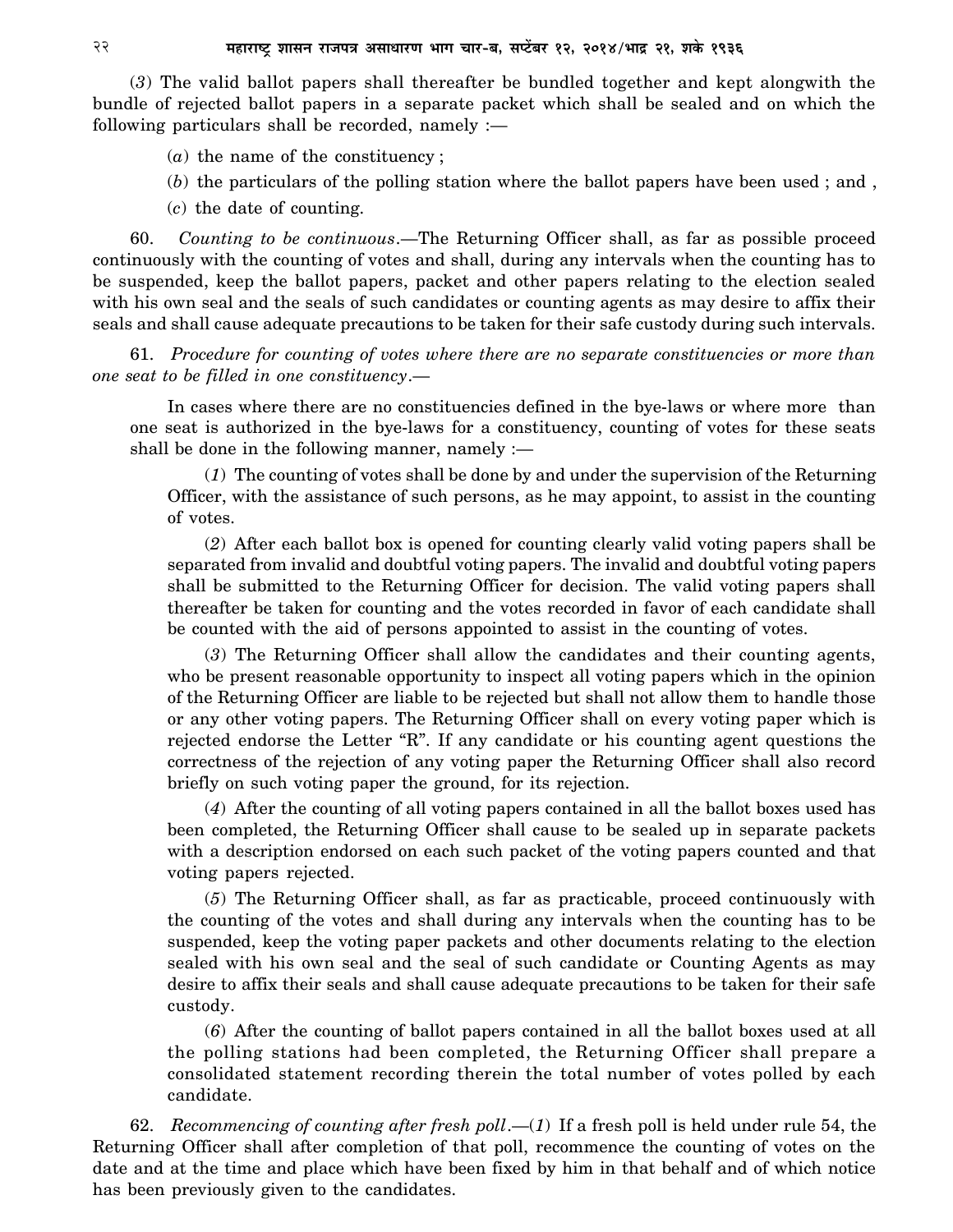(*2*) The provisions of rules 58 and 59 shall apply so far as may be to such further counting.

63. *Recount of votes*.—(*1*) After the completion of counting, the Returning Officer shall record in the result sheet in FORM E-16, the total number of votes polled by each candidate and announce the same :

Provided that, when an equality of votes is found to exist between any candidates either for the reserved or the unreserved seats and the addition of one vote will entitle any of the candidate to be declared elected, the determination of the person or persons to whom such an additional vote shall be deemed to have been given shall be made by lots to be drawn in the presence of the Returning Officer and the candidates who may desire to be present, and in such manner as the Returning Officer may determine.

(*2*) After such announcement has been made, a candidate or, in his absence, his election Agent may apply in writing to the Returning Officer for a recount of all or any of the ballot papers already counted stating the grounds on which the demands such recount with depositing amount with returning officer which he may deem fit.

(*3*) On such application being made, the Returning Officer shall decide the matter and may allow the application in whole or in part or may reject totally, if it appears to him to be frivolous or unreasonable.

(*4*) Every decision of the Returning Officer under sub-rule (*3*) shall be in writing and contain the reasons therefor.

(*5*) If the Returning Officer decides under sub-rule (*3*) to allow an application either in whole or in part, he shall,—

(*a*) count the ballot papers again in accordance with his decision;

(*b*) amend the result sheet in FORM E-16 to the extent necessary after such recount; and

(*c*) announce the amendment so made by him.

(*6*) After the total number of votes polled by each candidate has been announced under sub-rule (*1*) or sub-rule (*5*), the Returning Officer shall complete and sign the result sheet in FORM E-16 :

Provided that, no steps under this sub-rule shall be taken on the completion of the counting until the candidates present at the completion thereof have been given a reasonable opportunity to exercise the right conferred by sub-rule (*2*).

64. *Declaration of result and publication of names of the members of the committee*.—The Returning Officer shall then declare the candidate to whom the highest number of valid voteshas been given as having been elected and certify the return of election in FORM E-17, where the District Co-operative Election Officer himself is not the Returning Officer shall send signed copies thereof to the District Co-operative Election Officer. On receipt of the declaration, the District Co-operative Election Officer shall, subject to general or special orders issued by SCEA, publish the names of all elected committee members by causing a list of such names together with their permanent addresses and the names of the constituencies from which they are elected on the notice board of his office and shall send a copy thereof to the registered address of the society concerned for affixing it on the notice board and also for its record. The District Co-operative Election Officer shall send a list of the elected committee members to the SCEA.

### PART – VIII

### **ELECTION EXPENSES**

 65. *Account of election expenses*.—(*1*) Every candidate at an election shall either by himself or by his Election Agent keep a separate and correct account of all expenditure in connection with the election incurred or authorized by him or by his Election Agent between the date of the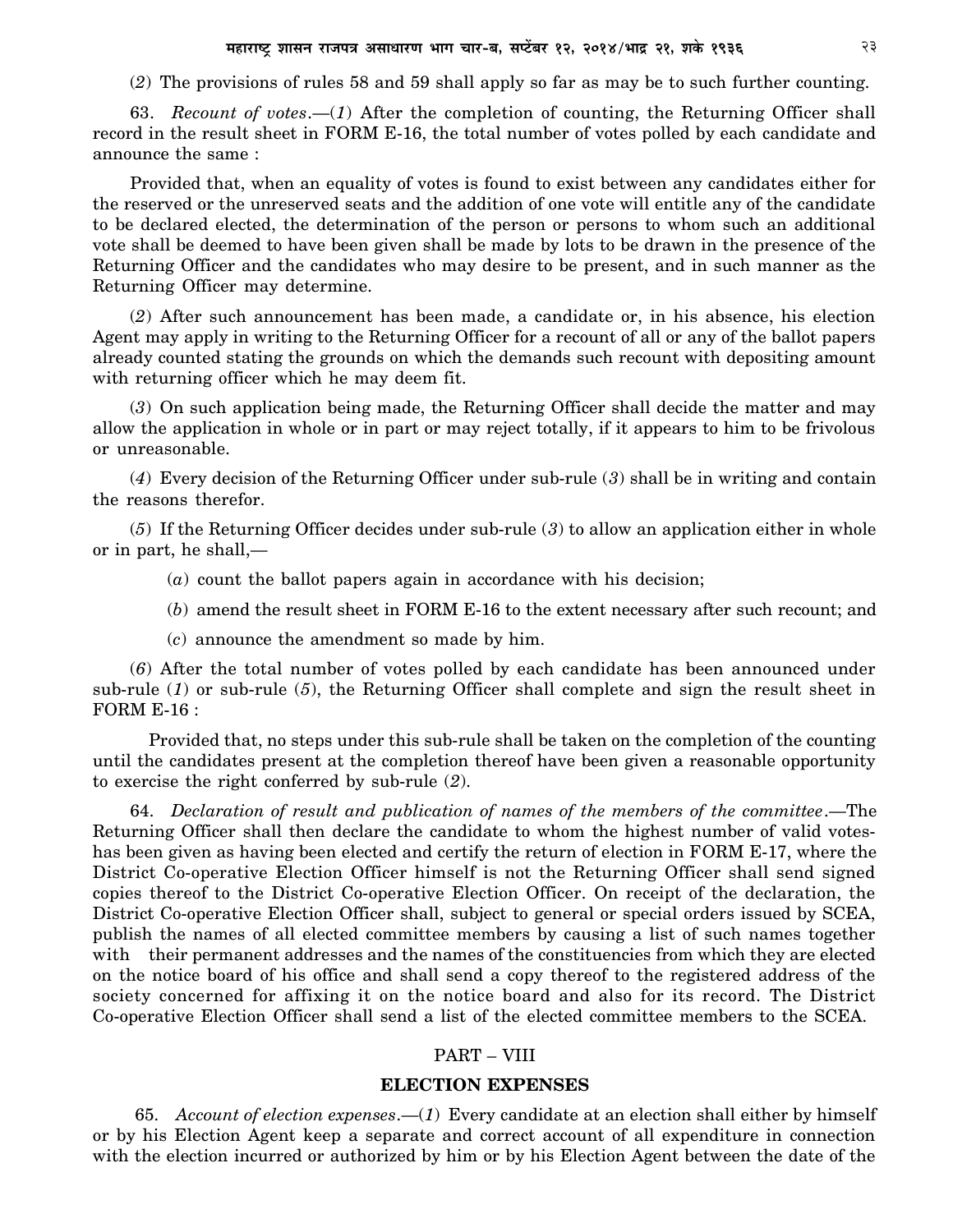order calling the election and the date of declaration of the result thereof, both dates inclusive within the period of thirty days from the date of declaration of the result.

(*2*) The account shall contain such particulars as are specified in rule 67.

(*3*) The total of the said expenditure shall not exceed such amount as may be notified by the SCEA.

(*4*) Every contesting candidate at an election shall, lodge with the District Co-operative Election Officer through the Returning Officer an account of his Election expenses within the time and in the manner in rule 67.

66. *Disqualification for failure of lodge account of election expenses*.—If the District Co-operative Election Officer is satisfied that a person,—

(*a*) has failed to lodge an account of election expenses within the time and in the manner required by the last preceding section, and

(*b*) has no good reason or justification for the failure, the District Co-operative Election Officer shall, by order published, in the *Official Gazette*, declare him to be disqualified for being elected as, and for being, a member of the committee of any society, and any such person shall be disqualified for a period of three years from the date of the order.

67. *Particulars of account of election expenses*.—(*1*) The account of election expenses to be kept by a candidate or his election Agent under rule 65 shall contain the following particulars in respect of each item of expenditure from day to day, namely :—

(*a*) The date on which the expenditure was incurred or authorized ;

(*b*) the nature of the expenditure (as for example, travelling, postage or Printing and the like) ;

- $(c)$  the amount of the expenditure  $:$ 
	- (*i*) the amount paid ;
	- (*ii*) the amount outstanding ;
- (*d*) the date of payment;
- (*e*) the name and address of the payee ;
- (*f*) the serial number of voucher, in the case of amount paid ;
- (*g*) the serial number of bills, if any, in case of amount outstanding ;
- (*h*) the name and address of the person to whom the amount outstanding is payable.

(*3*) All vouchers shall be lodged alongwith the account of election expenses, arranged according to the date of payment and serially numbered by the candidate or his Election Agent and such serial numbers shall be entered in the account under item (*f*) of sub-rule (*1*).

(*4*) It shall not be necessary to give the particulars mentioned in item (*c*) of sub-rule (*1*) in regard to items of expenditure for which vouchers have not been obtained.

68. *Notice by Returning Officer for inspection of accounts.*—The Returning Officer may, within two days from the date on which the account of election expenses has been lodged by a candidate under rule 65, cause a notice to be affixed to his notice board, specifying  $:$ 

- (*a*) the date on which the account has been lodged ;
- (*b*) the name of the candidate ; and
- (*c*) the time and place at which such account can be inspected.

69. *Publication of names of members of the Committee*.—(*1*) On receipt of the declaration under rule 32 or, of the election results under rule 64, the SCEA or the District Co-operative Election Officer shall publish within two days the names of all elected committee members by causing a list of such names together with their permanent addresses and the names of constituencies from which they are elected, to be posted on the notice board or at any prominent place in his office.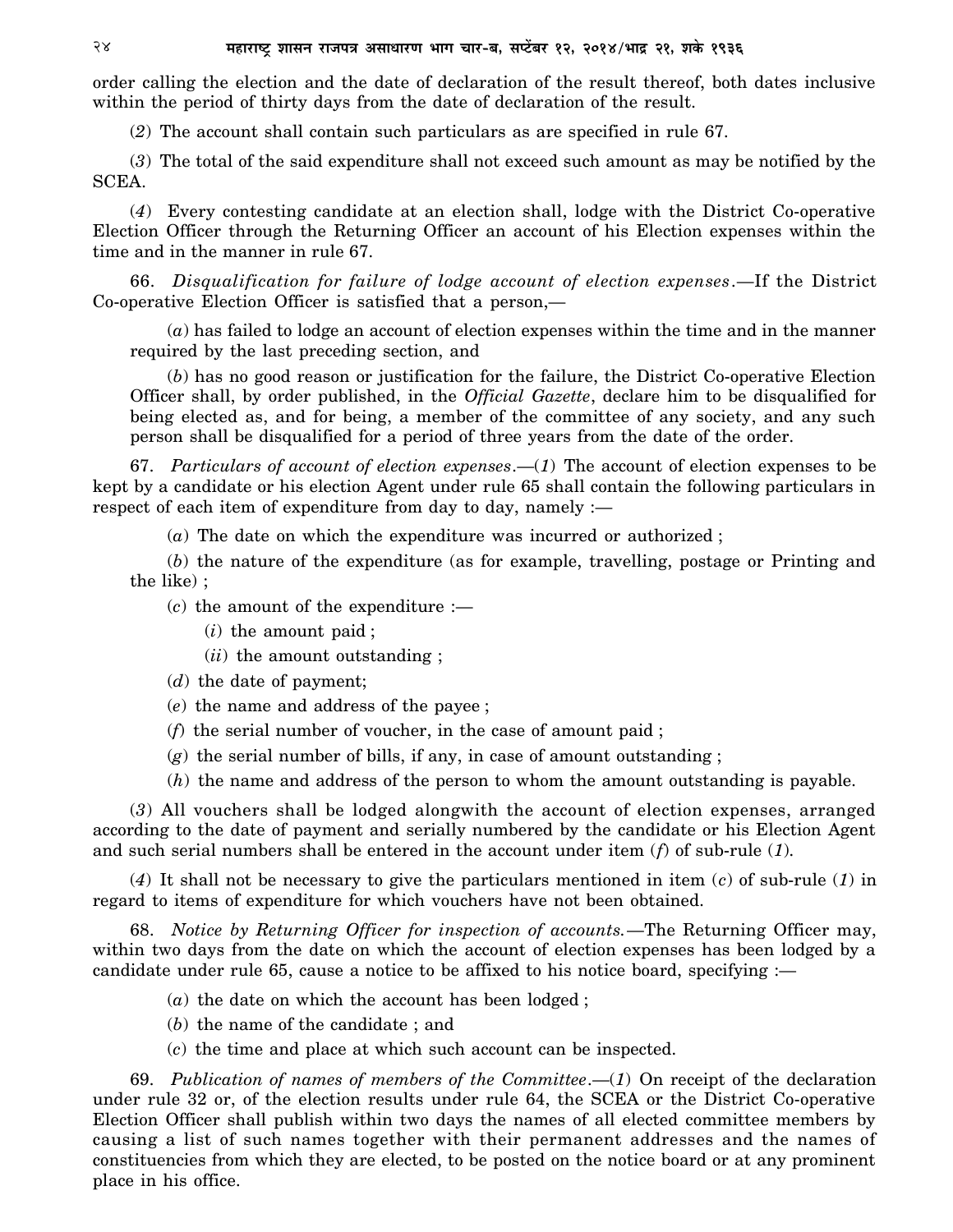(2) The SCEA or the District Co-operative Election Officer shall send a list of all the elected committee members to the society and to the Registrar.

70. *Return of forfeiture of candidate's deposit*.—(*1*) The deposit made under rule 23 shall either be returned to the person making it or his representative heir or be forfeited to the Election Fund.

(*2*) Except in cases hereinafter mentioned in this rule, deposit shall be returned as soon as practicable after result of the election is declared.

(*3*) If the candidate is not shown in the list of contesting candidates, or he dies before the commencement of the poll, the deposit shall be returned as soon as practicable after the publication of the list or after his death, as the case may be.

(*4*) Subject to the provisions of sub-rule (3), the deposit shall be forfeited to the Election Fund, if at an election, where a poll has been taken, the candidate is not elected and the number of valid votes polled by him does not exceed one-tenth of the total number of valid votes polled by all the candidates or, in the case of election of more than one member at the election one-tenth of the number of valid votes, so polled divided by the number of members to be elected.

71. *Custody of papers relating to elections.*—The Returning Officer shall keep in custody the packets referred to in rule 51 and all other papers relating to the elections up to 6 months from the date of declaration of result or in the case of election dispute as directed by the Court.

72. *Production and inspection of election papers*.— (*1*) While in the custody of the Returning Officer,—

- (*a*) the packets of unused ballot paper;
- (*b*) the packets of used ballot papers whether valid, tendered or rejected;
- (*c*) the packets of marked copies of the voters list;

shall not be opened and their contents shall not be inspected by, or produced before, any person or authority, except under the order of the Court.

(*2*) All other papers relating to the election shall be open to public inspection.

73. *Disposal of election papers.*—(*1*) The packets referred to in rule 72 shall be retained for a period of six months and shall thereafter be destroyed, subject to any direction to the contrary given by the SCEA or the Court.

(*2*) All other papers relating to the election shall be retained until the termination of the election for the constituency to which they relate and shall thereafter be destroyed subject to any direction to the contrary given by the Commissioner or the court or other competent authority.

74. *Casual vacancies how to be filled in*.— In the event of vacancy occurring on account of death, resignation, disqualification or removal of the member of a society or through such a member becoming incapable of acting prior to the expiry of his term of office or otherwise, the Chief Executive officer of the Society shall forthwith communicate the occurrence of such vacancies to the SCEA and the vacancy shall be filled as soon as conveniently, according to the provisions of the Act. The person so elected or co-opted or, as the case may be, nominated shall hold office so long only as the member of the committee in whose place he is elected, is co-opted or, as the case may be, nominated would have held it, if the vacancy had not occurred.

### PART – IX

### **Special Provisions in respect of Election of the Committee to the Type 'C' Societies**

75. *Election of the Committee to the Type "C" Societies.*—(*1*) The provisions of this part shall apply in respect of Type 'C' Societies, specified in rule 4 (III).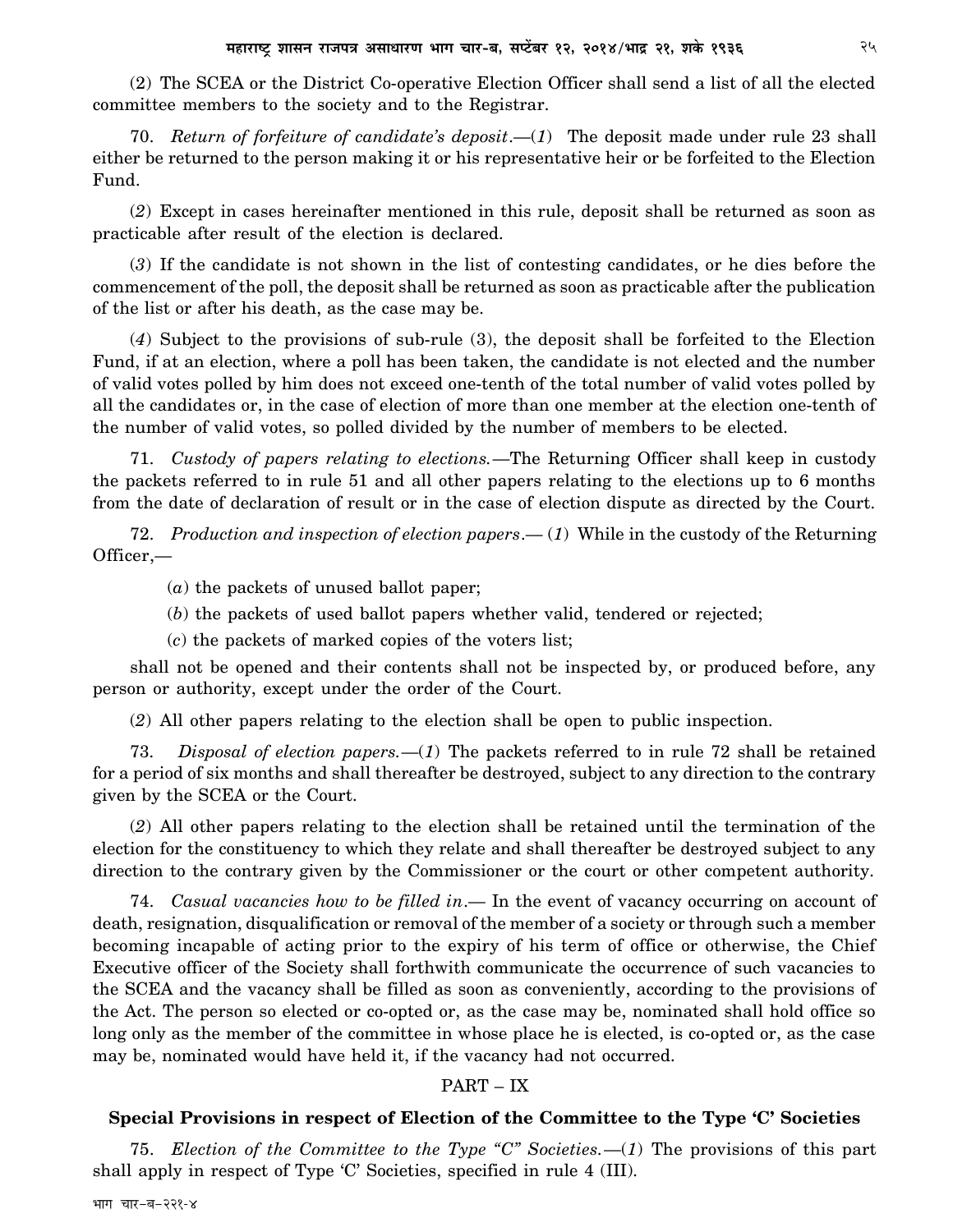(*2*) The Election of the Committee of this type of societies shall be conducted as mentioned below :—

(*a*) These societies shall inform before one hundred eighty days about expiry of term of committee to the Taluka or Ward Co-operative Election Officer with four copies of list of active members.

(*b*) The Taluka or Ward Co-operative Election Officer shall appoint a Returning Officer from office of the Co-operation Department and the Returning Officer shall prepare a election programme with the approval of Taluka or Ward Co-operative Election Officer, at the earliest.

(*c*) The Election programme shall be prepared according to the provisions mentioned below :—

| Sr. No.<br>(1) | Particulars<br>(2)                                                                         | Period<br>(3)                                                                                                                                     | Days<br>(4)  |
|----------------|--------------------------------------------------------------------------------------------|---------------------------------------------------------------------------------------------------------------------------------------------------|--------------|
| 1.             | Publication of the Election<br>programme and provisional<br>voter list.                    | Next date to the day on which Taluka /Ward<br>Co-operative Election Officer has approved<br>the election programme.                               | $\mathbf{1}$ |
| 2.             | Inviting claims and objections<br>on provisional voter list.                               | Within a period of 5 days from the date<br>of publication of provisional voter list.                                                              | 5            |
| 3.             | Decisions on claims and<br>objections on provisional<br>voter list.                        | Within 2 days from the last date of making<br>claims and objections on provisional<br>voter list.                                                 | 7            |
| 4.             | Publication of the Final voter<br>list.                                                    | Next date to the day fixed for decisions on<br>claims and objections on provisional voter list.                                                   | 8            |
| 5.             | Last date for making<br>nominations.                                                       | 5 days from the date of publication of the final<br>voter list.                                                                                   | 13           |
| 7.             | Publication of the list of<br>nominations.                                                 | On the last date and after the expiry of<br>the time for nomination.                                                                              | 13           |
| 8.             | Date of scrutiny                                                                           | Next date of the last date for making<br>nomination.                                                                                              | 14           |
| 9.             | Date of publication of list of<br>valid nominations.                                       | Next day after the date of completion of<br>scrutiny of nominations.                                                                              | 15           |
| 10.            | Date by which candidature<br>may be withdrawn.                                             | After 15 days from the date of publication<br>of valid nominations.                                                                               | 30           |
| 11.            | Date of publication of Final<br>List of contesting candidates<br>and allotment of symbols. | The date next succeeding the last date<br>fixed for withdrawal of candidature<br>(The place and time shall be fixed by<br>the Returning Officer). | 30           |
| 12.            | Date and time during which<br>and the place at which the<br>poll shall be taken.           | Minimum 5 days after the date of withdrawal<br>of candidature.                                                                                    | 35           |
| 13.            | Date time and place for<br>counting Votes.                                                 | Immediately after polling is over.                                                                                                                | 35           |
| 14.            | Date of declaration of results                                                             | Immediately after counting of votes is over                                                                                                       | 35           |

(*3*) The provision of rules 20 to 74 shall *mutatis mutandis* apply for conduct of election of such societies.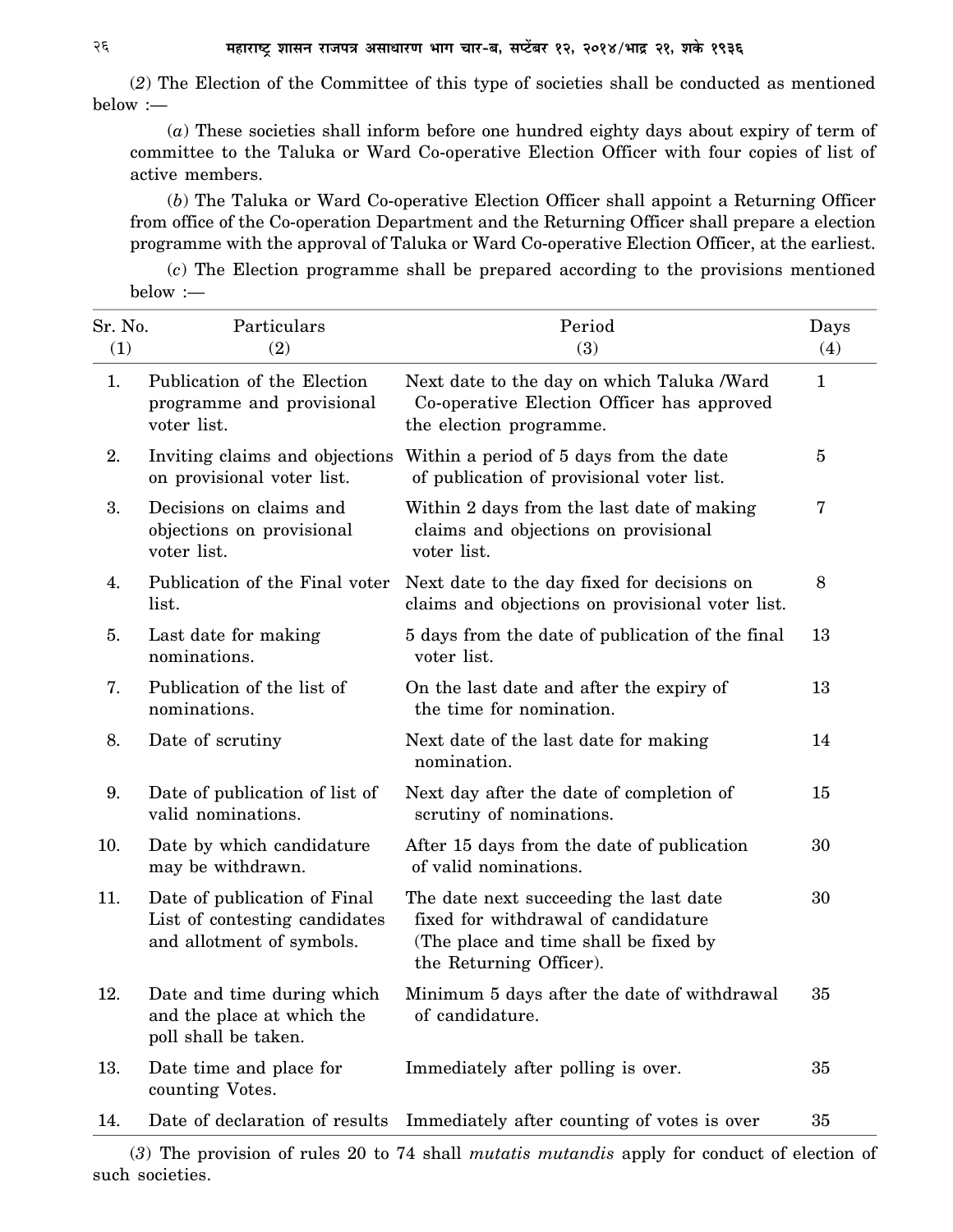$(4)(a)$  If the nomination is rejected by the Returning Officer, the candidate may prefer an appeal to Registrar within a period of three days from the date of rejection of nomination. Registrar shall dispose of such appeal within ten days of the date of receipt of such appeal.

(*b*) The Returning Officer shall submit the result to the Taluka or Ward Co-operative Election Officer within two days from the date fixed for declaration of the result.

(*c*) The Taluka or Ward Co-operative Election Officer shall publish a notification of elected candidate within a period of three days after receiving the result of election and give direction to Returning Officer to choose office bearer within the period of ten days.

(*d*) Election of these type of societies shall be conducted according to procedure laid down in these rules except the time and date prescribed in this rule.

### PART – X

### **Election of the Committee to the Type D Societies**

76. *Election of the Committee to the type 'D' societies.*— The provisions of this Part shall apply in respect of Type —D Societies, specified in rule 4 (IV),—

(*1*) The society shall prepare its list of voters and submit a copy thereof to the Taluka or Ward Co-operative Election Officer within seven days from the date of preparation.

(*2*) Election of these societies shall be conducted in Special General Body meeting called for this purpose. Such meeting shall be presided over by the person appointed, by the SCEA for this purpose. The notice of the meeting shall be issued by the Presiding Officer or by such officer, as the case may be at least fifteen days before the date fixed for such meeting :

Provided that, the General Body of the society by resolution may submit requisition to the Taluka or Ward Co-operative Election Officer, to hold the election as prescribed in rule 75, the Taluka or Ward Co-operative Election Officer shall proceed for the election as per procedure laid down Rule 75 :

Provided further that, in case of failure of the Special General Body Meeting called for the purpose to choose member of the committee for any reason, the person appointed shall report to the SCEA or, District Co-operative Election Officer or, the Taluka or Ward Co-operative Election Officer, as the case may be, to conduct the election as prescribed in rule 75 :

Provided also that, the person appointed for the election purpose shall have no right to cast a vote in any circumstances.

(*3*) The person appointed for election purpose shall attend the meeting and report the SCEA within two days of the meeting held for the purpose.

77. *Election of office bearers*.—As soon as the members of the committee are elected, the election of office bearers of any such society shall be held within the period of fifteen days from the declaration of the result as provided in its bye-laws. The meeting of the committee for this purpose shall be presided over by officer authorized by the SCEA.

### PART – XI

#### **Election disputes**

78. *Election disputes*.—No election shall be called in question, except by an election petition presented to the Co-operative Court as laid down in section 91.

#### PART – XII

### **Corrupt practices and electoral offences**

79. *Corrupt practices, offences related to election and penalties thereof*.— The following shall be deemed to be corrupt practices for the purpose of this Chapter.

 $(1)$  "Bribery", that is to say,—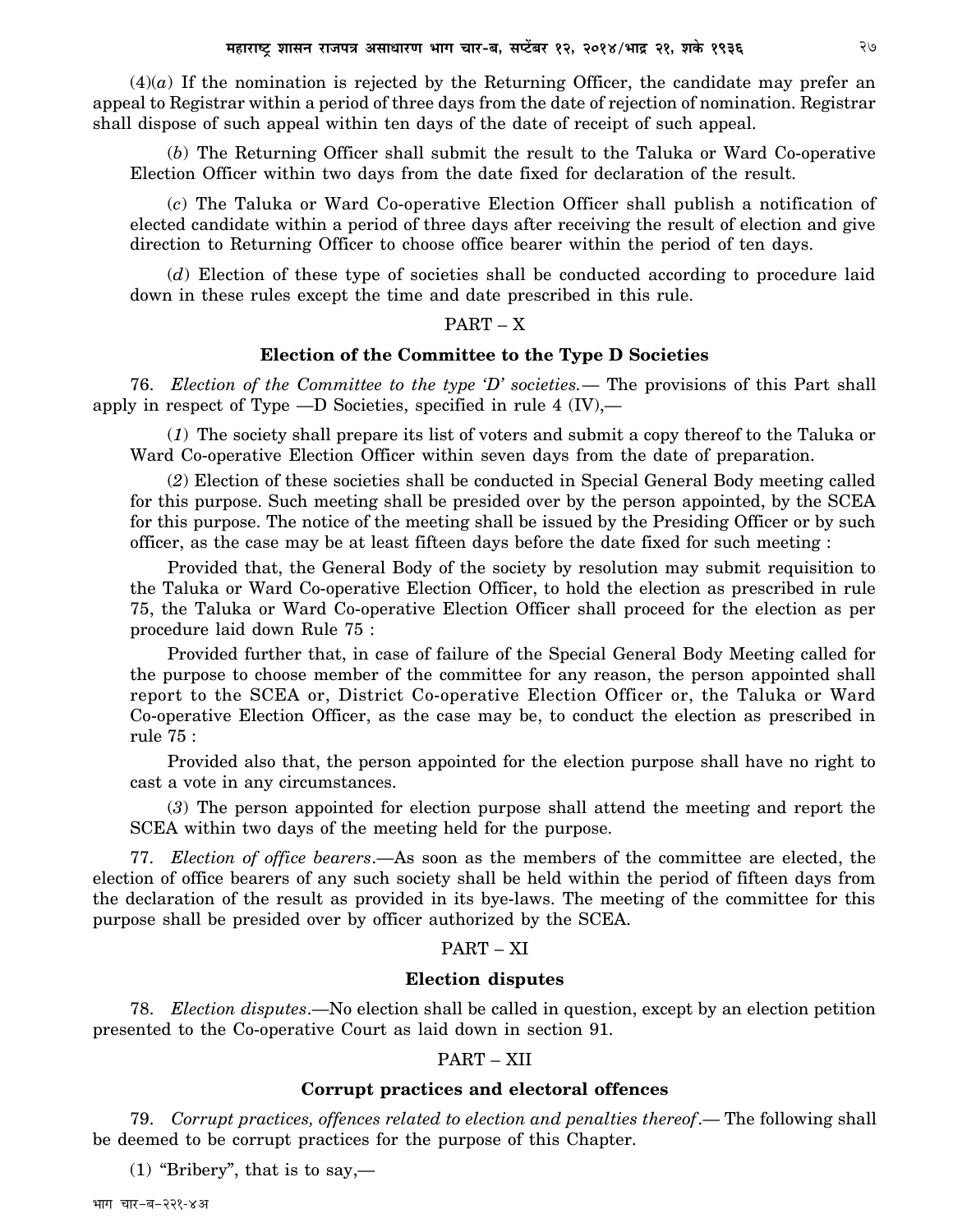(A) any gift, offer or promise by a candidate or his agent or by any other person with the consent of a candidate or his election agent of any gratification, to any person whomsoever, with the object, directly or indirectly of inducing,

(*a*) a person to stand or not to stand as, or to withdraw or not to withdraw from being a candidate at an election, or

(*b*) an elector to vote or refrain from voting at an election, or as a reward to—

(*i*) a person for having so stood or not stood, or for having withdrawn or not having withdrawn his candidature; or

(*ii*) an elector for having voted or refrained from voting;

(B) the receipt of or agreement to receive, any gratification, whether as a motive or reward—

(*a*) by a person for standing or not standing as, or for withdrawing or not withdrawing from being, a candidate; or

(*b*) by any person whomsoever for himself or any other person for voting or refraining from voting, or inducing or attempting to induce any elector to vote or refrain from voting, or any candidate to withdraw or not to withdraw his candidature.

*Explanation*.—for the purposes of this clause, the term "gratification" is not restricted to pecuniary gratifications or gratifications estimable in money and it includes all forms of entertainment and all forms of employment for reward, but it does not include the payment of any expenses *bonafide* incurred at, or for the purpose of, any election and duly entered in the account of election expenses.

(*2*) Undue influence, that is to say, any direct or indirect interference or attempt to interfere on the part of the candidate or by his agent, or of any other person with the consent of the candidate or his election agent, with the free exercise of any electoral right :

Provided that,—

(*a*) without prejudice to the generality of the provisions of this clause, any such person as is referred to therein who,—

(*i*) threatens any candidate or any elector, or any person in whom a candidate or an elector is interested with injury of any kind including social ostracism and excommunication or expulsion from any caste or community, or

(*ii*) induces or attempts to induce a candidate or an elector to believe that he, or any person in whom he is interested, will become or will be rendered an object of divine displeasure or spiritual censure, shall be deemed to interfere with the free exercise of the electoral right of such candidate or elector within the meaning of this clause,

(*b*) declaration of public policy, or a promise of public action, or the mere exercise of a legal right without intent to interfere with an electoral right, shall not be deemed to be interference within the meaning of this clause.

(*3*) The hiring or procuring, whether on payment or otherwise, of any vehicle or vessel by a candidate or his agent or by any other person with the consent of a candidate or his election agent, or the use of such vehicle or vessel for the free conveyance of any elector (other than the candidate himself, the members of his family or his agent) to or from any polling station :

Provided that, the hiring of a vehicle or vessel by an elector or by several electors at their joint costs for the purpose of conveying him or them to and from any polling station shall not be deemed to be a corrupt practice under this clause :

Provided further that, the use of any public transport vehicle or vessel or railway carriage by any elector at own cost for the purpose of going to or coming from any polling station shall not be deemed to be a corrupt practice.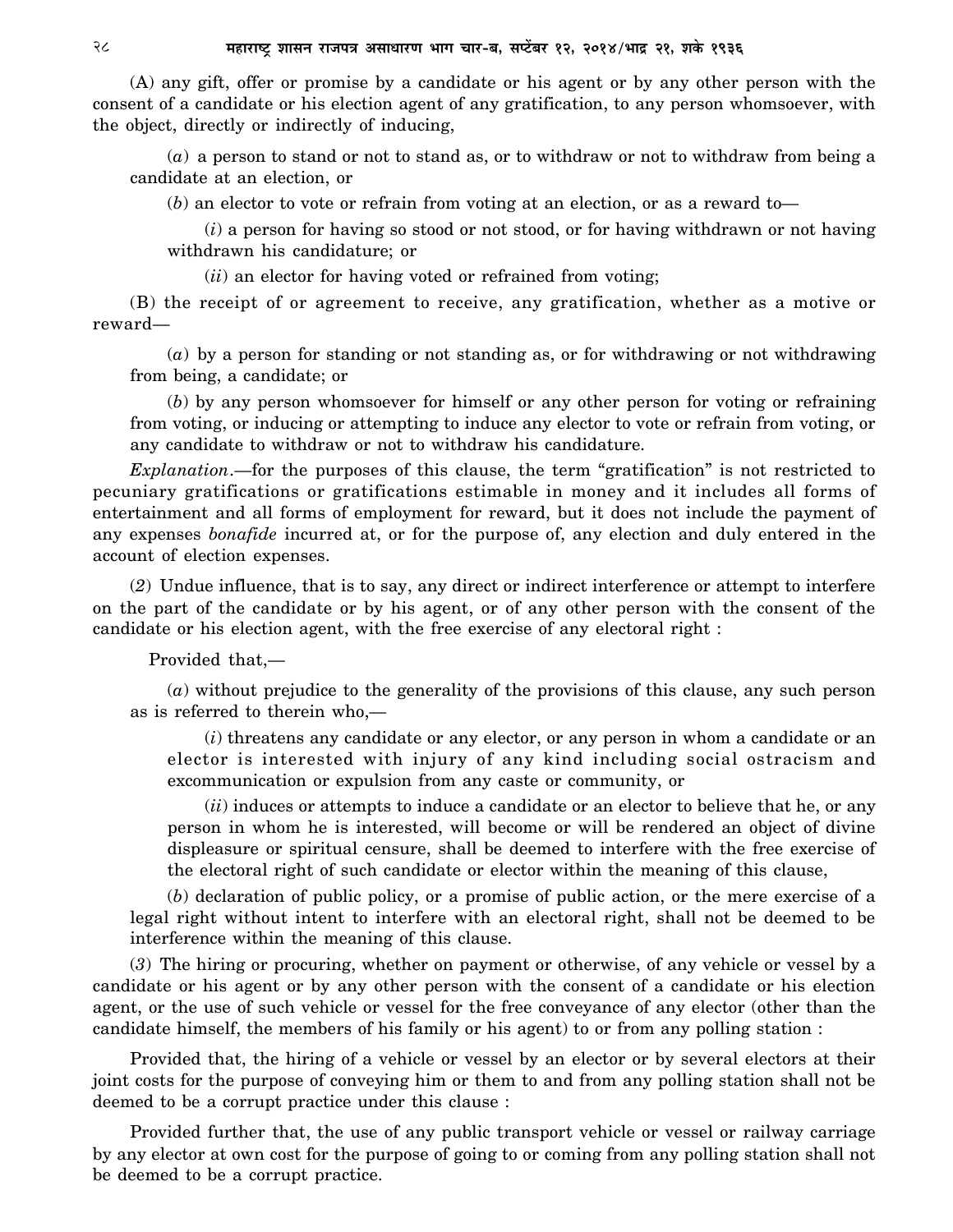*Explanation*.—In this clause and in the next succeeding clause, the expression "vehicle" means any vehicle used or capable of being used for the purpose of road transport; whether propelled by mechanical power or otherwise and whether used for drawing after vehicles or otherwise.

(*4*) The use of vehicles belonging to a society for the purposes of any election.

(*5*) The incurring or authorizing of expenditure in contravention of rule 65.

(*6*) Making special advances of loans or otherwise favouring any elector or group of electors between the date of declaration of program for an election and the date of declaration of the result thereof.

80. *Maintenance of secrecy of voting*.—Every officer, clerk, agent or other person who performs any duty in connection with the recording or counting of votes at an election shall maintain, and aid in maintaining the secrecy of the voting and shall not (except for some purpose authorized by or under any law) communicate to any person any information calculated to violate such secrecy.

81. *Officers, etc., at elections not to act for candidates or to influence voting*.—(*1*) No person who is a Returning Officer or an Assistant Returning Officer or a Presiding or Polling Officer at an election, or an officer or clerk appointed by the Returning Officer or the Presiding Officer to perform any duty in connection with an election shall in the conduct or the management of the election do any act (other than the giving of vote) for the furtherance of the prospects of the election of a candidate.

(*2*) No such person as aforesaid, and no member of a Police Force, shall endeavor to , –

(*a*) persuade any person to give his vote at an election, or

(*b*) dissuade any person from giving his vote at an election, or

(*c*) influence the voting of any person at an election in any manner.

82. *Prohibition of canvassing in or near polling station.*—No person shall, on the date or dates on which a poll is taken at any polling station, commit any of the following acts within the polling station or in any public or private place within a distance of one hundred meters of the polling station, namely :

(*a*) Canvassing for votes; or

(*b*) Soliciting the vote of any elector; or

(*c*) Persuading any elector not to vote for any particular candidate; or

(*d*) Persuading any elector not to vote at the election; or

(*e*) Exhibiting any notice or sign (other than an official notice) relating to the election.

83. *Penalty for disorderly conduct in or near polling stations*.—(*1*) No person shall, on the date or dates on which a poll is taken at any polling station,—

(*a*) use or operate within or at the entrance of the polling station, or in any public or private place in the neighborhood thereof, any apparatus for amplifying or reproducing the human voice, such as megaphone or a loud-speaker, or

(*b*) shout, or otherwise act in a disorderly manner, within or at entrance of the polling station or in any public or private place in the neighborhood thereof, so as to cause, annoyance to any person visiting the polling station for the poll, or so as to interfere with the work of the officers and other persons on duty at the polling station.

(*2*) If the Presiding Officer of a polling station has reason to believe that any person is committing or has committed an offence punishable under this section, he may direct any police officer to arrest such person and thereupon the police officer shall arrest him.

(*3*) Any police officer may take such steps and use such force, as may be reasonably necessary for preventing any contravention of the provisions of sub-rule (1) and may seize any apparatus used for such contravention.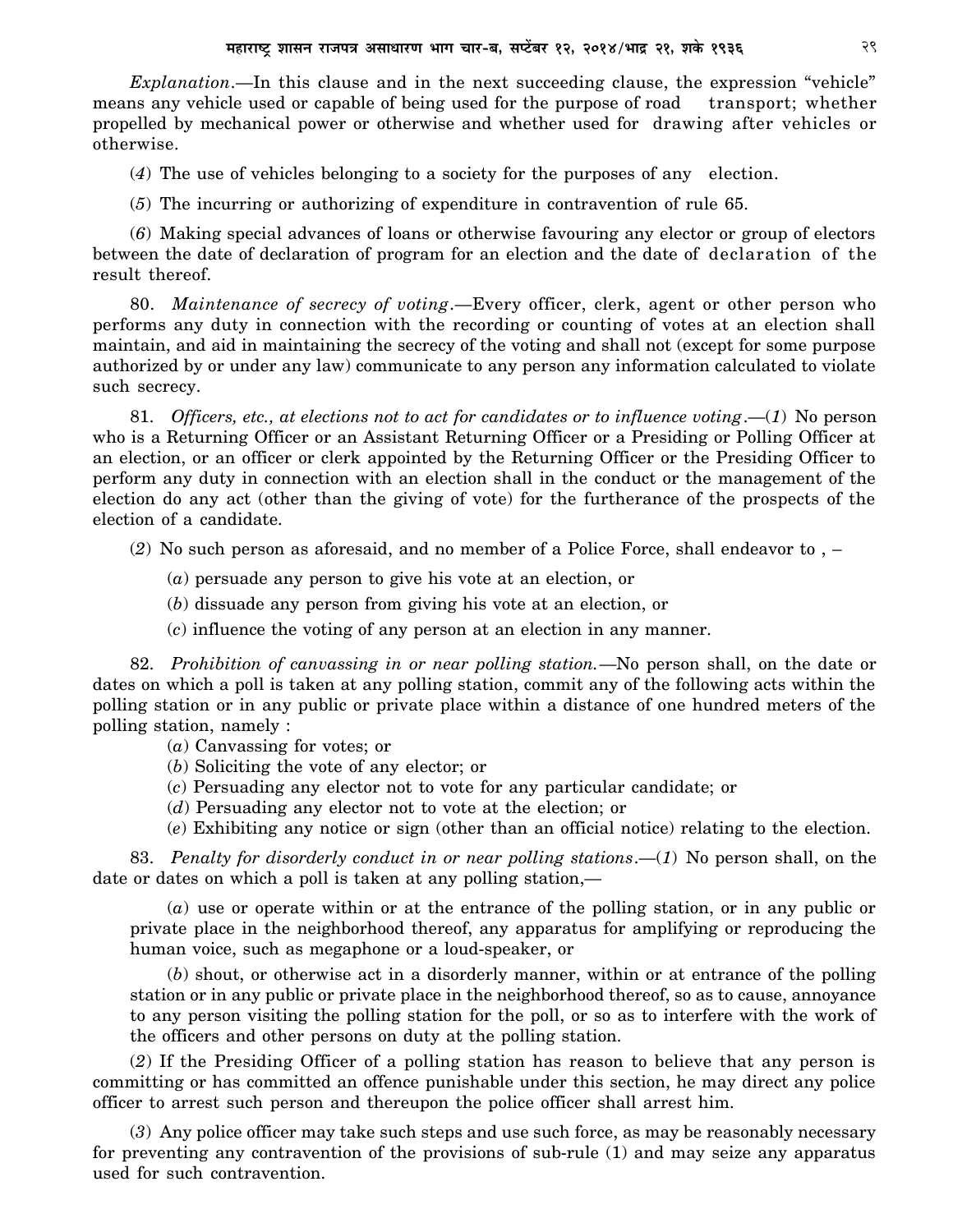84. *Penalty for misconduct at the polling station*.—(*1*) Any person who during the hours fixed for the poll at any polling station misconducts himself or fails to obey the lawful directions of the Presiding Officer may be removed from the polling station by the Presiding Officer or by any Police Officer on duty or by any person authorized in this behalf by such Presiding Officer.

(*2*) The powers conferred by sub-rule (*1*) shall not be exercised so as prevent any elector who is otherwise entitled to vote at a polling station from having an opportunity of voting at that station.

(*3*) If any person who has been so removed from a polling station re-enters the polling station without the permission of the Presiding Officer, he shall, on conviction, be punished with fine which may extend to one thousand rupees.

85. *Removal of ballot papers from polling station to be an offence*.—(*1*) If the Presiding Officer of a polling station has reason to believe that any person is fraudulently taking or attempts to take a ballot-paper out of a polling station, or willfully aids or abets the doing of such act, such Officer may, before such person leaves the polling station, arrest or direct a police officer to arrest such person and may search such person or cause him to be searched by a police officer:

Provided that, when it is necessary to cause a woman to be searched, search shall be made by another woman with strict regard to decency.

(*2*) Any ballot paper found upon the person arrested on search shall be made over for safe custody to a police officer by the Presiding Officer, or when the search is made by a police officer, shall be kept by such officer in safe custody.

86. *Other offences and penalties therefore*.—(*1*) A person shall be guilty of an electoral offence, if at any election he —

(*a*) fraudulently defaces or fraudulently destroys any nomination paper; or

(*b*) fraudulently defaces; destroys or removes any list, notice or other document affixed by or under the authority of a Returning Officer; or

(*c*) fraudulently defaces or fraudulently destroys any ballot paper or the official mark on any ballot paper or any declaration of identity or official envelop used in connection with voting by postal ballot; or

(*d*) without due authority supplies any ballot paper to any person or receives any ballot paper from any person or is in possession of any ballot paper; or

(*e*) fraudulently puts into any ballot box anything other than the ballot paper which he is authorized by law to put in; or

(*f*) without due authority destroys, takes, opens or otherwise interferes with any ballot box or ballot papers then in use for the purpose of the election; or

(*g*) fraudulently or without due authority, as the case may be, attempts to do any of the foregoing acts or willfully aids or abets the doing of any such acts.

(*2*) For the purposes of this rule, a person shall be deemed to be on official duty if his duty is to take part in the conduct of an election or part of an election including the counting of votes or to be responsible after an election for the used ballot papers and other documents in connection with such election, but the expression "official duty" shall not include any duty imposed otherwise than by or under this Act.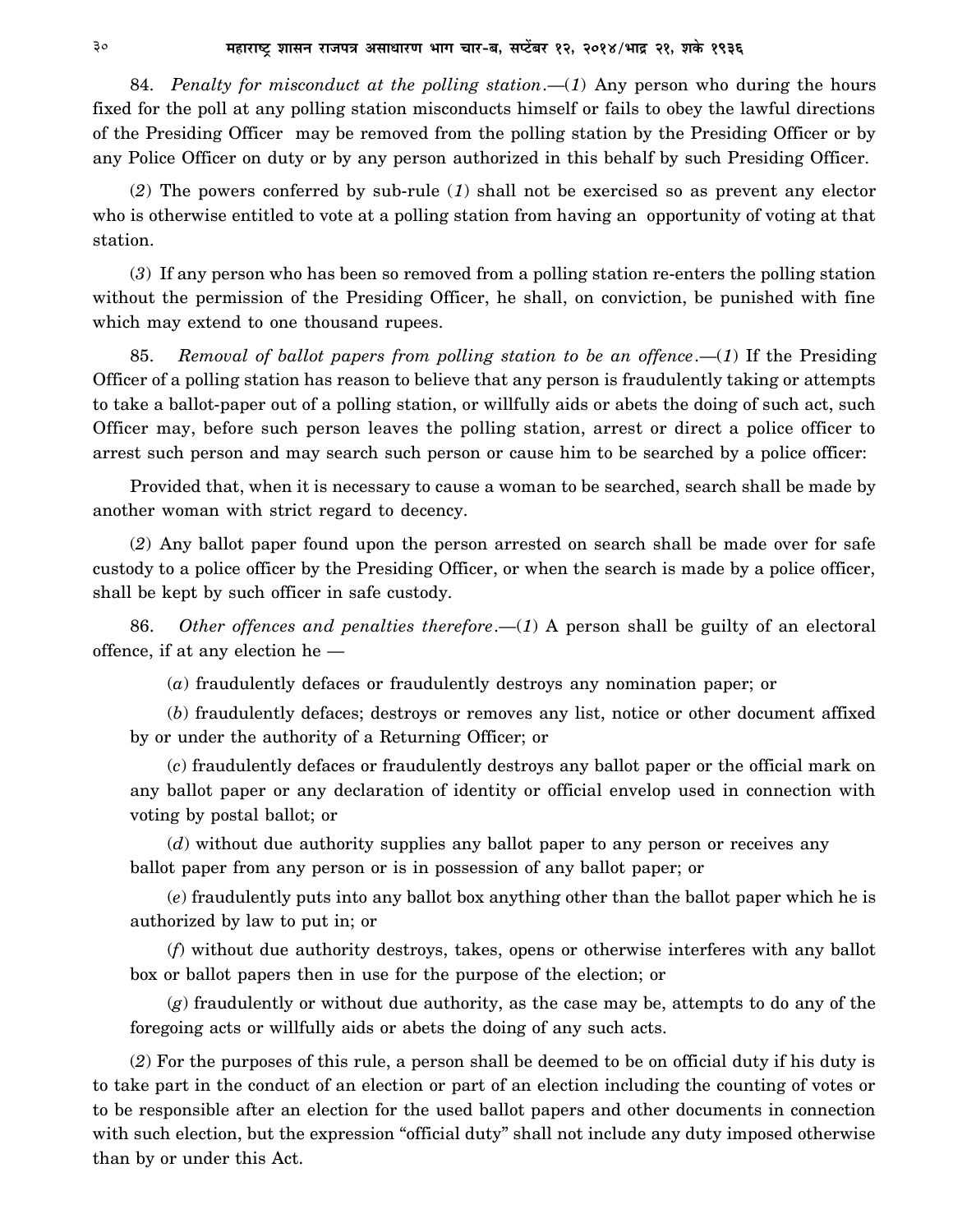#### FORM E-1

[*See* Rule 5 (*1*)]

### **Register showing the names of co-operative societies to be maintained by the State Co-operative Election Authority regarding particulars of elections of Committee due for election in the subsequent year**

| Sr.<br>No. | Division | District | Taluka /<br>Ward | Name of<br>the Society<br>with Reg.<br>Number<br>and full<br>address | Bye-law<br>No.<br>regarding<br>strength<br>of the<br>committee | Total strength of<br>members to<br>the committee<br>to be elected |                         | Date on<br>which last<br>election<br>of office<br>bearer | Date by<br>which the<br>term of<br>present<br>committee<br>in office<br>will expire | Remarks |
|------------|----------|----------|------------------|----------------------------------------------------------------------|----------------------------------------------------------------|-------------------------------------------------------------------|-------------------------|----------------------------------------------------------|-------------------------------------------------------------------------------------|---------|
| (1)        | (2)      | (3)      | (4)              | (5)                                                                  | (6)                                                            | No. of<br>constituen-<br>cies<br>(7)                              | No. of<br>member<br>(8) | (9)                                                      | (10)                                                                                | (11)    |

### FORM E-2

[*See* Rule 5 (*2*)]

**Forms of report to be delivered by the committee of the society 6 Months before of the expiry of the period of the committee of the society.**

| Sr.<br>No. | Name of Co-operative<br>Society with Registration<br>No. and Address | Date of result<br>which<br>last election<br>of managing<br>committee was<br>held declared | Date on which<br>term of present<br>M C members<br>in office to<br>expire | Names of<br>constituencies<br>as per bye-law | No. of M $C$<br>members to be<br>elected against<br>each constituency | Remarks |
|------------|----------------------------------------------------------------------|-------------------------------------------------------------------------------------------|---------------------------------------------------------------------------|----------------------------------------------|-----------------------------------------------------------------------|---------|
| (1)        | (2)                                                                  | (3)                                                                                       | $\left( 4\right)$                                                         | (5)                                          | (6)                                                                   | (7)     |

*Note* .—The certificate from the Chief Executive Officer / Secretary of the society to the effect that submission of provisional voter's list will follow within 7 days shall be as under  $:$ 

#### **CERTIFICATE**

I Shri / Smt. ———————————————————Chief Executive Officer / Secretary of the — ———————————— Society Ltd., ————— hereby certify that—

(1) The Society shall prepare provisional voter's list of the members prior to that date and on or before expiry of 120/150 days;

(2) The information furnished in the Form E-2 is as correct and derived from the records of the society;

(3) The particulars to be included in the provisional voter's list shall be according to Rule No. 6 of these rules.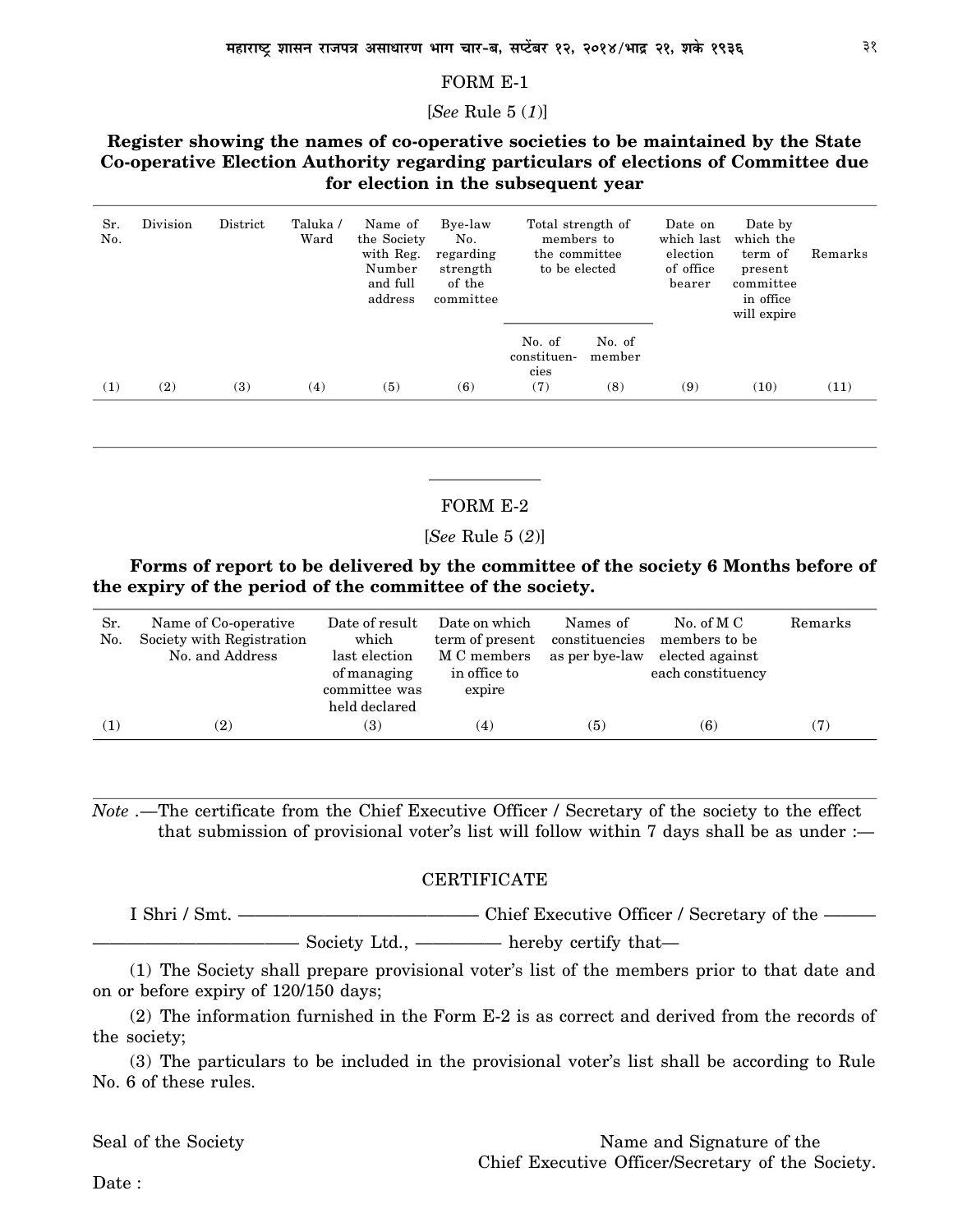### FORM E-3 **Provisional List of Voters**

(*See* Rule 7 and 10)

|           | 1. Name and Address of the Society : ————<br>2. Registration No. and Date : ———<br>3. Total Members as on date of publication of Provisional Voter's List : ————<br>4. Total eligible voters as on date of publication of Provisional Voter's List: ———————————————————— |                   |     |        |         |
|-----------|--------------------------------------------------------------------------------------------------------------------------------------------------------------------------------------------------------------------------------------------------------------------------|-------------------|-----|--------|---------|
|           | Sr. No. Name of the member<br>(in alphabetical order)<br>(Surname, first Name and<br>middle name)                                                                                                                                                                        | Membership No.    | Age | Gender | address |
| $\bf (1)$ | $\left( 2\right)$                                                                                                                                                                                                                                                        | $\left( 3\right)$ | (4) | (5)    | (6)     |

*Note .—*Society may prepare provisional voter's list considering the area of operation, branches, and the convenience of the conduct of election.

Seal of the Society

Date:

Name and Signature of the Place : Chief Executive Officer/Secretary of the Society.

### FORM E-3 (1) **List of Voters** (*See* Rule 7 and 10)

1. Name and address of the Society  $: -$ 

2. Registration No. and date  $:$   $-$ 

3. Total Members as on date of publication of Provisional Voter's List : -

4. Total eligible voters as on date of publication of Provisional Voter's List : ———————

| Sr.<br>No.   | Name of the<br>member<br>Society | Name of the<br>representative<br>of member Society<br>(Surname, first)<br>Name and<br>middle name) | Membership<br>No. | Age | Gender | Address           |
|--------------|----------------------------------|----------------------------------------------------------------------------------------------------|-------------------|-----|--------|-------------------|
| $\mathbf{1}$ | $\rm(2)$                         | <b>(3)</b>                                                                                         | (4)               | (5) | (6)    | $\left( 7\right)$ |

Seal of the Society

Place : Date :

Returning Officer.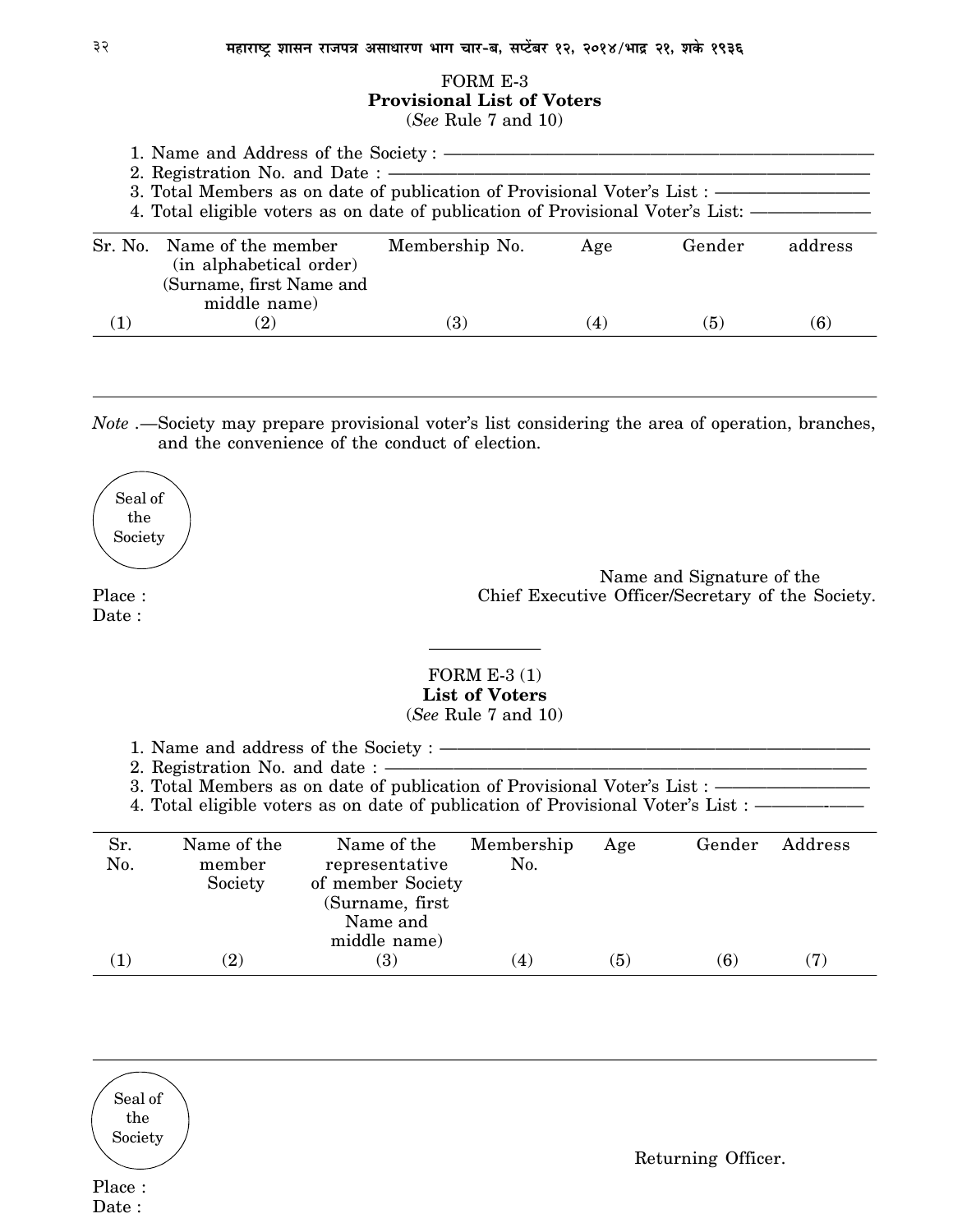#### FORM E-4 [*See* Rule 19]

| $1000$ 100.10 10                                        |      |
|---------------------------------------------------------|------|
| Office of the Returning Officer ————————————————————    |      |
| (Present office designation shall be mentioned)         |      |
| Name of the Co-operative society : ———————————————————— | Ltd. |
|                                                         |      |
|                                                         |      |

In exercise of the powers conferred by Rule 19and for the Election of the committee members of aforesaid Co-operative societies as declared by the State Co-operative Election Authority or District Co-operative Election Officer, I .................. (Official designation...............) and the Returning Officer appointed to conduct election of committee members …………. Society Ltd., Tahsil………..District…………. with the prior approval of the District Co-operative Election Officer, or the State Co-operative Election Authority, hereby draw and declare a program of various stages of election for electing the member/members of committee of the Co-operative society, known as………..Ltd., Tahsil……, District…….. and appoint in relation to the election by the constituency or constituencies specified in col. (1) of the Schedule appended hereto (hereinafter referred to as the respective constituency).

| Serial<br>No.       | Name of the<br>Constituency | Date for filing<br><b>Nominations</b><br>(place from which<br>nomination papers<br>are obtainable) | Publication of<br>List of<br>Nominations | Date and Time<br>for Scrutiny of<br><b>Nominations</b> | Date of<br>Publication<br>of valid<br>Nominations |
|---------------------|-----------------------------|----------------------------------------------------------------------------------------------------|------------------------------------------|--------------------------------------------------------|---------------------------------------------------|
| $\scriptstyle{(1)}$ | (2)                         | $\left( 3\right)$                                                                                  | (4)                                      | (5)                                                    | (6)                                               |

| Date of which<br>candidature<br>may be<br>withdrawn | Date of<br>allotment of<br>symbols &<br>publication<br>of final list of<br>contesting<br>candidates | Date and time during<br>which and the place at<br>which the poll shall be<br>taken | Date, time and<br>place for counting<br>of votes | Date of declaration<br>of result of voting |
|-----------------------------------------------------|-----------------------------------------------------------------------------------------------------|------------------------------------------------------------------------------------|--------------------------------------------------|--------------------------------------------|
| (7)                                                 | (8)                                                                                                 | (9)                                                                                | (10)                                             | (11)                                       |

Address of the Office of the Returning Officer : .........................................

Contact No : ............................................ E-mail Id : .....................................

Returning Officer Name and sign. and seal Approved by SCEA / DCEO.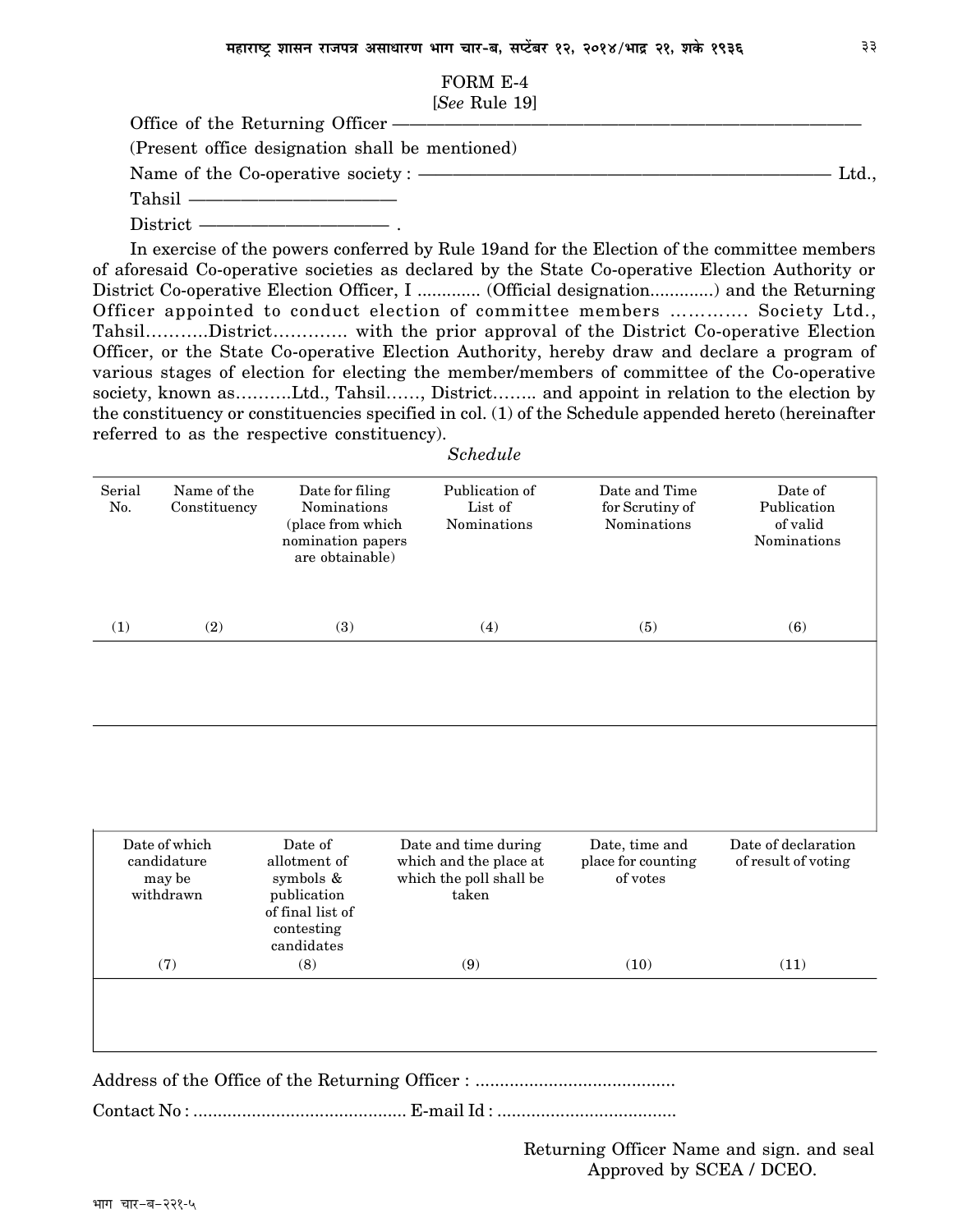|     | FORM E-5<br>[See Rule $20(2)$ ]                                                                                                                                                  | size<br>Photograph |
|-----|----------------------------------------------------------------------------------------------------------------------------------------------------------------------------------|--------------------|
|     | <b>Form of Nomination Paper</b>                                                                                                                                                  |                    |
|     |                                                                                                                                                                                  |                    |
|     |                                                                                                                                                                                  |                    |
| 1.  |                                                                                                                                                                                  |                    |
| 2.  |                                                                                                                                                                                  |                    |
|     | (Surname) (Name) (Father's/Husband's name)                                                                                                                                       |                    |
| 3.  | Age                                                                                                                                                                              |                    |
| 4.  | (Enclosed Photocopy of Residential Address Proof and Photo ID).                                                                                                                  |                    |
| 5.  |                                                                                                                                                                                  |                    |
|     |                                                                                                                                                                                  |                    |
|     |                                                                                                                                                                                  |                    |
| 6.  | (i) In a constituency having a reserved seat, state the particular of the caste / tribe or<br>other Backward class /Nomadic Tribes/Special Backward Class to which the candidate |                    |
|     | belongs.<br>name of the candidate is entered as a voter in the list of voters.<br>voters of the constituency aforementioned in which his name is entered as a voter.             |                    |
| 7.  |                                                                                                                                                                                  |                    |
| 8.  | (Surname) (Name) (Father's/Husband's name)<br>E-mail Id                                                                                                                          |                    |
| 9.  | Serial Number of the proposer in the list of voters of the constituency                                                                                                          |                    |
|     | Signature of the Proposer.                                                                                                                                                       |                    |
| 10. | (Name) (Father's/Husband's name)<br>(Surname)                                                                                                                                    |                    |

Signature of the Seconder.

### **Declaration by Candidate**

I hereby signify my willingness to serve as a member of the committee of the society, if I am elected.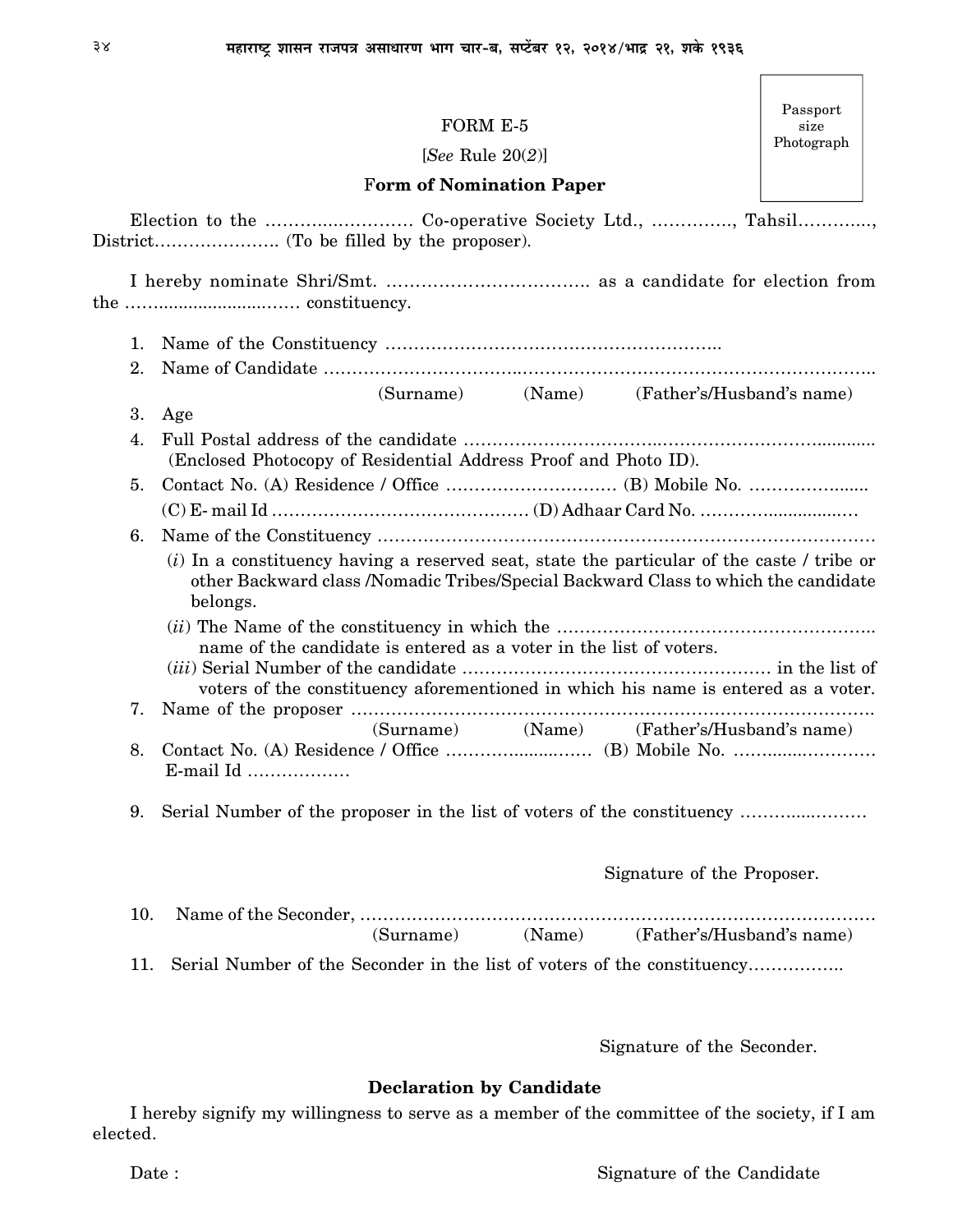#### **Declaration by Candidate**

I hereby declare that I do not incur any disqualification under Section 73 CA of Maharashtra Cooperative Societies Act, 1960.

Date : Signature of the Candidate.

### **Declaration to be made by the candidate for the constituency under section 73 B ( SC/ ST, OBC, NT/DT/ SBC)**

I hereby declare that I am a member of the ………......………………. Caste / tribe which is a scheduled caste / tribe, other backward class / nomadic tribe / special backward in relation to the state of Maharashtra. I am attaching herewith the attested photocopy of my Caste Certificate issued by competent Authority.

Signature of the Candidate.

### **Declaration as to choice of symbol**

| I do hereby declare that the symbols which I have chosen for my election are shown below in |  |
|---------------------------------------------------------------------------------------------|--|
|                                                                                             |  |

|       | Signature of the Candidate.     |
|-------|---------------------------------|
|       |                                 |
|       |                                 |
| Date: | Signature of Returning Officer. |
|       |                                 |

### **Receipt for Nomination paper and notice of scrutiny**

(To be handed over to the person presenting the nomination paper)

Serial number of Nomination paper ……….........….....………. The nomination paper of ……..........….. a candidate for election from the……….......………. Constituency of …….....………. Co-operative Society Ltd., was delivered to me at candidate/proposer of candidate.

All nomination papers will be taken up for scrutiny at …….........……….. (hour) on ……..........…….. (date) at ………...........….

| seal |  |
|------|--|
|      |  |

Place :

Date : Signature of Returning Officer.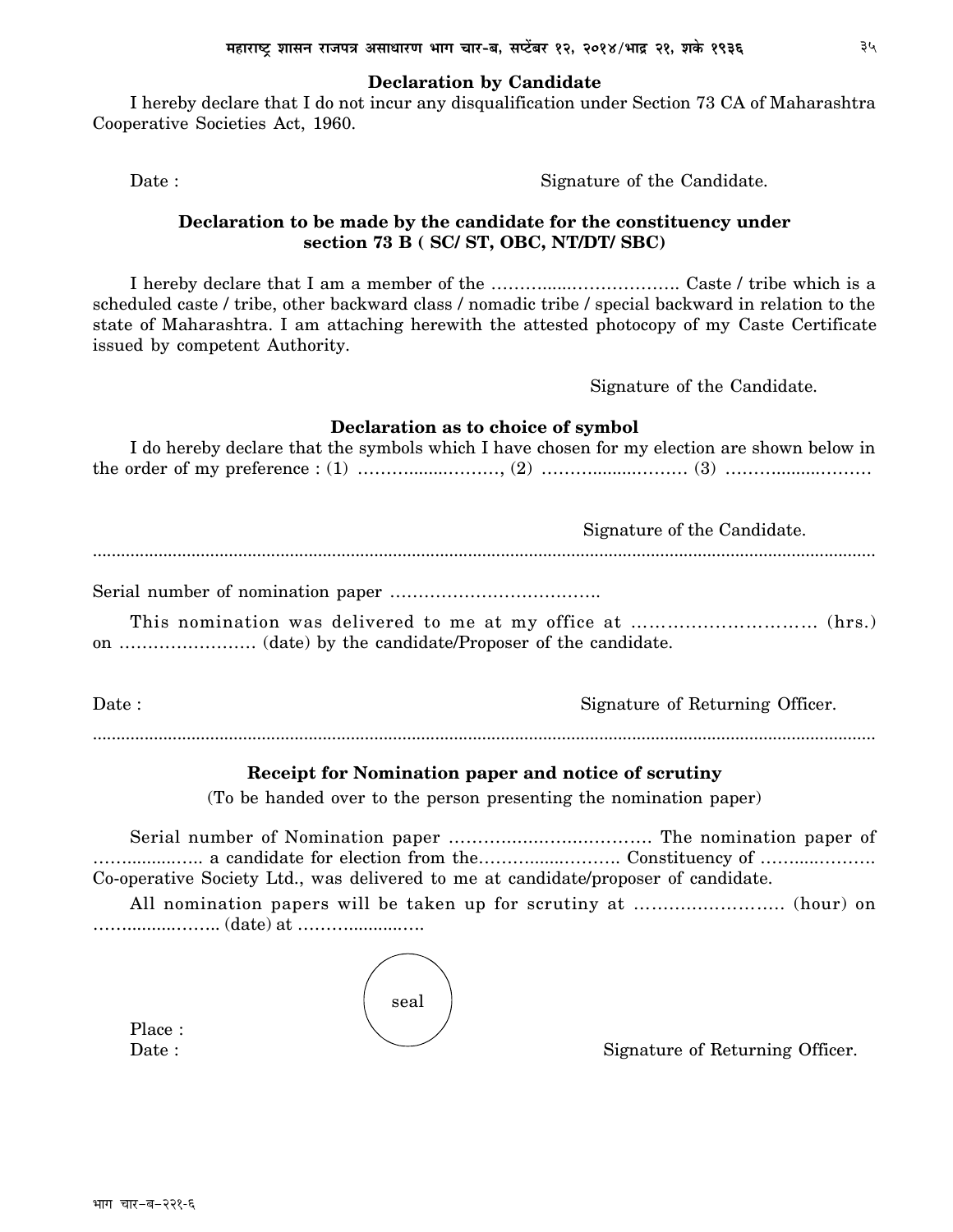### FORM E-6

### [*See* Rule 27]

### **Notice of withdrawal of Candidature**

| To,                                                                                                |                                 |
|----------------------------------------------------------------------------------------------------|---------------------------------|
| The Returning Officer,                                                                             |                                 |
|                                                                                                    |                                 |
| give notice that I withdraw my candidature.                                                        |                                 |
|                                                                                                    |                                 |
|                                                                                                    | Signature of Candidate.         |
|                                                                                                    |                                 |
| Date $\dots\dots\dots\dots\dots$                                                                   | Signature of Returning Officer. |
| Receipt for Notice of Withdrawal                                                                   |                                 |
| (To be handed over to the person delivering the notice)                                            |                                 |
|                                                                                                    |                                 |
|                                                                                                    |                                 |
|                                                                                                    |                                 |
| Date $\dots\dots\dots\dots\dots$                                                                   | Signature of Returning Officer. |
| Here insert one of the following alternatives as may be appropriate $:$<br>$*$<br>$(1)$ Candidate. |                                 |

- (2) Candidate's proposer who has been authorized in writing by the candidate to deliver this notice.
- (3) Candidate's election agent who has been authorized as stated above.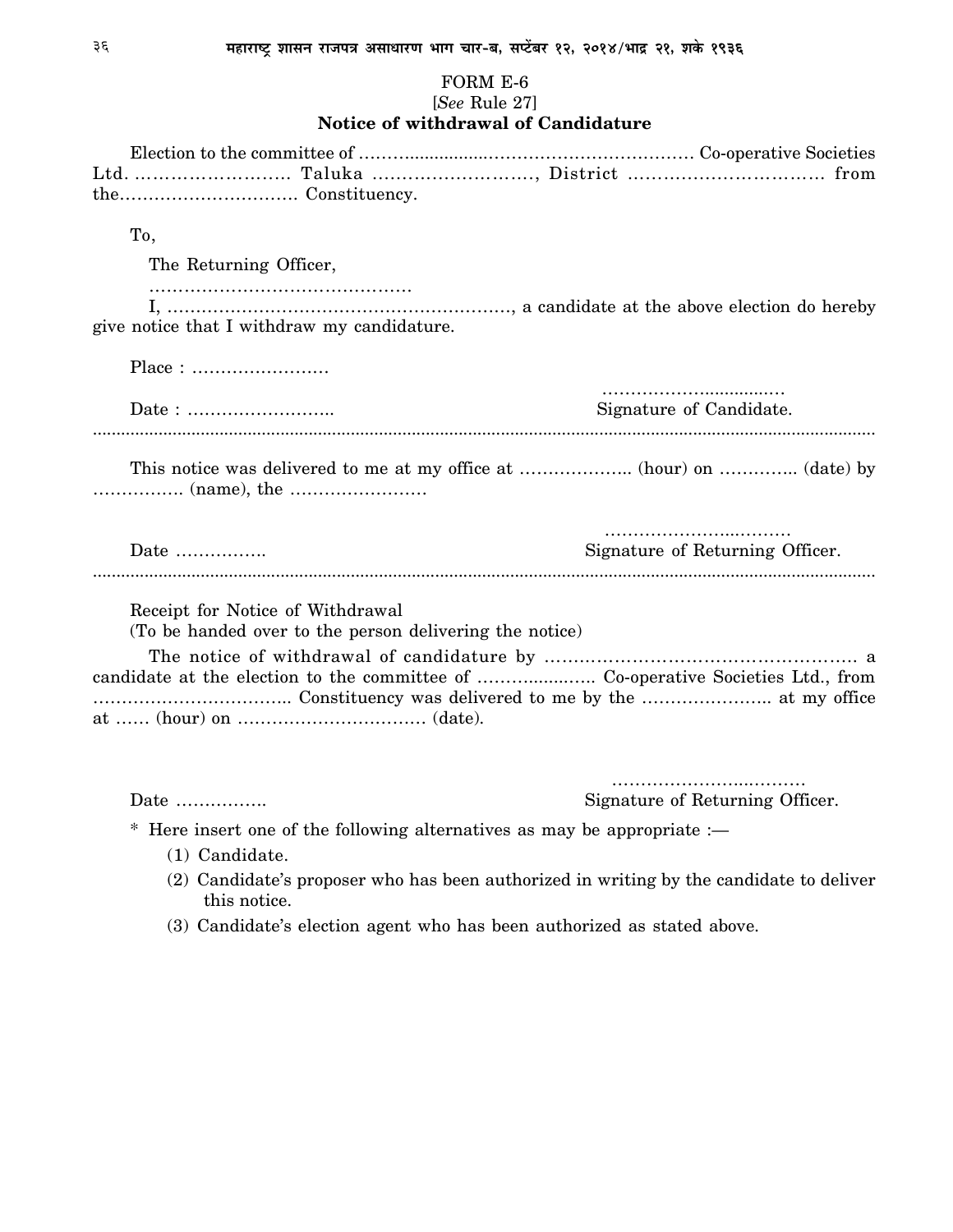### Form E-7 [*See* Rule 28] **Final list of Contesting Candidate**

| Serial No    | Name of the Candidate | Address of the<br>Candidate | Symbol allotted to the<br>Candidate |
|--------------|-----------------------|-----------------------------|-------------------------------------|
| $\mathbf{1}$ | (2)                   | <b>(3)</b>                  | (4)                                 |

Place : …………………… ……………….............… Date : …………………….. Signature of Returning Officer.

*N.B.—*1. Names shall be arranged in alphabetical order of surname. If no surname then first name and for other Publication of the list of contesting candidates shall be made on the notice board of the office of the Returning Officer and the registered office of the Society.

### Form E-8 [ *See* Rule 29(1)]

————————

### Appointment of Election Agents

Election to the committee of ……………………………………… Co-operative Societies Ltd., ……………………, Taluka…………., District ……………………… from the…………………………. Constituency.

To,

The Returning Officer,

………………………………………

I, ……………………………………………………, a candidate at the above election do hereby give notice that I have appointed ………………………….. of ……………...(Sr. No. …. of voter list) as my election agent from this day at the said election.

Place : …………………… Date : …………………….. …………….........……

Signature of Candidate

I accept the above appointment.

Signature of Election Agent.

| $Place: \ldots \ldots \ldots \ldots \ldots \ldots$ |
|----------------------------------------------------|
|                                                    |
| भाग चार-ब-२२१-६अ                                   |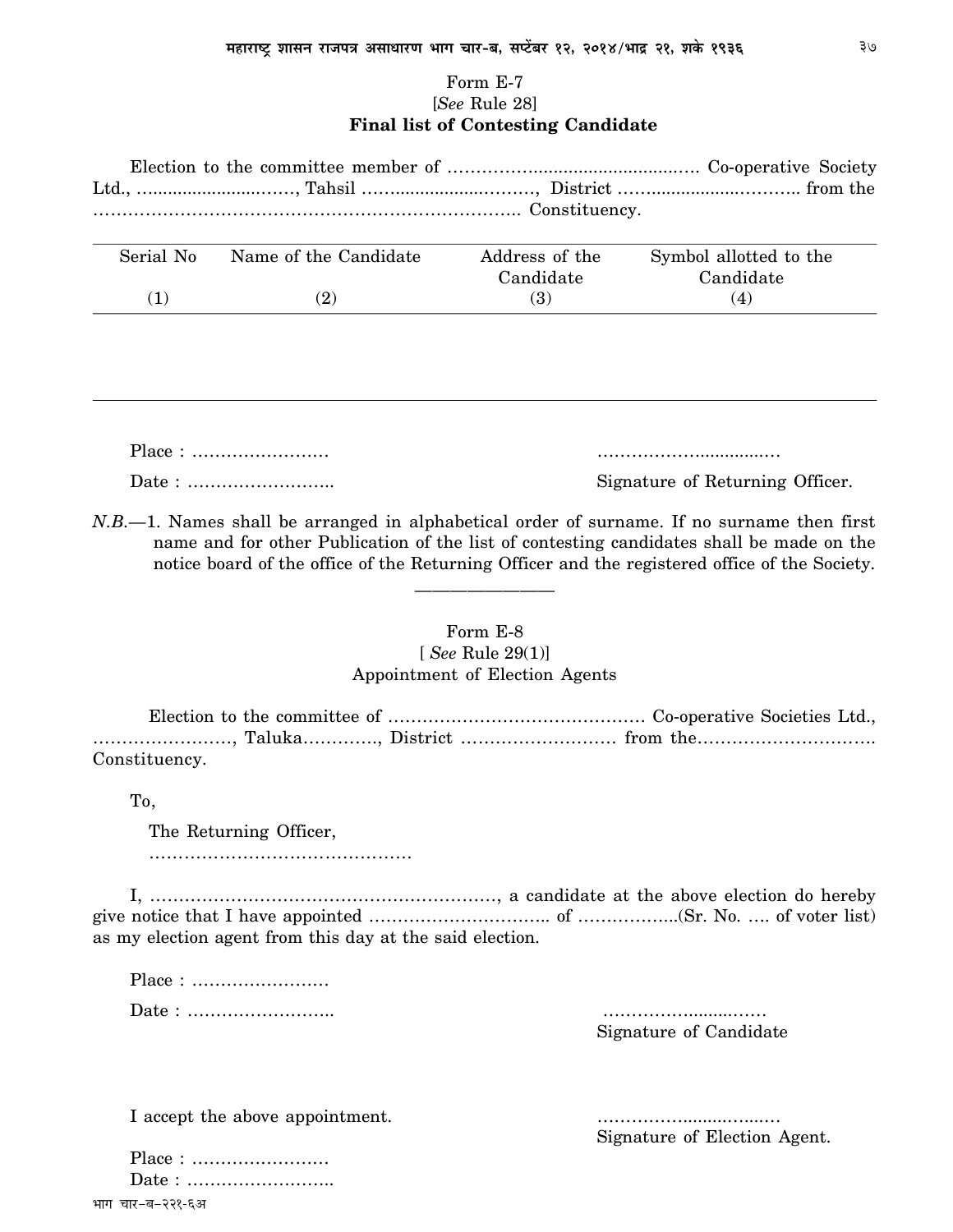### FORM E-8-A

### [*See* Rule 30]

### **Appointment of Polling Agents/Counting Agents**

Election to the Committee members of …………….………………. Co-operative Society Ltd., …….......…, Tahsil……………, District…………….. from the ………….. Constituency.

To,

The Returning Officer/The Presiding Officer………………………

I, ……………………………………., a candidate of the present election do hereby request you that I have appointed Shri .……………………., as Polling Agent to attend Polling station/ Polling Booth No………….. of Polling station at :

Date : Signature of the Candidate.

I agree to act as Polling Agent.

Date : Signature of the Polling Agent.

### **Declaration of the Polling/Counting Agent to be signed before the Returning/Polling Officer**

I hereby declare that I will not at election for……………….. (name of constituency) constituency do anything forbidden by the Act, or these Rules or bye-laws thereunder.

Date:

Signature of the Polling/Counting Agent. Signed before me.

Date : Returning Officer/Polling Officer.

### FORM E-9

———————————

### [*See* Rule 32] **Form of declaration of result of uncontested election**

………………………………………………………………Co-operative Society Ltd., ……………………………………………………………………………… Tahsil ………......……, District………….........….. election for …….........…….. constituency for period ………….. (years)

Year of election : ……………………..

In pursuance of the provisions contained in Rule 30 of the Maharashtra Co-operative Societies Election Rules, 2014, I declare that Shri/Smt. .........………………. has/have been duly election to fill in the seat/seats in the above constituency as he was/they were the only uncontesting candidate(s) from the constituency.

I also certify and declare that the abovementioned relevant No. of seats to be elected to form the Managing Committee are duly elected.

Place :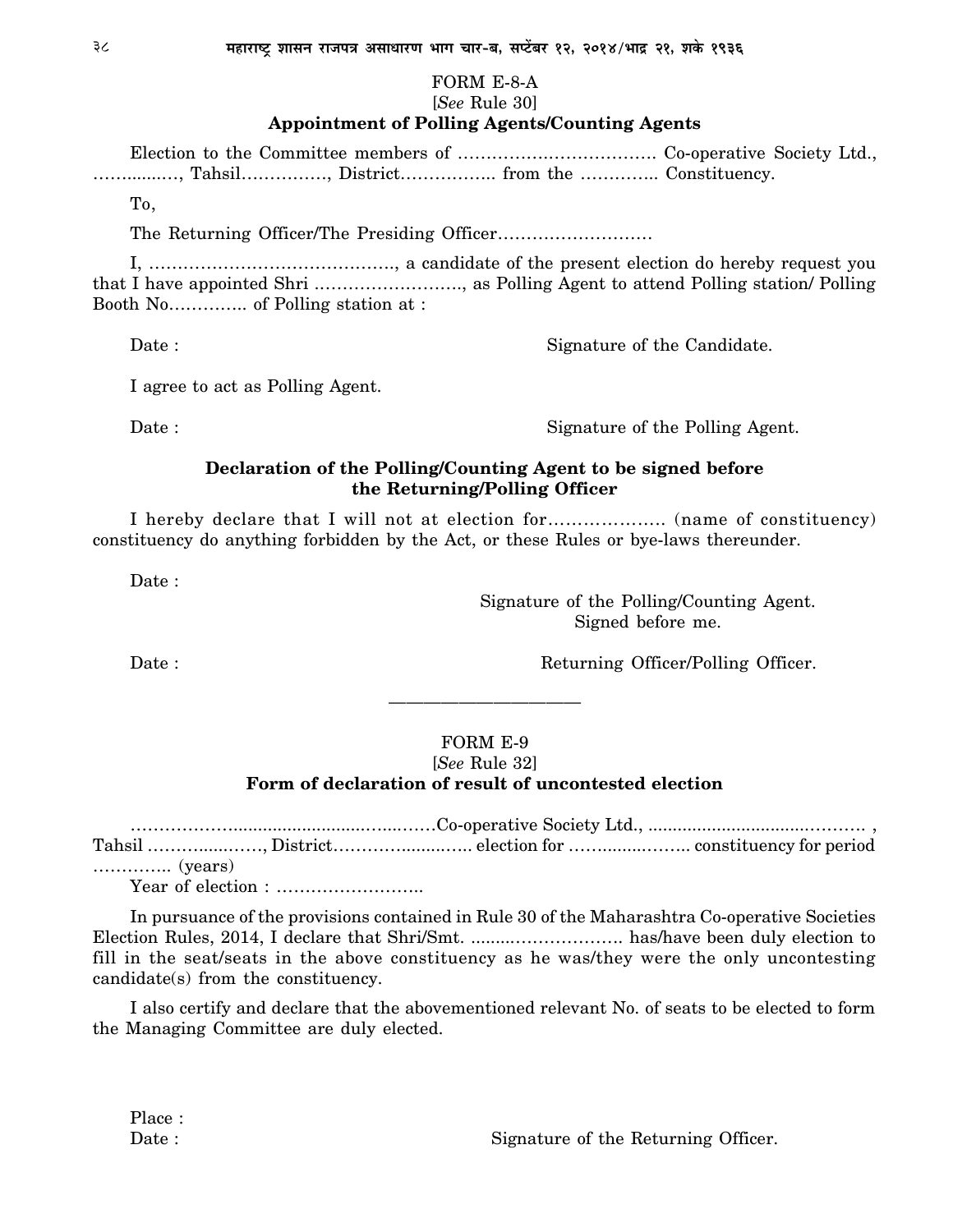### FORM E-10 [*See* Rule 35] Form of Ballot Paper

…………….................……....…… Co-operative Society Ltd., .....................................………. , Tahsil ………….....…, District……......……….. Election for ………………………….. constituency. Year of election : ……….........……………

| Sr. No.<br>$\bf(1)$ | Name of the Candidate Symbol assigned | (3) |
|---------------------|---------------------------------------|-----|
|                     |                                       |     |
|                     |                                       |     |
|                     |                                       |     |
|                     |                                       |     |

### FORM E-11 [*See* Rule 41] **List of Challenged Votes**

——————————

Election of the ……………………… Co-operative Society Ltd., …......................................……., Tahsil ……………, District ……………..................

- (*a*) Name of Constituency …………………………
- (*b*) Polling Station (Place) ………………………...
- (*c*) No. of Polling Station, if any ……………………

| Sr. No. of Entry     | Name of the<br>Voter  | Serial No. of Voter<br>as per voter list | Signature or<br>thumb impression<br>of the voter and his<br>address | Name of person<br>challenging |
|----------------------|-----------------------|------------------------------------------|---------------------------------------------------------------------|-------------------------------|
| (1)                  | (2)                   | (3)                                      | (4)                                                                 | (5)                           |
|                      |                       |                                          |                                                                     |                               |
| Amount of            | <b>Identity Proof</b> | Order of Presiding                       | Signature of                                                        | In case deposit not           |
| deposit made $(Rs.)$ | Shown                 | Officer in each case                     | challenger                                                          | returned the                  |
|                      |                       |                                          | acknowledging<br>receipt of deposit                                 | remarks of<br>Presiding       |
|                      |                       |                                          | when it is returned                                                 | Officer                       |
| (6)                  | (7)                   | (8)                                      | (9)                                                                 | (10)                          |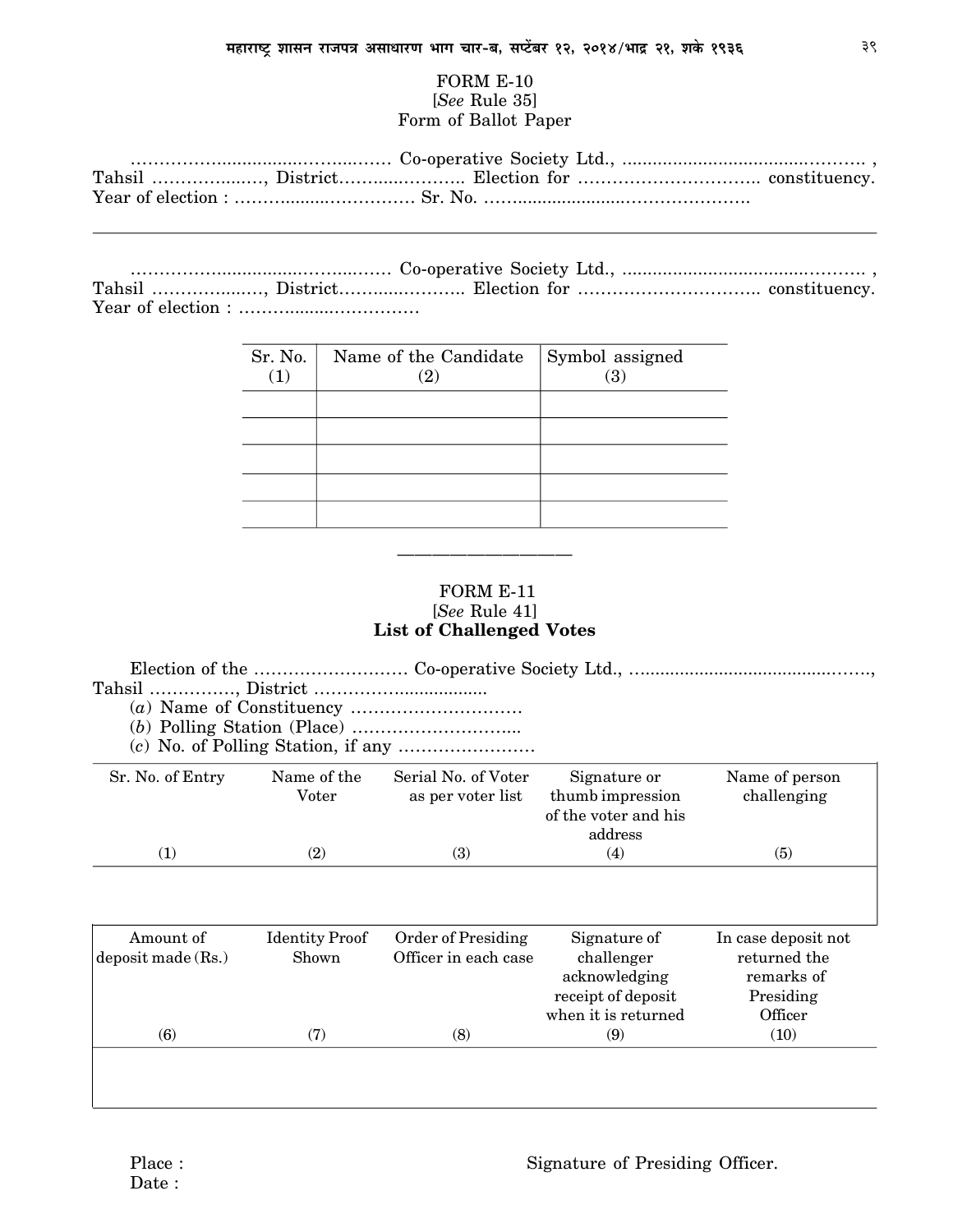## $EODMR = 10$

|                                  |                                         |                                                                                                                                                                          |                                                                         | FORM E -12                                |                                                       |                                                                                             |
|----------------------------------|-----------------------------------------|--------------------------------------------------------------------------------------------------------------------------------------------------------------------------|-------------------------------------------------------------------------|-------------------------------------------|-------------------------------------------------------|---------------------------------------------------------------------------------------------|
|                                  |                                         |                                                                                                                                                                          | [See Rule 46]                                                           |                                           |                                                       |                                                                                             |
|                                  |                                         | Form of declaration by companion of blind or infirm voter                                                                                                                |                                                                         |                                           |                                                       |                                                                                             |
|                                  |                                         | , Tahsil , District  from the  constituency.                                                                                                                             |                                                                         |                                           |                                                       |                                                                                             |
|                                  |                                         | No. and name of Polling Station:                                                                                                                                         |                                                                         |                                           |                                                       |                                                                                             |
|                                  |                                         |                                                                                                                                                                          |                                                                         |                                           |                                                       |                                                                                             |
| $\theta$ declare that :-         |                                         |                                                                                                                                                                          |                                                                         |                                           |                                                       |                                                                                             |
| this day.                        |                                         | infirm voter at the above election and whose name is in the voters list at Sr. No.<br>$(c)$ I will keep secret the vote recorded by me on behalf of the voter aforesaid. |                                                                         |                                           |                                                       | $(b)$ I have not already acted as the companion of any other voter at my polling station on |
|                                  |                                         |                                                                                                                                                                          |                                                                         |                                           |                                                       |                                                                                             |
| Place:<br>Date:                  |                                         |                                                                                                                                                                          |                                                                         |                                           |                                                       | Signature of the companion.                                                                 |
|                                  |                                         | Society Ltd., , Tahsil, District from the  constituency.                                                                                                                 | FORM $E - 13$<br>[See Rule $46(2)$ ]<br>List of Blind and Infirm Voters |                                           |                                                       |                                                                                             |
|                                  |                                         |                                                                                                                                                                          |                                                                         |                                           |                                                       |                                                                                             |
|                                  | Serial No.<br>of voter                  | Full Name of<br>Voter                                                                                                                                                    | Full Name of<br>Companion                                               |                                           | Address of<br>Companion                               | Signature or<br>thumb impression                                                            |
|                                  | (1)                                     | (2)                                                                                                                                                                      | (3)                                                                     |                                           | (4)                                                   | of Companion<br>(5)                                                                         |
| Place:<br>Date:                  |                                         |                                                                                                                                                                          | Form E-14                                                               |                                           | Signature of Presiding Officer.                       |                                                                                             |
|                                  |                                         |                                                                                                                                                                          | [See Rule $48(2)$ ]                                                     |                                           |                                                       |                                                                                             |
| Tahsil                           | Election of the<br>$\ddot{\phantom{a}}$ | District                                                                                                                                                                 | <b>Tendered Voters List</b>                                             |                                           |                                                       |                                                                                             |
|                                  |                                         | $(c)$ No of Polling Station, if any.                                                                                                                                     |                                                                         |                                           |                                                       |                                                                                             |
| Serial<br>No. of<br>the<br>entry | Name of<br>the Voter                    | Sr. No. of<br>the Voter<br>in the list<br>of Voters                                                                                                                      | Address of<br>the voter                                                 | Sr. No. of<br>tendered<br>ballot<br>paper | Sr. No. of<br>ballot paper<br>issued to<br>the person | Signature<br>or thumb<br>impression<br>of the                                               |
|                                  |                                         |                                                                                                                                                                          |                                                                         |                                           | who has<br>already voted                              | voter                                                                                       |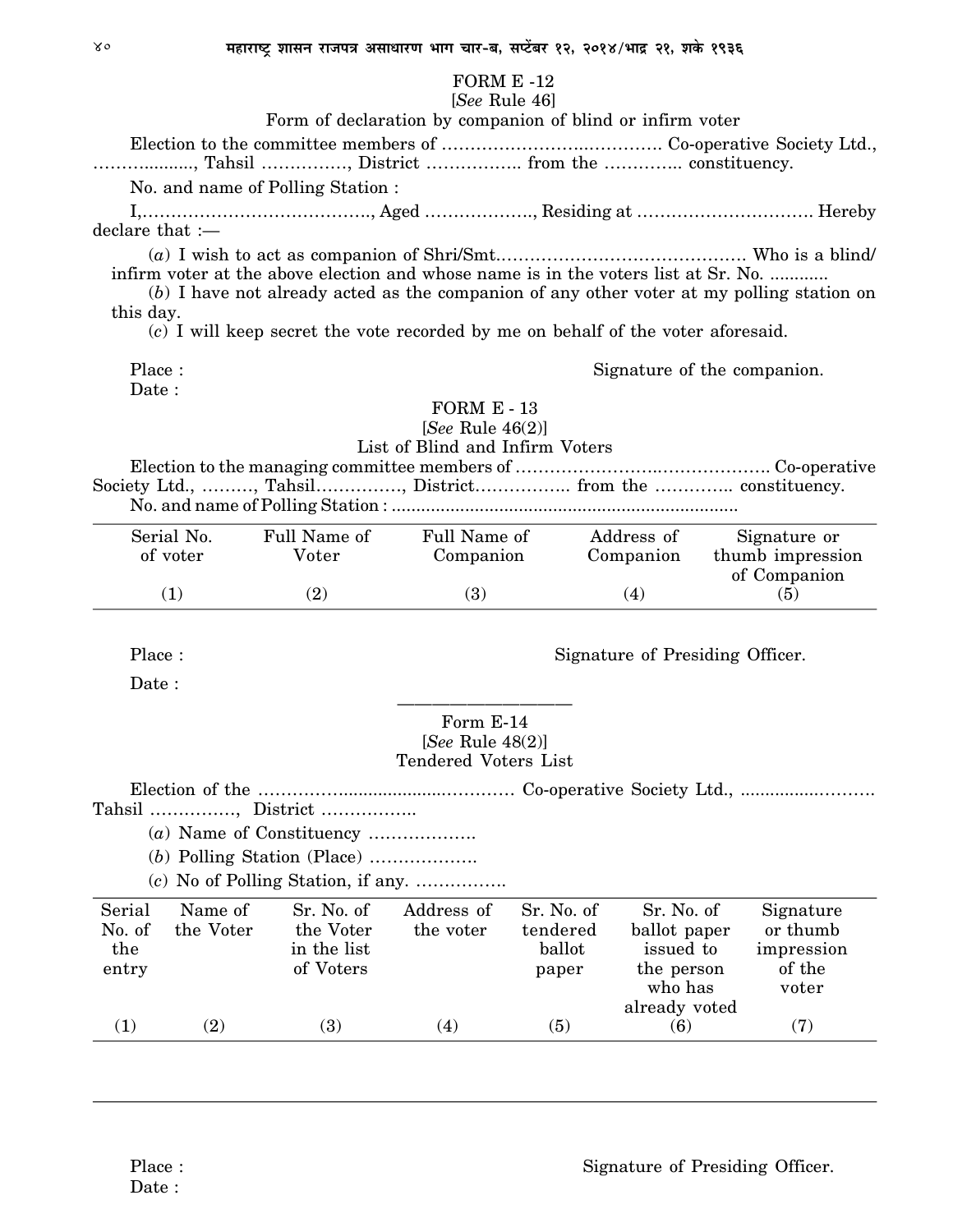### FORM E-15 [*See* Rule 51] Ballot Papers Account

Election of the …………...............…………… Co-operative Society Ltd., …...................…….,

Tahsil …….......................………, District ………....………….. from the ……...…….. constituency.

| Sr. No.<br>(1) | Name of Polling Station<br>$\left( 2\right)$                                                                                                              | Serial Nos.<br><b>(3)</b> | Total Nos.<br>$\left( 4\right)$ |
|----------------|-----------------------------------------------------------------------------------------------------------------------------------------------------------|---------------------------|---------------------------------|
|                | Number of ballot papers received by the Presiding Officer<br>at the Polling Station and, if the Polling Station has more<br>than one booth, at each booth |                           |                                 |
| П              | Number of ballot papers issued to voters                                                                                                                  |                           |                                 |
| Ш              | Number of unused ballot papers returned                                                                                                                   |                           |                                 |
| IV             | Number of ballot papers cancelled                                                                                                                         |                           |                                 |
| V              | Number of tendered ballot papers used                                                                                                                     |                           |                                 |

Place :

Date : Signature of Presiding Officer.

*Note.—* If a Polling Station has more than one polling booth, separate account in this form be attached in respect of each of such polling booth.

——————————

### FORM E-16 [*See* Rules 59 and 63] Form of Result Sheet

Election of the ……………………… Co-operative Society Ltd., …................……...............,

Tahsil …….......…… , District …………...............……….. from the ……….............….. constituency.

| Polling<br>Station                       | No of valid Votes<br>Cast in favor of<br>$A,B,C$ etc. |   |  |   | Total<br>Valid<br>vote | Rejected<br>votes | Number of                         |                |
|------------------------------------------|-------------------------------------------------------|---|--|---|------------------------|-------------------|-----------------------------------|----------------|
| Sr.<br>Name<br>No. of polling<br>Station | A                                                     | B |  | D |                        |                   | Total votes at<br>polling station | Tendered votes |

Total No. of votes recorded at ——————————————————————— polling station (s)